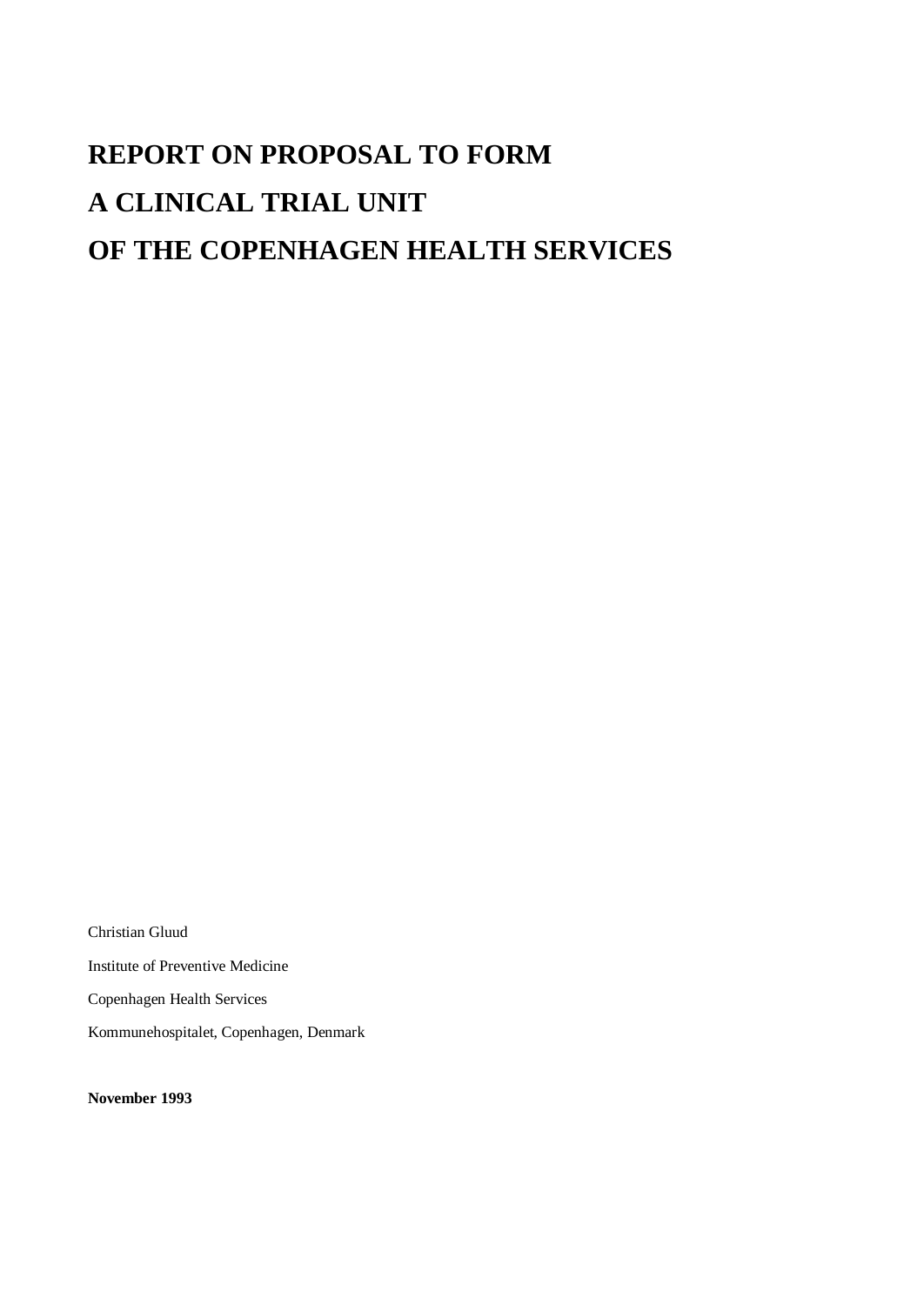'To be free of large random errors trials must be large; for trials to be large, busy clinicians must be willing to enter their patients into them; therefore, trials should be designed to minimise the amount of paper to be read and forms to be filled in, and to make the management of trial patients deviate as little as possible from normal clinical practice with all its intuitive judgements and fuzzy edges. Thus, trials should generate the least possible amount of extra work for hardpressed clinicians'.

(From The European Carotid Surgery Trial (ECST), Neurosciences Trials Unit, Edinburgh, UK)

Address correspondence to: Christian Gluud, M.D., Dr.Med.Sci. Institute of Preventive Medicine Kommunehospitalet DK-1399 Copenhagen K, Denmark FAX +45 3391 3244/ +45 3332 4240 Phone +45 3338 3883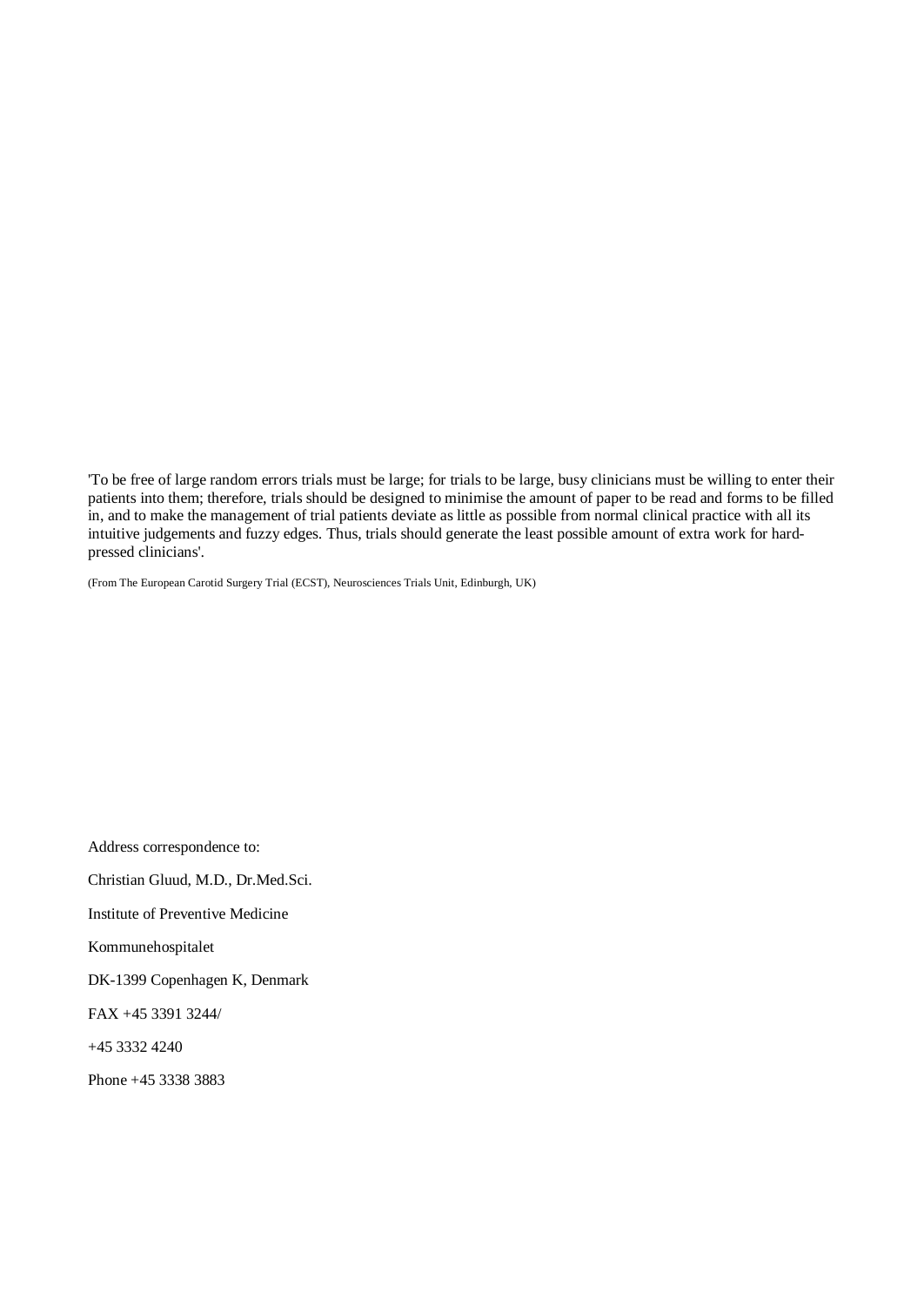**SUMMARY INTRODUCTION** BACKGROUND DEFINITION OF CONCEPTS **CURRENT INTERNATIONAL AND NATIONAL MULTI-CENTRE TRIALS** ORGANIZATION, COSTS, AND PRODUCTIVITY OF THE CLINICAL TRIAL UNITS THE PRESENT STATUS AND FUTURE POTENTIAL OF RANDOMIZED CLINICAL TRIALS CONTRACT RESEARCH ORGANIZATIONS (CROS) DRUG AND DEVICE INDUSTRIES RECENT DEVELOPMENTS OF RANDOMIZED CLINICAL TRIALS REGULATIONS AND GUIDELINES AFFECTING CLINICAL TRIALS CURRENT ORGANIZATION OF RANDOMIZED MULTI-CENTRE CLINICAL TRIALS IN COPENHAGEN AND DENMARK **RATIONALE FOR ESTABLISHING A CLINICAL TRIAL UNIT OF THE COPENHAGEN HEALTH SERVICES** GENERAL ARGUMENTS INTERNATIONAL ARGUMENTS DANISH ARGUMENTS COPENHAGEN ARGUMENTS **PROPOSAL FOR THE FORMATION OF A CLINICAL TRIAL UNIT OF THE COPENHAGEN HEALTH SERVICES** OBJECTIVES AND AIMS OF THE COPENHAGEN CLINICAL TRIAL UNIT ORGANIZATION AND STAFF OF THE CLINICAL TRIAL UNIT COSTS OF THE CLINICAL TRIAL UNIT ORGANIZATION OF THE RANDOMIZED CLINICAL TRIALS PROJECTED PRODUCTIVITY OF THE CLINICAL TRIAL UNIT COLLABORATION AND PUBLICATION POLICY START OF THE CLINICAL TRIAL UNIT RESEARCH TOPICS FOR THE CLINICAL TRIAL UNIT PROPOSED DANISH NAMES FOR THE CLINICAL TRIAL UNIT **WEAKNESSES AND DISADVANTAGES** WEAKNESSES POTENTIAL DISADVANTAGES APPARENT DISADVANTAGES **CONCLUSIONS ACKNOWLEDGEMENTS APPENDICES** Appendix 1 DEFINITION OF ASSIGNMENT Appendix 2 CLINICAL TRIALS Appendix 3 LIST OF INTERVIEWED EXPERTS AND INSTITUTIONS, INTERNATIONAL AND **NATIONAL**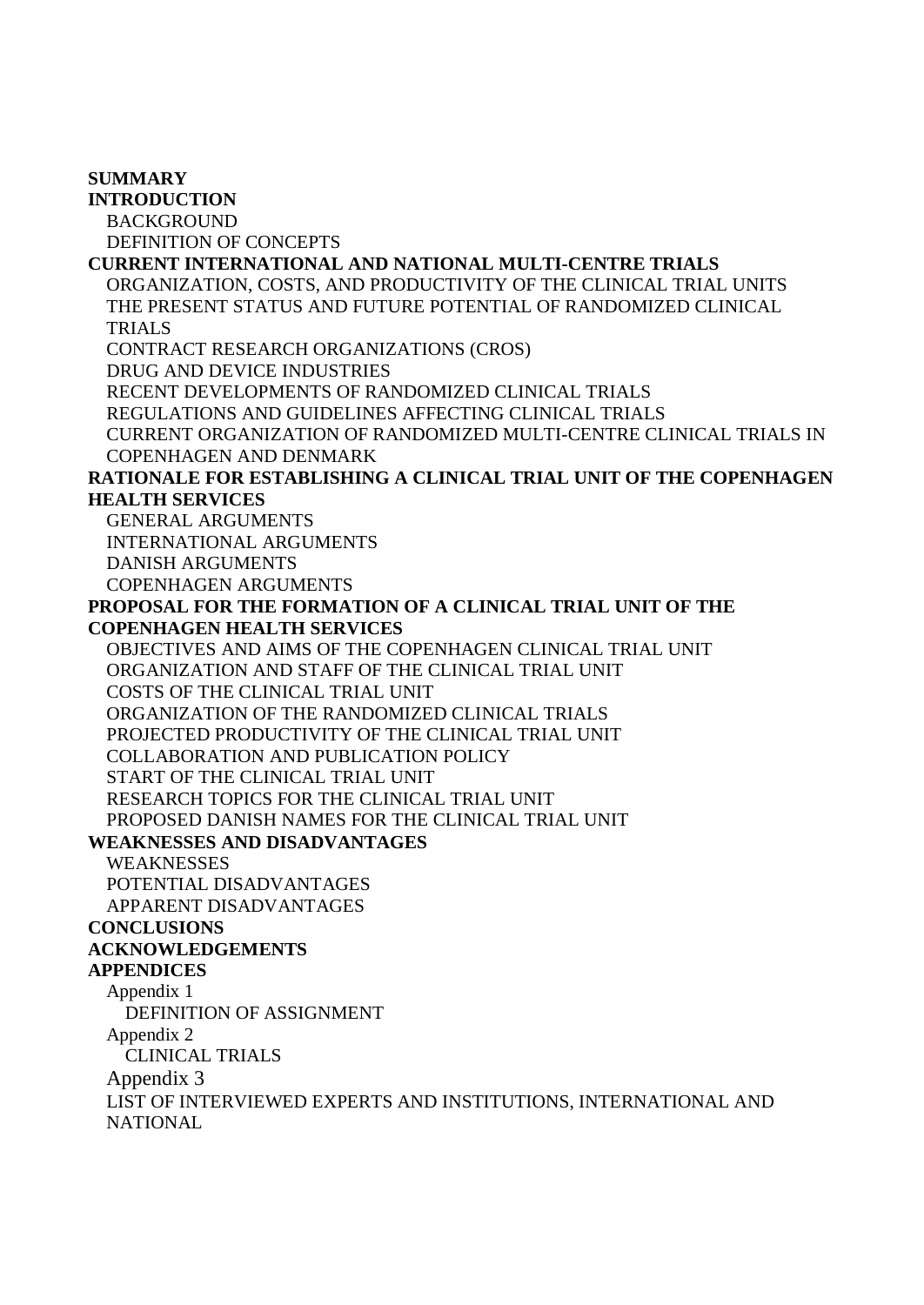Highlights from Meetings in Organizations performing Multi-centre Randomized Clinical Trials.

Appendix 4.2

Highlights from Meetings in Organizations performing Multi-centre Randomized Clinical Trials.

Appendix 4.3

Highlights from Meetings in Organizations performing Multi-centre Randomized Clinical Trials.

Appendix 4.4

Highlights from Meetings in Organizations performing Multi-centre Randomized Clinical Trials.

Appendix 4.5

Highlights from Meetings in Organizations performing Multi-centre Randomized Clinical Trials.

Appendix 4.6

Highlights from Meetings in Organizations performing Multi-centre Randomized Clinical Trials.

Appendix 4.7

Highlights from Meetings in Organizations performing Multi-centre Randomized Clinical Trials.

Appendix 4.8

Highlights from Meetings in Organizations performing Multi-centre Randomized Clinical Trials.

Appendix 5

Appendix 6 METHODOLOGIC ADVANCEMENTS IN RANDOMIZED CLINICAL TRIALS Appendix 7 HEALTH ECONOMICS

Appendix 8

QUALITY-OF-LIFE

Appendix 9

Drug Information Association-Forum on EUROPEAN BIOSTATISTICS GUIDELINES Appendix 10

CURRENT RANDOMIZED CLINICAL TRIALS ACTIVITY WITHIN THE COPENHAGEN HEALTH SERVICES

### **Appendix 11**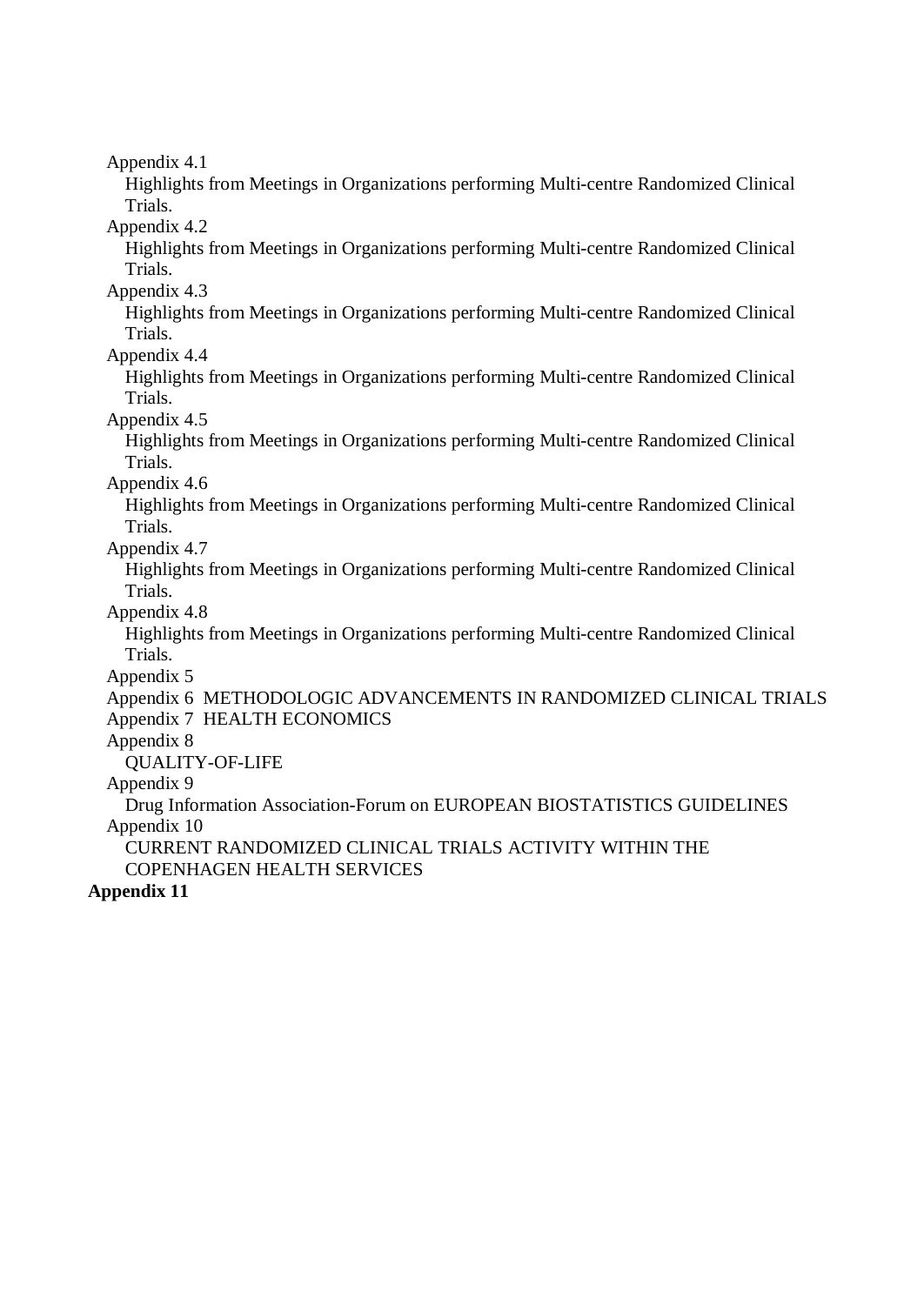# **SUMMARY**

The present report intends to answer four questions. How are international randomized clinical trials currently organized? Second, is there a rationale for the Copenhagen Health Services in establishing a Clinical Trial Unit? Third, which objectives and aims should such a Unit have and what would be an appropriate organization of a Unit? Finally, what are the potential weaknesses and disadvantages of a Clinical Trial Unit?

Randomized clinical trials are the cornerstone in evaluating the efficacy and potential adverse effects of new interventions. They are used for the approval of new drugs, and will in the future be used much more for the evaluation of surgical procedures, preventive interventions, etc. The increasing number and quality of randomized clinical trials will improve the quality of clinical practice.

#### **How are International Randomized Clinical Trials Currently Organized?**

During the last 30 years, a number of organizations have successfully specialized in facilitating and performing clinical trials. These organizations have proven their efficiency in performing large randomized clinical trials and improving the way that these trials are conducted. During the summer of 1993, a total of 43 European and North American institutions with a large experience of conducting randomized clinical trials were visited. Based on the experience and recommendations from a number of international and national clinical research organizations, it seems that randomized clinical trials can be organized in more effective ways. The methods used for raising the effectiveness of randomized clinical trials encompass increased information to the public and patients, formation of networks of researchers critically evaluating the ideas for trials, phone randomization procedures, methods for increasing patient recruitment, advanced data management systems, and speeding up publication and dissemination. International Clinical Trial Units coordinate a phase III randomized clinical trial at a cost of about DKK 1-5 millions and the coordinating team (medical trialists, statisticians, programmers, administrators, secretaries, data managers, data monitors) can coordinate about one trial per person every five years. By optimalizing the way randomized clinical trials are conducted, the results of the trials can be obtained at a faster speed and with more reliable results for the benefit of both actual and future patients. Hence, randomized clinical trials become more ethically acceptable.

#### **Is there a Rationale for the Copenhagen Health Services in Establishing a Clinical Trial Unit?**

The Copenhagen Health Services are engaged in a number of randomized clinical trials. However, the activity varies both within the primary and secondary health care sectors. At present, the Copenhagen Health Services do not have an non-specialty oriented organization facilitating, coordinating, and performing clinical trials. With the introduction of the EU guidelines for Good Clinical Practice in 1991 and the expected EU guidelines for 'Good Statistical Practice', 'Good Data Management', quality-of-life assessments and health economics, the requirements for conducting clinical trials have increased substantially during the recent years. It is therefore proposed that the Copenhagen Health Services should organize a non-profit, non-specialty oriented Clinical Trial Unit. Establishing a Clinical Trial Unit can be assumed directly to influence the quality of care of the Copenhagen Health Services, and is consequently of direct benefit to the citizens of Copenhagen.

#### Which Objectives and Aims should such a Unit have and what would be an Appropriate Organization of a Unit?

The proposed Clinical Trial Unit of the Copenhagen Health Services should facilitate, coordinate, and perform preventive as well as therapeutic randomized trials in both the primary and the secondary health care sector, facilitate and perform systematic reviews, participate in the further development of trial methodology, and teach clinical trial methodology at the graduate and postgraduate level. A Unit need not take initiatives in areas within the Copenhagen Health Services where randomized clinical trials are well functioning, but should rather develop new areas of research and facilitate trials in areas where a collaboration is considered advantageous.

With the proposed core staff of 5-6 people (two medical trialists, one programmer, one administrative personnel, one secretary) plus - depending on the activity - additional personnel and consultants (statistician, data monitor, lawyer,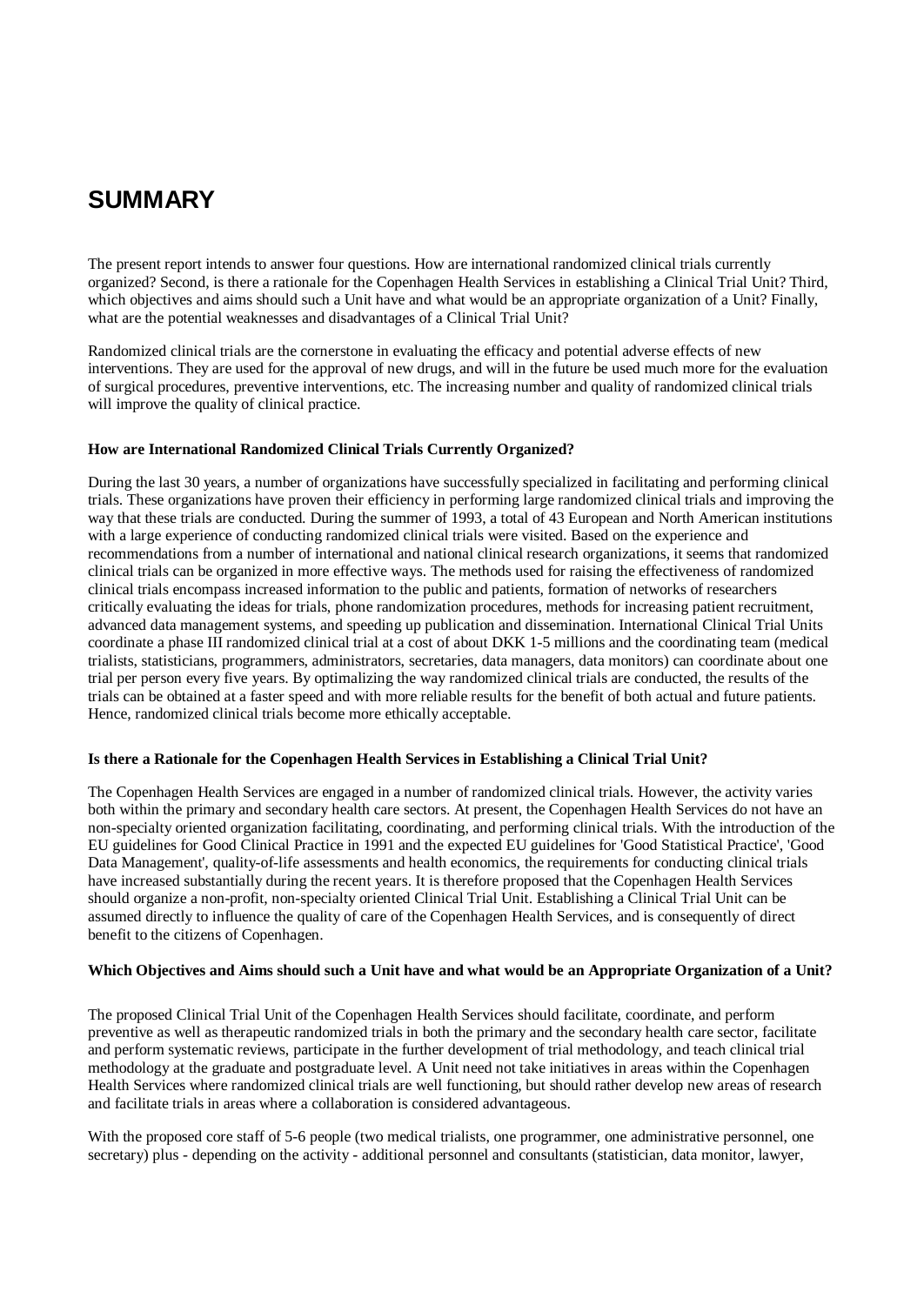health economist) it should be realized that a Unit will only be able to make a modest increase in the current research activities or to engage itself in a small part of the current research activities of the Copenhagen Health Services. However, a Clinical Trial Unit will create a number of advantages and opportunities for an estimated annual funding of about DKK 3 million.

#### **What are the Potential Weaknesses and Disadvantages of a Clinical Trial Unit?**

It should be possible to overcome the weaknesses, potential disadvantages, and apparant disadvantages of forming such a Unit, which should be seen as a service opportunity. It is not the intention to create new barriers or introduce new control mechanisms of current or future research activities, neither within or outside the Copenhagen Health Services. No real disadvantages have been identified.

# **INTRODUCTION**

### **BACKGROUND**

In spite of the significant progress in understanding the causes of diseases, which has occurred mainly in this century, our ability to prevent and treat these diseases leaves a lot to be desired. Moreover, there is consensus that the ability to prevent and treat the multitude of diseases will not generally be improved by single discoveries (e.g. like insulin for the treatment of diabetes mellitus) but rather through collaborative systematic research that improves the efficiency of prevention and treatment, stepwise but steadily.

Preventive and therapeutic research has increased considerably during the last four decades, nationally as well as internationally. Such research is conducted through the performance of controlled clinical trials, preferably randomized clinical trials (RCTs) (vide infra for definition) (Pocock, 1990). In order to gain more effective preventive and therapeutic possibilities, however, this research activity has to be intensified. The current research activity varies widely among different departments and sectors of the health services, and so does the quality of research (SOFIE Report, 1992; Organisationsudvikling i Krbenhavns Sundhedsdirektorat, 1993).

According to Pocock (1990) the main requirements for improvement of RCTs are better trial designs, more effective organization of trials, larger patient groups to be studied through multicentre collaboration, and more relevant questions to be answered. Internationally, a number of organizations have been developed during the last 30 years which facilitate and perform RCTs. This development has especially gained momentum during the 1980s. At present, no independent non-specialty oriented RCT organization exists in the Copenhagen Health Services or in Denmark, which can facilitate the performance of clinical trials in the primary and secondary health care sector.

Since the 1970s, many scientists in Copenhagen have shown an interest in forming an organization which could facilitate the performance of RCTs. In August 1991, the Copenhagen Health Research Council (Krbenhavns Sundhedsfaglige ForskningsrDd) concluded that it was necessary to examine the function and organization of leading international organizations in order to form an operational basis for deciding whether to form an organization in Denmark or not. This led to the actual assignment for the Planning Group of preparing an operational basis for this decision to be taken by the Copenhagen Authorities (Appendix 1).

The present report is a product of the discussions in the Planning Group, and an investigation of the research activities in Denmark and abroad. On the basis of information gathered in clinical research organizations, and in the drug and device industry, the present report will describe how international institutions successfully perform RCTs, the current activity of RCTs within the Copenhagen Health Services, and the possible structure of an organization, that could fit into the Danish environment, and could be built up in Copenhagen. The report intends to be a condensed version of the gathered information, and more detailed information may be obtained in the references and in a number of interviews with leading, internationally respected researchers in different areas and in the appendices of these interviews.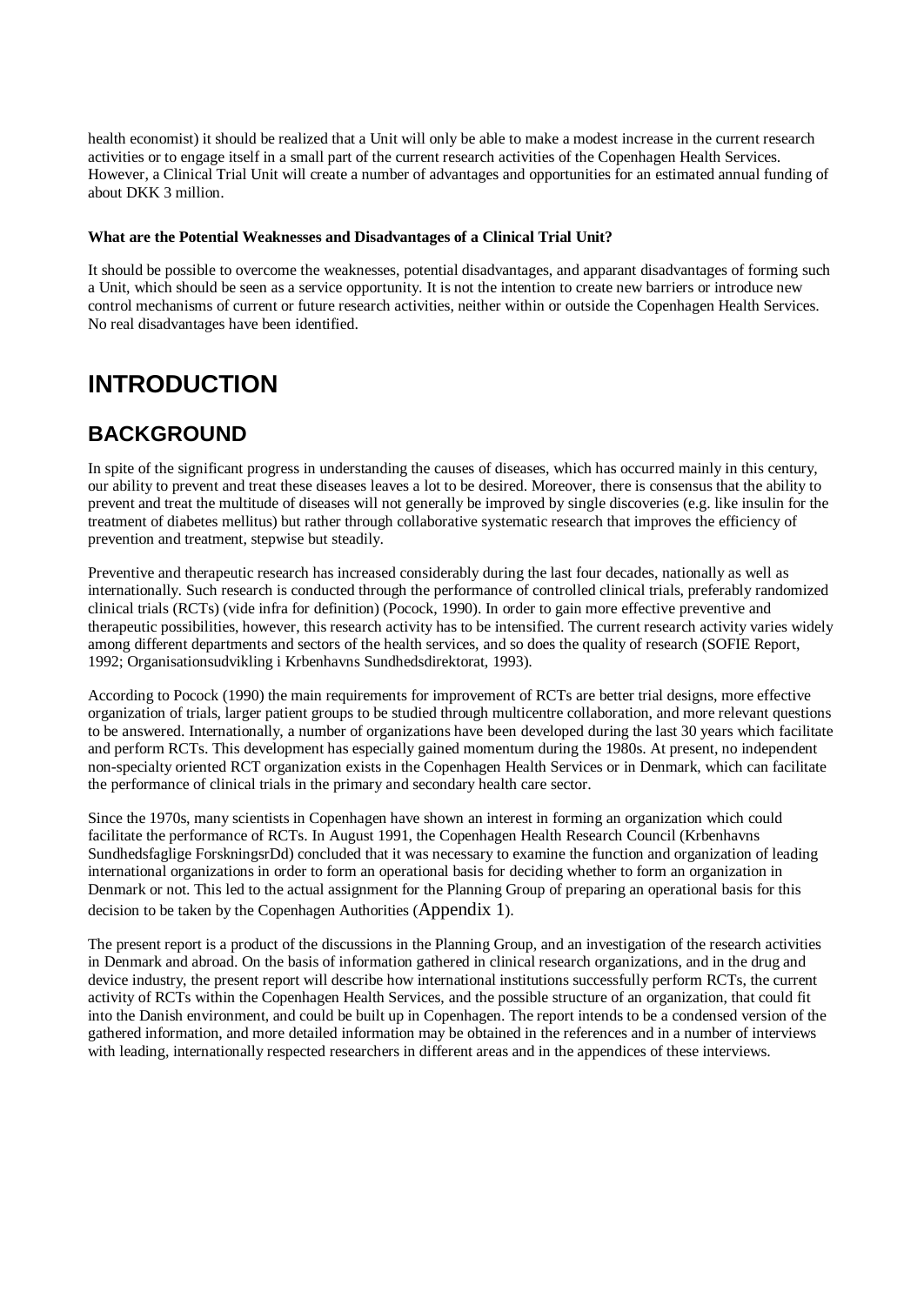# **DEFINITION OF CONCEPTS**

### **Clinical trials**

The term 'clinical trial' may be applied to any form of planned experiment which involves patients and is designed to elucidate the most appropriate treatment of future patients with a given medical condition. For a more detailed description of the phases of clinical trials see Appendix 2.

#### **Randomized Clinical Trials**

A randomized clinical trial (RCT) is a trial where a treatment (or intervention) is compared to another active reference treatment, placebo treatment, or no treatment. The fact that patients should be randomly assigned is not intuitively appealing either to the layman or to the medical profession. Randomized clinical trials encompass a number of ethical and practical problems. However, from non-randomized studies it is very difficult to obtain valid and reliable assessments of treatment efficacy and adverse effects (Pocock, 1990). Therefore, the randomized clinical trial is today the accepted method for evaluating therapies and interventions. RCTs form the basis for approval of medicine according to the law in Denmark, EU, and in other parts of the world.

#### **Systematic Reviews and Meta-analyses**

It is not reasonable to expect clinicians, policy makers, or patients who want reliable information about the effects of health care to unearth the relevant evidence from original research. Most people must rely on reviews, and during the 1980s a number of systematic reviews have appeared (Cochrane Collaboration, 1992). Meta-analyses are a relatively new method for reviewing and combining results from multiple controlled trials (Spilker, 1991). The present experience demonstrates that meta-analyses are a very strong instrument, which in the future may reduce the need of the very large trials if and when the data (preferably data from individual patients) from smaller trials are presented in a uniform manner (Antman et al., JAMA 1992; 286:240-248).

#### **Clinical Research Organizations**

A Clinical Research Organization is an organization, which facilitates, coordinates, and performs clinical trials, mostly RCTs. A CRO may be build up as an in-house organization in the drug and device industry or may exist as an organization outside the industry. In the latter case, these organizations may be divided into profit organizations or Contract Research Organizations (CROs) and non-profit organizations. These non-profit organizations - facilitating, coordinating, and performing clinical trials - are mostly called Clinical Trial Units (CTUs) in UK, and Clinical Research Centers (CRCs) or Clinical Research Organizations in the USA. In the following, CTU will be used for these organizations.

# **CURRENT INTERNATIONAL AND NATIONAL MULTI-CENTRE TRIALS**

### **CURRENT COORDINATION OF MULTI-CENTRE TRIALS**

The method and the scientific rationale of clinical trials have been touched upon in Chapter 1 and in Appendix 2 and a thorough description is given by Pocock (1990) and Spilker (1992). Randomized clinical multi-centre trials are performed mainly in three different ways:

1. Smaller trials (a few departments involved) may be coordinated from a single department with some external assistance, e.g. from statisticians.

2. An independent organization (a CTU) coordinates the trial.

3. The drug and device industry builds up an in-house organization or hires a CRO to coordinate the trial.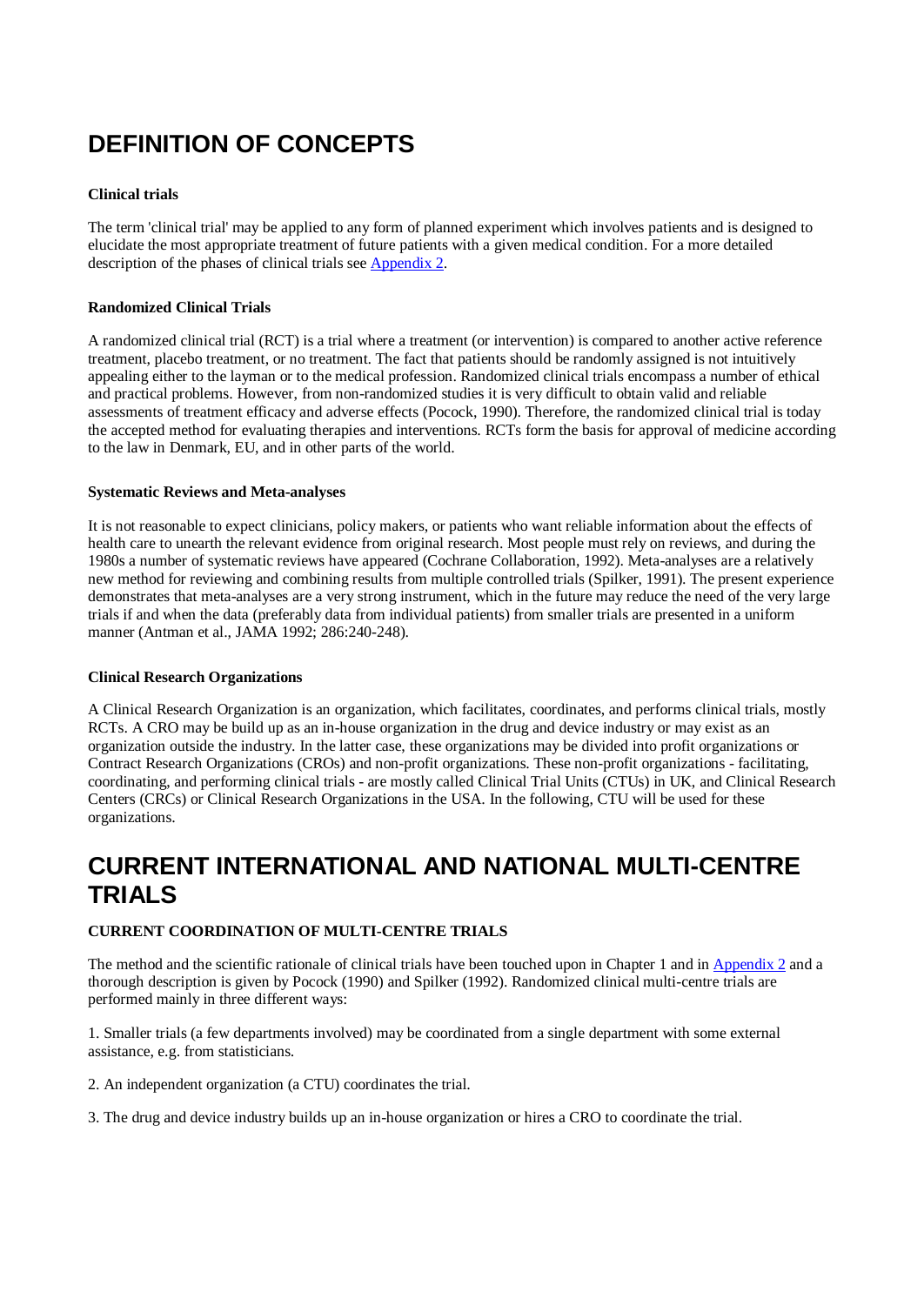The increasing need for larger multi-centre trials has accelerated the formation of CTUs, in-house trial organizations in the industry, and CROs during the last 30 years, with a substantial increase during the last 10-15 years.

Although the process of conducting late phase II trials and phase III trials (Appendix 2, i.e. RCTs comparing a new intervention with no intervention, placebo, or an intervention which has been proven effective) is well described, a number of aspects of such trials are under constant development and refinement. This chapter will describe the current organization of leading international CTUs, the organization of CROs, recent developments of randomized phase II and III clinical trials in leading international research organizations, recent development of European guidelines having an impact on clinical trials, the preliminary attitude of the drug and device industry to the possibility of forming a CTU in Copenhagen and, finally, mention the current activity and organization of clinical trials in Copenhagen and Denmark.

### **SELECTION AND CHARACTERISTICS OF LEADING CLINICAL TRIAL ORGANIZATIONS**

As some trial organizations have developed certain aspects of RCTs more than others, it was decided to visit several institutions in order to get an up-dated impression of the current organization of clinical trials. In the following, a summary of the major highlights will be given, referring to the general organization of CTUs internationally, and their evaluation of the present status of RCTs, and the potential of RCTs.

Based on the knowledge of the Planning Group and experts of the Copenhagen Health Services a number of institutions which had gained a reputation of performing relevant applied science in the context of multi-centre trials were identified. They were requested to advise about how they performed RCTs and how to evaluate the present and future potential of RCTs. On these experts' advice further institutions were identified, and meetings were arranged.

Appendix 3 gives the names of the specialists consulted and the names and addresses of the organizations conducting clinical trials in Europe and North America. In Appendix 4 (Appendices 1-8), the dates these institutions were visited, the names of the institutions, their special field of interest, the experts that were interviewed, and highlights resulting from the interviews are shown. As demonstrated, a total of 43 institutions were visited during the period from April to October 1993, and more than 60 experts in this field willingly made their experience available to the Copenhagen Health Services.

### **Structured Interview Questionnaire**

A structured questionnaire was developed (Appendix 5 showing, as an example, the responses of Honorary Director Adrian Grant, The Perinatal Trials Service, National Perinatal Epidemiology Unit, Oxford, UK (Interview 7)), touching on the organizational aspects of the CTUs and how RCTs are performed. Each of these interviews (without Appendices) may be obtained in English by contacting the Institute of Preventive Medicine. Appendices to each individual interview must, however, be obtained from the respective Institutions (see Appendix 3) in order to ensure that the CTUs know who gets this often semi-confidential information.

### **Characteristics of the Clinical Trial Organizations**

The geographical distribution of the 43 institutions encompassed 21 European Institutions (8 in UK, 5 in Denmark, 3 in Italy, 2 in Spain, and 1 in Scotland, Belgium, and France each) and 22 North American Institutions (14 in USA and 8 in Canada).

The 43 Institutions encompassed 31 non-profit CTUs, two profit CROs, two organizations specializing in systematic reviews and meta-analyses, six representatives of the drug and device industry, the US Food and Drug Administration (FDA), and the National Institutes of Health (NIH).

Of the 31 CTUs, five were involved in RCTs in a number of different specialties (Interview (I): 17, 21, 25, 26, 30), seven in mainly cardiovascular RCTs (I: 2, 6, 9, 28, 29, 31, 39), three in mainly cancer trials (I: 5, 6, 38), three in mainly hepatology RCTs (I: 1, 8, 13), two each were involved in RCTs mainly within AIDS (I: 3, 23), infectious diseases (I: 10, 12), gynaecology and obstetrics (I: 4, 24), psychiatry (I: 16, 32), and one each in RCTs within perinatology (I: 7), ophthalmology (I: 34), osteoporosis (I: 37), quality-of-life (I: 36), and primary health care sector (I: 27). Further, four of the CTUs involved in RCT activity within secondary health care sectors were also engaged in RCT activities within primary health care sectors (I: 1, 9, 17, 39).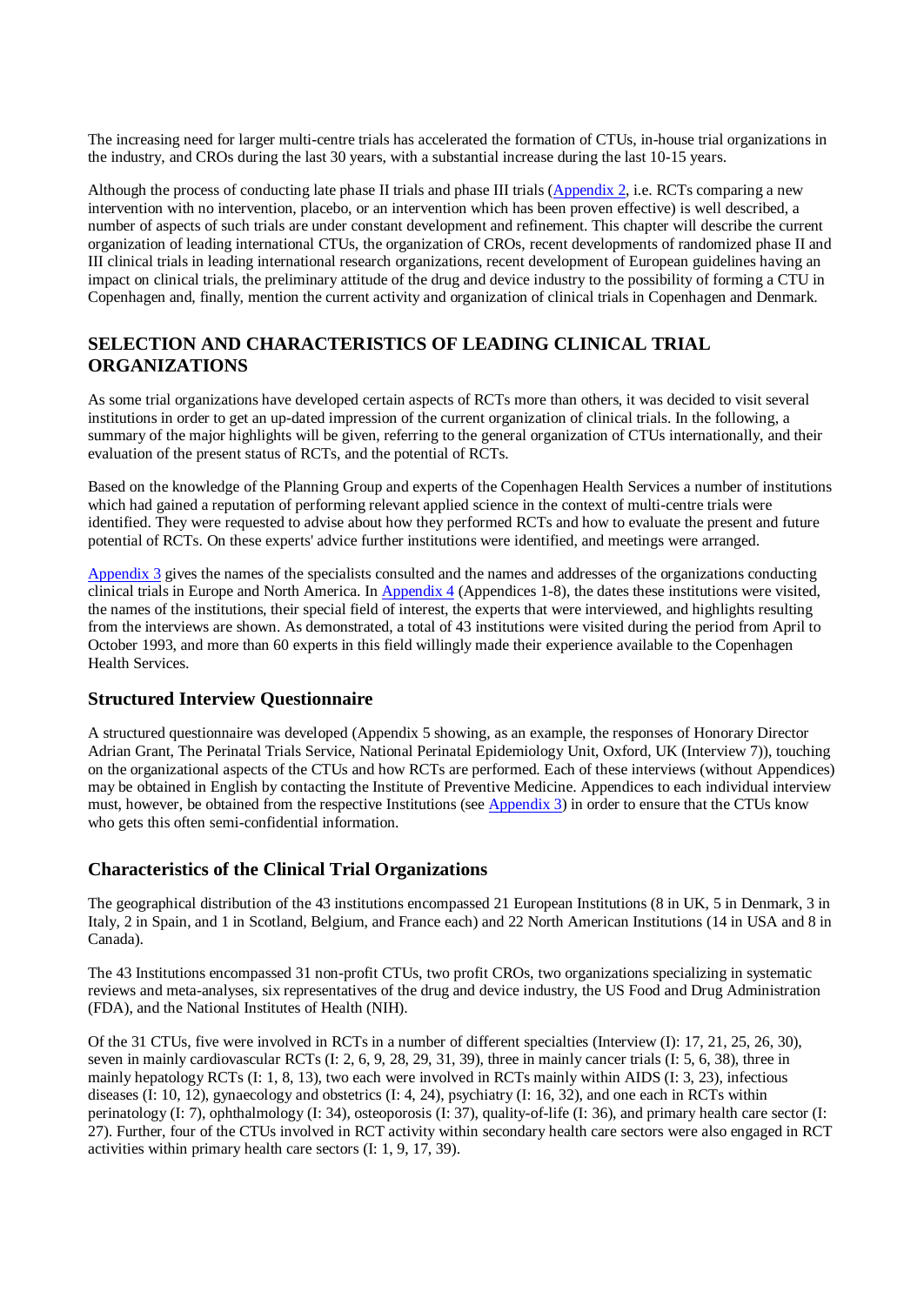# **ORGANIZATION, COSTS, AND PRODUCTIVITY OF THE CLINICAL TRIAL UNITS**

#### **Foundation**

The oldest CTU visited was the European Organization for Research and Treatment of Cancer (EORTC) founded in 1962 (I: 38). Some of the CTUs were founded during the 1960s and 1970s (I: 16, 17, 26, 30, 39), but the majority of the CTUs were established during the 1980s or later.

#### **Ownership**

The ownership of the CTUs varied, reflecting the different cultures and the different organization of the health care systems. Most often the CTUs were co-owned by the hospital administration and the local university, or by the university or the hospital administration alone. In some instances, the owner was the local research council and/or national specialty organizations.

#### **Funding**

Funding for the CTUs originated from various sources, i.e. public funds (local health authorities, universities, national boards), private funds, and the drug and device industry. Some CTUs would only accept free delivery of drugs from the industry (I: 6) in order to remain independent, while the funding of other CTUs from the industry amounted to 100% of the costs (I: 31). The majority, however, obtained 20-40% of the total costs from the industry.

#### **Board of Directors**

In about a third of the CTUs there was a formal Board of Directors (5-11 members) which followed the CTUs and advised on actions to take. These boards met at 6-12 months intervals. In the remainder of the CTUs no formal board was formed, but some CTUs were in the process of doing so. The CTUs without formal boards were, however, supervised by their universities, their national founders, or the grant holders, and reported every 1-5 years.

#### **Objectives and Aims**

The objectives and aims varied according to the specialty orientation of the individual CTUs and the way each organization was built up. However, the general objectives and aims were:

- \* to identify questions relevant for the public to be researched;
- \* to help designing the trials and writing of trial protocols;
- \* to further develop trial methodology;
- \* to coordinate the trials;
- \* to analyse the data from the trials;
- \* to help writing up the results of the trials;
- \* to assist disseminating the results of the trials.

Although the majority of the CTUs were mainly involved in a special field some were diversifying into other therapeutic areas (I: 2, 7, 24), a number were working successfully in a variety of therapeutic areas within both the primary and secondary health care sector (I: 1, 9, 17, 21, 25, 26, 27, 30, 39), and the vast majority agreed that a CTU should not confine itself to a specific therapeutic area. However, it was necessary for the CTUs always to involve specialists (national and international) in the design of all trials. Two therapeutic areas, cancer and AIDS, however, seemed to pose a number of special problems and these therapeutic areas were most often handled by specialty oriented CTUs (I: 3, 5, 6, 23, 38).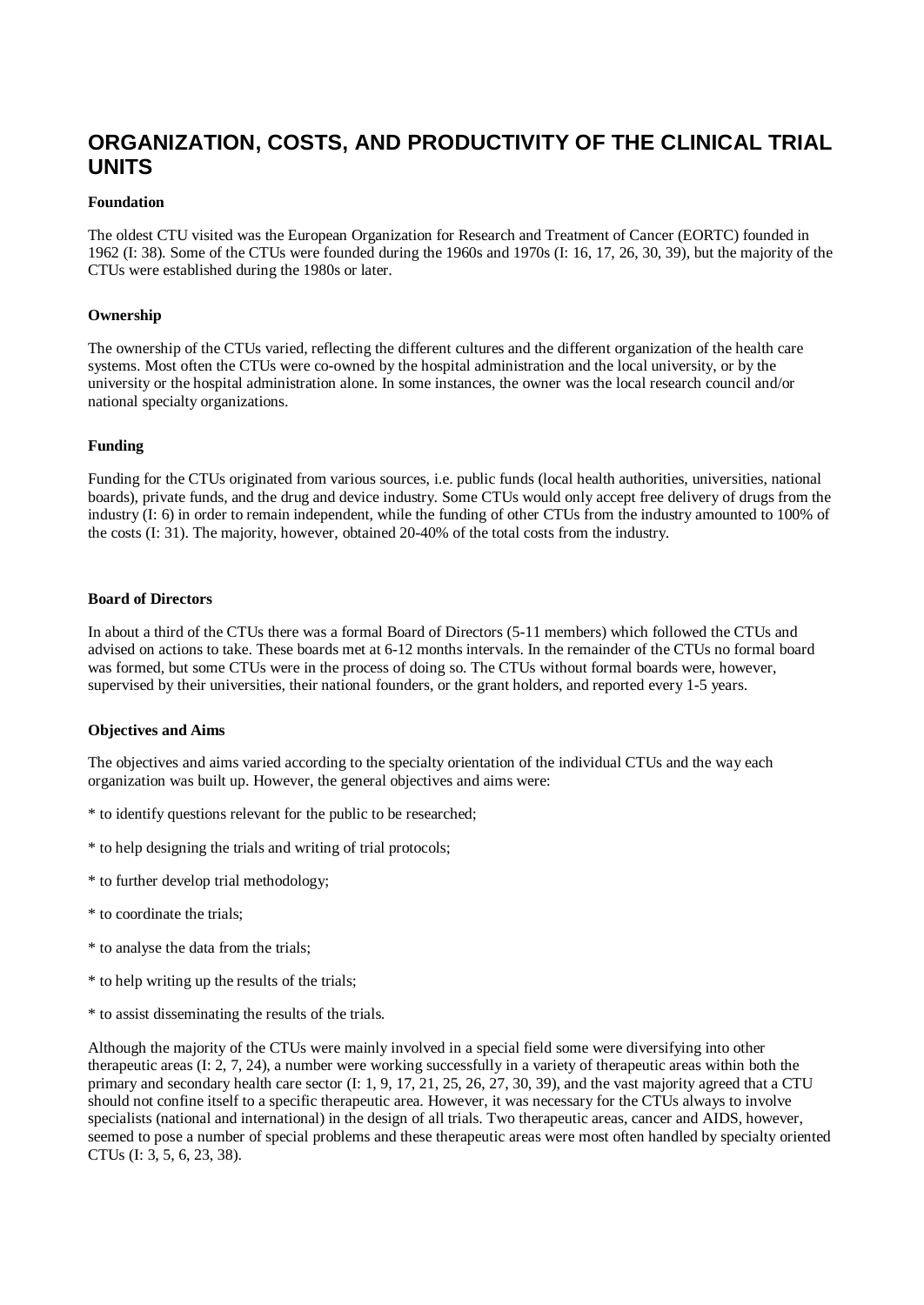#### **Staff**

The staff of the CTUs varied greatly with regard to educational background and number of employees, reflecting the cultural differences, the educational background of the leaders, the special tasks of the individual CTU, and the age of the CTU.

The main staff groups encompass medical trialists, statisticians, programmers, administrative personnel, secretaries, data clerks, and data monitors.

The smaller CTUs had a staff of 10-15 people (I: 2, 7, 8, 9, 13, 24, 37), while others had grown to much bigger institutions with 40-60 employees (I: 6, 17, 31, 38, 39) and some, involved in more general planning of research or combining basic and applied research, had grown to more than 100 employees (I: 21, 26).

#### **Cost of Coordinating Randomized Clinical Trials**

It is difficult to get a precise estimate of the cost of coordinating trials due to differences in defining what coordination costs actually are, differences in salaries in different countries, the size of individual RCTs, and the different ways in which trials were performed. Furthermore, the relation between variable and fixed costs also varied substantially, partly due to the differences in age of the CTUs.

A CTU in the US with extensive experience in RCTs (I: 16) estimated the total coordinating cost of phase II trials to range between DKK 1,050,000 and 1,400,000, and phase III trials to range between DKK 1,500,000 and 5,000,000 (1,000 DKK corresponds to about 130 ECU or USD 147). The coordinating cost of a mega-trial in the US, however, amounted to DKK 175,000,000 or 4,300 per patient (I: 31). In Europe, trial coordination costs were generally lower than in North America (I: 7). Accordingly, the French CTU (I: 39) estimated the coordination costs to be about DKK 1,400-1,800 per patient.

#### **Cost of Randomized Clinical Trials**

The total cost of running phase II and phase III trials also varied substantially, again reflecting the different cultures and the different ways in which trials are performed, different costs of the interventions, and variations in how the costs were calculated.

The median lowest cost of phase II trials amounted to DKK 14,000 per patient (range DKK 2,800-35,000 per patient) and the median highest costs amounted to DKK 42,000 per patient (range DKK 30,000-84,000 per patient).

The median lowest cost of phase III trials amounted to DKK 30,000 per patient (range DKK 7,000-35,000 per patient) and the median highest cost amounted to DKK 63,000 (range DKK 7,700-210,000 per patient). The highest cost originates from a surgical trial in the US involving 300 patients (I: 34).

The median annual costs of phase III trials per patient included were DKK 13,000 (range DKK 1,000-90,000). The lowest price originates from a simple mega-trial (i.e. trials involving several thousands or ten thousands of patients).

The above prices do not include expenses for drugs and monitoring, as the former vary substantially and the latter may increase the costs of a trial by 40%. According to the Good Clinical Practice guidelines trials must be monitored.

#### **Productivity of the Clinical Trial Units**

It is difficult to evaluate the productivity of the CTUs as the complexity of the trials they are involved in varies considerably, as does the CTUs degree of involvement in writing the protocols, data monitoring, quality control, etc.

The number of RCTs open for patient entry in 9 CTUs (most of which had been functioning for a number of years) varied between 0.13 and 2.27 per employee (median value 0.5 studies per employee) (I: 3, 4, 5, 6, 11, 29, 31, 38, 39).

The number of RCTs at different stages of maturity per 5 year period varied between 0.4-1.1 per employee (median value 0.7 RCT per employee per 5 years) in 5 CTUs (I: 3, 7, 9, 12, 29).

It is estimated that a statistician is able to handle the statistical aspects of about 5-6 RCTs per year (I: 5).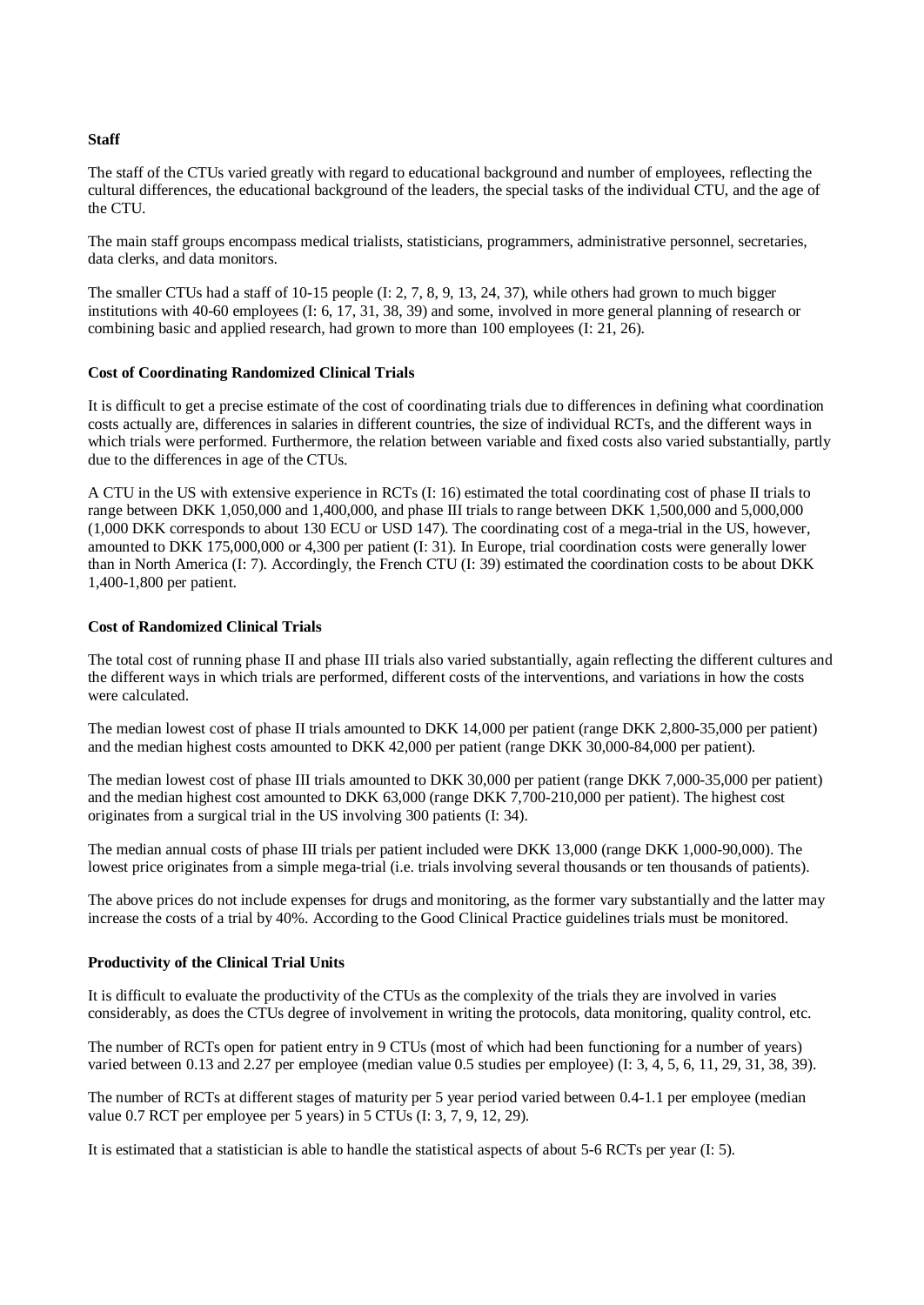# **THE PRESENT STATUS AND FUTURE POTENTIAL OF RANDOMIZED CLINICAL TRIALS**

The development of RCTs until now has generally been considered positive, although the financial resources are considered too small. Therefore, only a small part of the total number of questions relevant for further research could be dealt with in a sufficient manner.

Generally, the CTUs considered the future possibilities of doing RCTs as positive because:

\* RCTs represent the way for further development;

\* There is an increasing public understanding of the necessity of doing RCTs;

- In the US, AIDS activist groups have now changed their aggressive attitude against RCTs towards demanding to be entered into RCTs. This attitude has spread to other groups, e.g. breast cancer patients. The public understanding of the necessity of RCTs in the US is spreading to Europe as well.

- This understanding has, among other factors, been supported by the development of small books informing the public and patients about the basic ideas of RCTs. Through such booklets patients are informed about the general principles of doing RCTs before physicians inform them about their diagnosis and invite them to participate in a specific study.

- Physicians become better educated in the methodology of RCTs, and educational programs have been developed, including videos describing the methodology of RCTs.

- In certain countries there is an increasing governmental understanding of the necessity of performing RCTs and increased financial support for applied research has recently been given in e.g. France (I: 39) and Germany (Gesundheitsforschung 2000, Programm der Bundesregierung, 1993).

- Preventive research has increasingly come into focus and an expansion of preventive research is expected in the USA ('The American Health Security Act of 1993' from the Clinton Administration).

- Registration and licensing of medicines are carried out on the basis of RCTs.

# **CONTRACT RESEARCH ORGANIZATIONS (CROS)**

Worldwide there are about 600 CROs, of which about 300 are situated in the USA and 180 in the UK (I: 4). These CROs work for industry and are involved in RCT activity in different kinds of specialties within the primary and secondary health care sectors. The market is estimated to grow by 300% between 1990 and 2000 and until now this projection has proved to be correct (I: 4, 33, Director C. Difiche, Pharmaco::LSR, USA, personal communication). The increase in the market is partly explained by the number of new drugs and devices to be tested and partly by a present trend in the drug industry trying to reduce the growth of their in-house trial organizations (I: 33).

One CRO in the UK and one in the USA were visited. The major selling points of the CROs are strong quality control of participating physicians, data and quality assurance systems, Standard Operational Procedures (SOPs) developed for every aspect of a clinical trial, and a high degree of professionalism in running trials including data management and security (I: 4, 33).

It is not possible to obtain information on the exact number of studies performed, their price, and contents of SOPs of the CROs, as this information is confidential.

# **DRUG AND DEVICE INDUSTRIES**

#### **The Danish Drug and Device Industry**

The Danish drug and device industry has an annual turnover of DKK 15.3 billion, of which DKK 11.4 billion is exported (Medico/Sundhed, Ressource omrDdeanalyse, Erhvervsfremmestyrelsen, 1993). The drug and device industry is organized in two associations: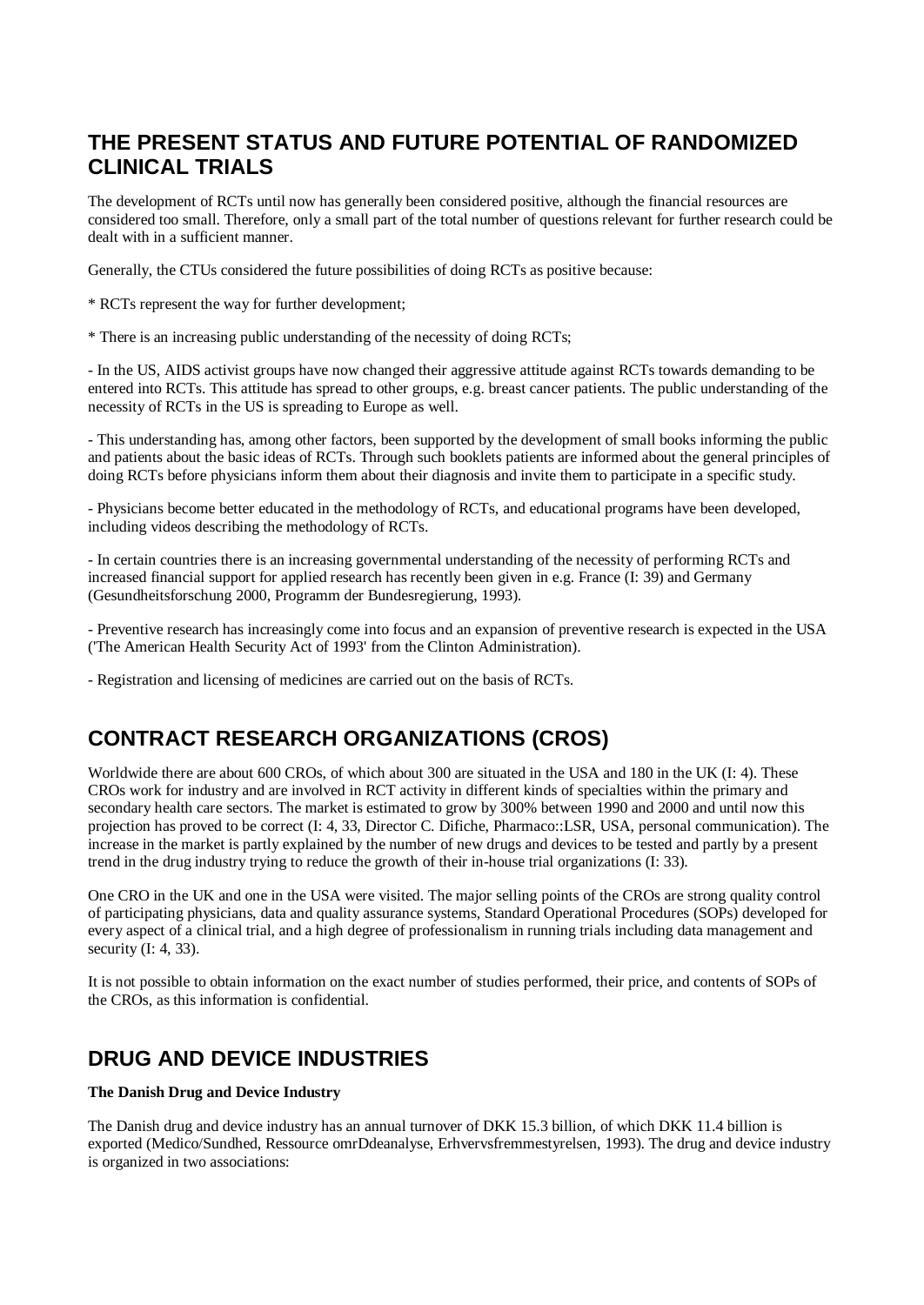\* **MEFA** (Foreningen af danske Medicinfabrikker/The Association of Danish Pharmaceutical Industry), representing 10 Danish pharmaceutical industries with a total sale of DKK 8.6 billions in 1991 (of which about 92% is exported), invests about DKK 195 million in clinical research. It is estimated that about 50% of this amount is used for clinical research in Denmark and the rest is used abroad (Medicine and Health Care, Facts 1992, Denmark, MEFA).

\* **MEDIF** (Medicin Industriforeningen/The Medicine Importers' Association) representing 46 international pharmaceutical industries with a total sale in Denmark of about DKK 4 billion, invests about DKK 250 million on clinical research in Denmark. This amount of money is obtained from the mother firms in competition with subsidiaries in other countries. Of the DKK 250 million invested in research, about DKK 125 million go to out-house research activities, which generates in-house expenses of another DKK 125 million.

#### **Preliminary Evaluation of a Clinical Trial Unit of the Copenhagen Health Services**

Researchers employed in four Danish (I: 40, 41, 42, 43 - the four biggest members of MEFA) and two US (I: 14, 15) drug and device industries were visited and a meeting was held with members of the Clinical Research Committee of MEDIF.

The preliminary evaluation of setting up a Clinical Trial Unit in Copenhagen was generally positive. The Danish industry was, however, not interested in competition from a CTU and did not want new barriers created. However, a Copenhagen CTU could possibly be an interesting option if it could:

\* coordinate and facilitate RCTs - especially within the primary health care sector;

\* function as a broker between industry and clinical departments by having a detailed knowledge of the activities of the departments;

\* develop know-how on quality-of-life assessment and pharmacoeconomics;

\* improve the general educational level of the health services on how to perform trials;

\* live up to the highest FDA and GCP requirements and secure a sufficient number of patients enrolled in a given trial at a given time.

A Copenhagen CTU should market itself towards the industry by developing brochures, advertise through the Drug Information Association (DIA), and set up meetings with the drug and device industry.

The industry carefully consider their partners (CRO or CTU) before engaging them in a trial (the expertise of the investigators, number of patients that could be enrolled per unit of time, data quality, ability to adhere to the GCP guidelines, university affiliation, size of the market, price of the trial), and normally several possibilities were examined before a trial was mounted in out-house facilities.

# **RECENT DEVELOPMENTS OF RANDOMIZED CLINICAL TRIALS**

Based on the interviews with national and international experts in the various clinical trial organizations, the following summarizes the way these organizations performed RCTs focusing on the highlights listed in Appendix 4 (Appendices 1 to 8).

#### **Definition of the Purpose of the Trial**

Definition of the purpose of a single trial either comes from scientists within the CTU or from specialists outside the CTU. In the latter case, the idea could originate from a clinical specialist or a sponsor - either the drug and device industry or a governmental institution.

One of the first tasks to fulfil when a new idea for a trial is put forward, is to perform a systematic review of the literature and, if possible, perform a meta-analysis (vide infra and in Appendix 2) of the trials performed within the area in order to secure that the question has not been answered already before a trial is launched (Antman et al., JAMA 1992; 268:240-248).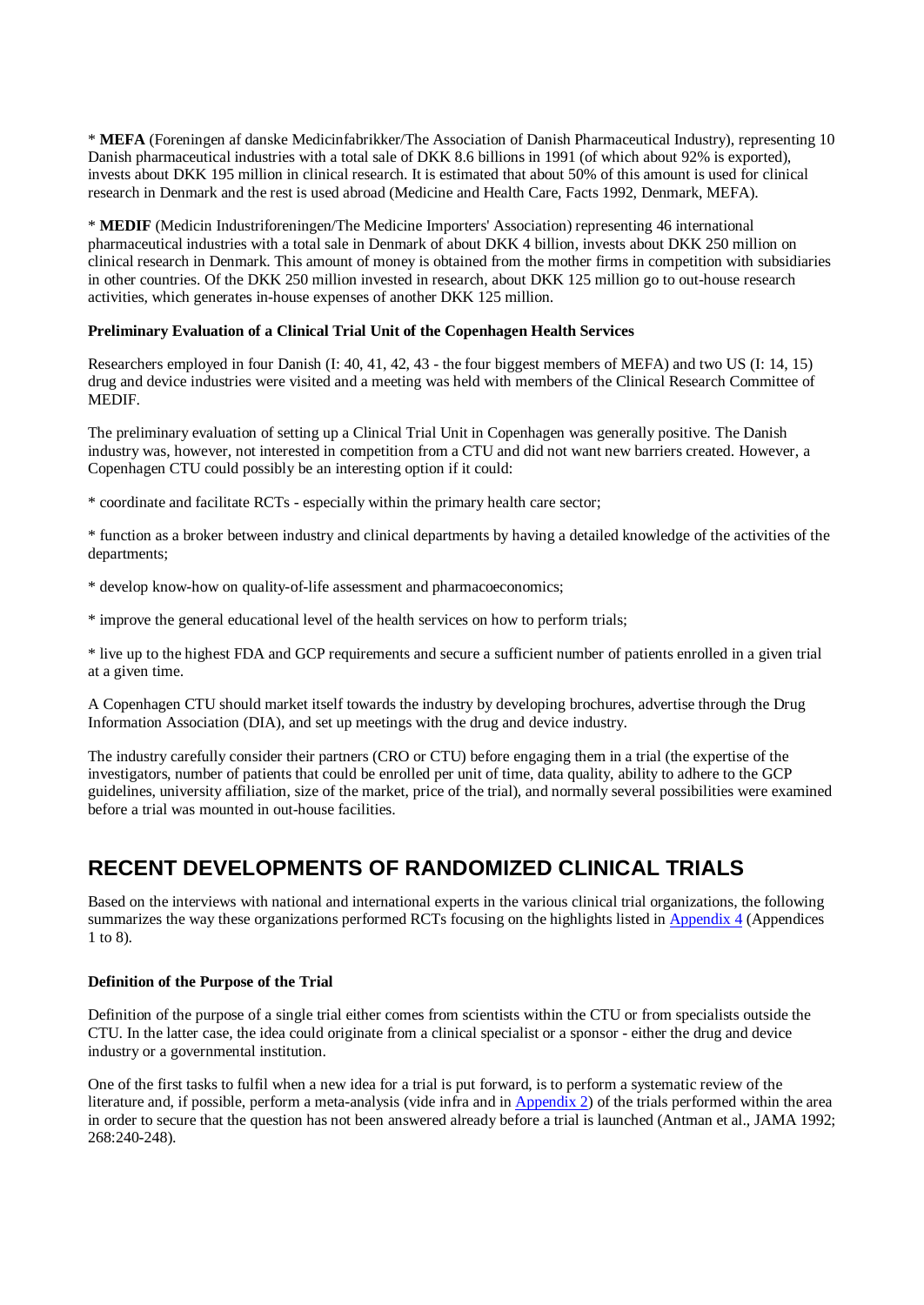It characterized the more successful CTUs that the idea for a trial is offered for open discussion among leading international experts in the field, either by asking them to comment on the general idea (I: 21) or by asking them to form part of an Advisory Group following and criticizing the protocol as it is developed. Very often, these experts later join the Data Monitoring and Safety Committee of the trial, but are not otherwise involved in the RCT.

#### **Trial Registration**

Trial registers are public registers listing each new trial by name, purpose, and contact person. Such registers have been operative for some years regarding cancer trials in the US (Physicians Data Query), but it is a fairly new development in other specialties such as cardiology and thrombosis, HIV and AIDS, perinatology, and neurosurgery (Dickersin & Garcia-Lopez, Controlled Clinical Trials 1992; 13:507-512). Although such registers pose some problems for the drug and device industry, which has natural interests to protect (and interests which should be protected in some form), they also create an openness that is considered ethically correct. First, everyone can follow what is going on in a given specialty and decide whether to collaborate in trials or not. Second, such registers may harmonize trials so that later combination of data from individual patients becomes easier. Third, such registers may one day prevent too many trials on the same problem being run more or less simultaneously forcing too many patients into the same design. This would neither be ethically correct, nor cost-effective. With the introduction of electronic mail, the prompt screening of a trial register is feasible within minutes at a low cost. Therefore, in future one may see development towards registration of trials from the day of the basic idea, open to the comments of everybody, a second registration at the moment the local ethical committee and other controlling institutions have accepted the trial, and a third registration on the day the trial is launched.

#### **Public Participation in Trial Design**

Some CTUs now include the public in the design phase of an RCT. By involving the public (e.g. activists of the community or representatives of patient organizations) in the very early phase of protocol development, a better understanding for the RCT is developed, critical points can be discussed and the protocol adjusted accordingly, and later on these persons may recommend the RCT for the relevant patient groups.

#### **Patient Recruitment**

It is essential that a trial does not run too long (Zelen, J Chronic Dis 1974; 27:365-375) and that a sufficient number of patients are included. It is often difficult to sustain the interest in a trial among the investigators and others if it runs for more than a couple of years, and accrual phases longer than 18-24 months should be regarded as unacceptable for studies that target reductions in mortality as a major end point (Wittes & Friedman, J Nat Cancer Institute 1988; 80:884- 885).

There are a number of ways to increase the recruitment of patients into RCTs, among others:

\* Involvement of nurses in parallel trials (e.g. on quality-of-life) involving the same patients. This will increase the collaboration in the department and the interest of both nurses and physicians in recruiting patients for a given RCT (I: 2).

\* Develop books or booklets for patients and relatives about trial methodology and the necessity of performing RCTs (I: 3).

\* Improve the information given in and the quality of Newsletters for physicians and nurses, and publishing them at regular intervals. Some CTUs even mail weekly posters to the clinical sites (I: 31).

\* Publication of Patient Newsletters, where patients in a trial can obtain information on the experience of previously entered patients and follow the recruitment and other aspects of the trial (I: 31).

\* Marketing, - by

- making the trial a multi-centre one either involving clinical sites in a whole region, a whole country, or by performing multinational trials. Such multinational, multi-centre trials now include up to 1200 different Hospital Departments (I: 6, 31) and recruit 40,000-56,000 patients (I: 2, 6, 31);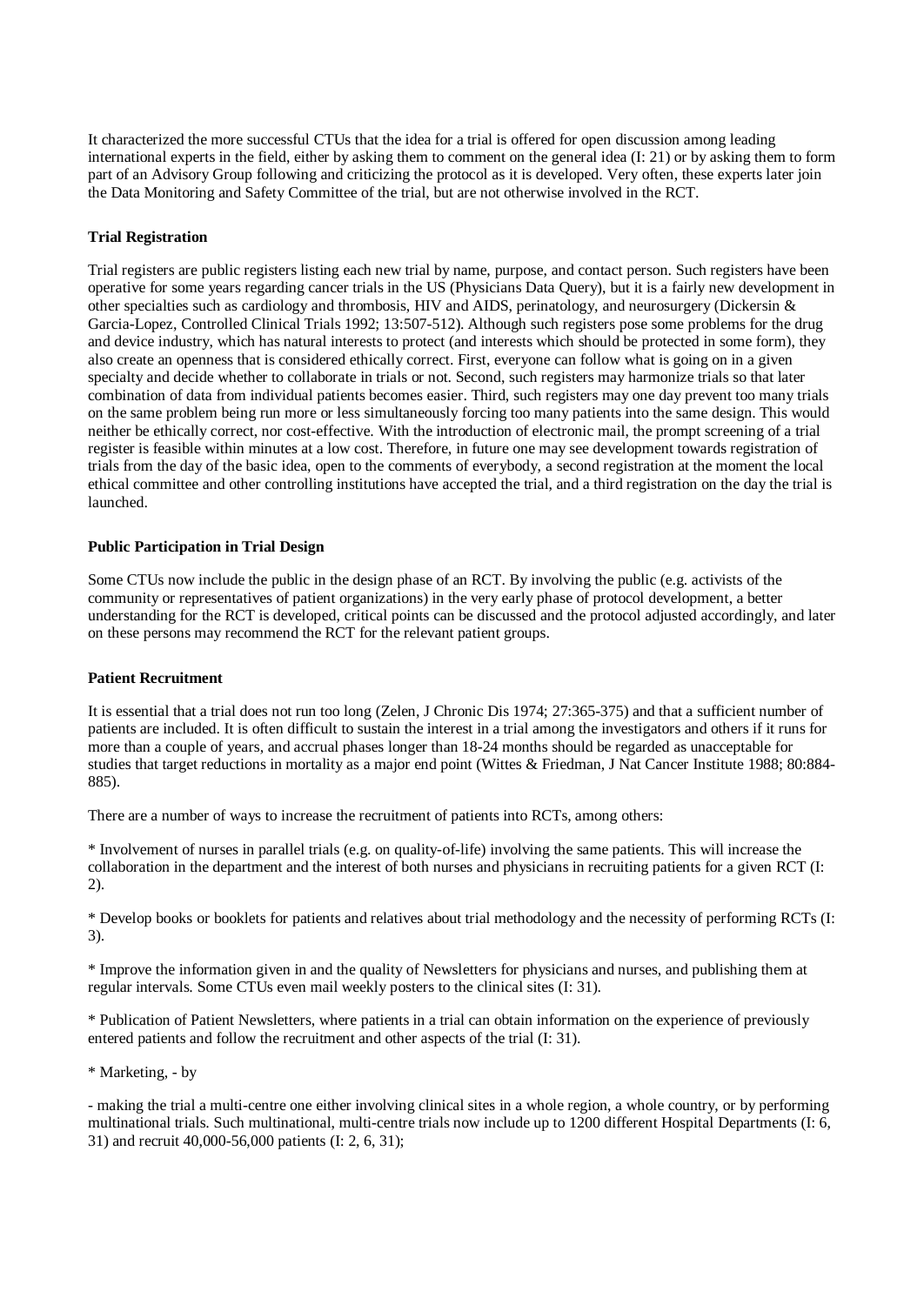- making the departments involved in the trial recruit more patients by advertising the trial in newspapers, radio and television (I: 33), and informing the community and general practitioners (GPs) about the trial through specially trained and selected 'outreach coordinators' (I: 23);

- ensure that the clinical sites are able to provide for the patients before they are included in the trial;

- regular meetings of the clinical investigators, offering them interesting education, not necessarily related to the trial, in combination with information about the trial (I: 6, 28).

\* By paying more to patients and investigators. This is the practice which has been especially used in North America and has certain advantages, but also raises a number of questions of ethical nature. Furthermore, the moment money is involved the risk of fraud and misconduct increases (Lock & Wells, 1993; National Academy of Sciences, 1993). In Denmark, it is not customary to pay patients for participation in trials, apart from reimbursing lost wages and transportation expenses.

#### **Randomization**

Central randomization is the uniform advice from almost all of the CTUs. It is at present often done by a 24 hours 7 days a week secretary operated telephone service, through which the randomization is carried out. This has the advantage that physicians preferring someone to talk to get that and the secretaries may also contribute to reducing the rate of patient withdrawal (vide infra). However, during the last couple of years, press button phone randomization has been successfully introduced (I: 11, 17, 24, 44) (Appendix 6). This method substantially reduces the costs of central randomization. In certain systems (e.g. DataFAX) fax randomization is also possible (I: 25, 28). Moreover, in the future EuroCODE, developed for EU money and used within cancer trials, may also become a system for randomization (I: 6, 38), and the French MINITEL is used as well (I: 39).

#### **Data Management**

During recent years a number of data management systems have been developed which improve data management considerably and facilitate the handling and analyses of large data banks. This development has greatly facilitated the performance of large RCTs. There are many different data management systems on the market, and they all seem to have virtues and draw backs. Some of these systems are described briefly in Appendix 6.

#### **Patient Withdrawal**

It is essential that a patient stays in a trial and is not prematurely withdrawn. By providing a 24 hours 7 days a week telephone service where a secretary puts a number of prepared questions to the physician wishing to withdraw a patient, it has been possible to reduce the withdrawal rate to about half (I: 31).

#### **Quality Assurance**

Prospective controlled trials represent a valuable instrument for obtaining quality assurance of the work of clinical departments. By comparing the prognosis of patients having the same prognostic factors and receiving the same treatment important information on the quality of health care can be obtained (Baunes, Nord Med 1993; 108:246).

#### **Health Economics**

Clinical trials have largely ignored the cost implications of competing therapies and have measured 'end points' of limited use to purchasers. In the future, health economics are going to play an increasing role in relation to RCT activity (Appendix 7). Although the methodology is not finally developed (MEFA: qkonomiske evalueringer af lFgemidler, April 1993; Conference on Pharmacoeconomics and Competition, April 1993) health economics should be considered in the planning and design of future clinical trials.

#### **Quality-of-Life**

Quality-of-life (Appendix 8) is another aspect that has been recognized too little in most trials in the past. In Canada, however, quality-of-life assessments are already a requirement for the registration of a new drug. The assessment of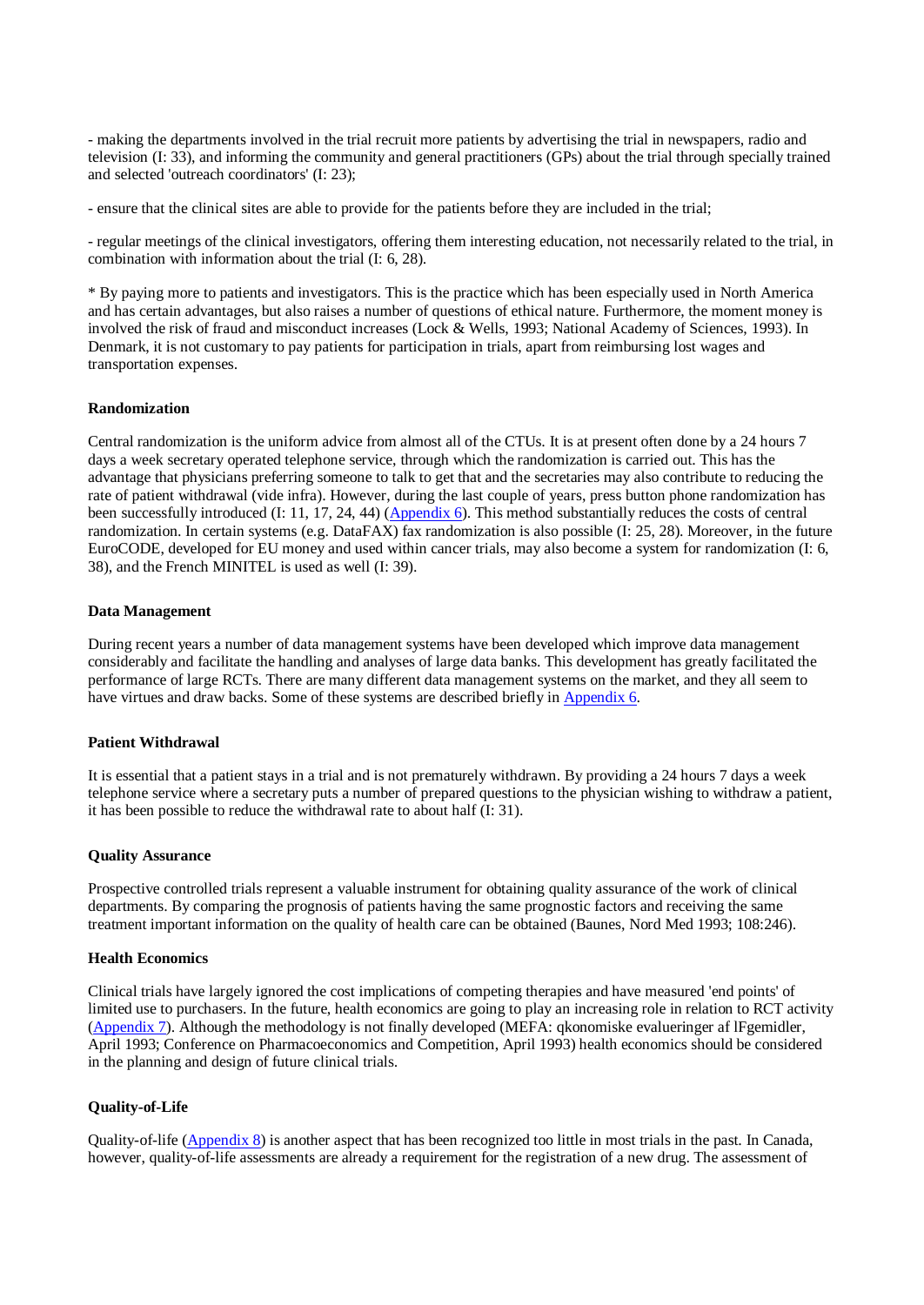quality-of-life is difficult, but has to be implemented in more trials in the future. However, the whole field is at present under study and it is not possible to give guidelines on how to measure quality-of-life in the best and easiest way, but instruments for detecting important effects in clinical trials are available (Guyatt et al., Ann Intern Med 1993; 118:622- 629). Patient computer systems have been developed (PadLife, Appendix 6) which enable the patient on a continuing basis to report the quality-of-life to a portable computer.

#### **Legal Aspects**

The patients/healthy volunteers taking part in a clinical trial should be satisfactorily insured against every injury caused by the trial. The liability of the involved parties (sponsor/manufacturer/coordinating centre/hospitals/departments/investigators) should be clearly outlined before the start of a trial and lawyers are taking an increasing part in the formation of clinical trials (I: 16, 24).

#### **Publication**

A recent development has been the possibility of sending an RCT manuscript to a traditional journal and at the same time to submit it to The Online Journal of Current Clinical Trials (available via Internet). When accepted, the article is available to subscribers after 48 hours. In the future, it is likely that manuscripts on clinical trials will include a disc with information on the variables of the individual patients. In this way, data from individual patients of different RCTs on the same questions can more easily be combined in meta-analyses.

#### **Meta-analyses**

Both when planning an RCT and when an RCT has been performed it is natural to do a meta-analysis on the available data in order to provide an overall conclusion of the present therapeutic area and in order to assist in the dissemination of the results. In this respect, international collaborations are being formed at present. The most well known is the Cochrane Collaboration founded in the UK in 1992 (I: 36, Grtzsche, Bibl LFg 1993;185:17-29); a Nordic Cochrane Centre at Rigshospitalet, Copenhagen was opened in 1993. The Cochrane Collaboration intends to assemble and evaluate all RCTs and to perform systematic reviews (meta-analyses) within all specialties and thereafter update the analyses every half year. There was in the USA also a major interest in performing meta-analysis and several centres have been created (I: 20, 22), even profit centres (I: 20).

Other centres (e.g. in Lyon and Copenhagen) have succeeded in assembling the data from all individual patients of all trials published within a special field in one data-base (I: 39). The activities of the Cochrane Collaboration and the assembly of individual patient data shall be seen as complementary as it will probably be impossible to assemble individual patient data more than 5-10 years back.

### **REGULATIONS AND GUIDELINES AFFECTING CLINICAL TRIALS**

### **INTERNATIONAL**

#### **The Helsinki II Declaration**

The World Medical Association has formulated a set of recommendations, the Helsinki II Declaration, guiding any physician performing clinical research. These recommendations aim at protecting the individual person or patient participating in clinical research so that the interest of science or society will never prevail over the well-being of the individual. All clinical research must adhere to these recommendations (GCP, 1991).

#### **Food and Drug Administration**

The US FDA acts as a public health protector by ensuring that all new medical products are safe and effective (I: 18). Any trial wishing to obtain FDA approval (either as an IND (Investigational New Drug Application) or as an NDA (New Drug Application)) must meet a number of strong quality control requirements. Only 20% of INDs will be approved for marketing (NDA).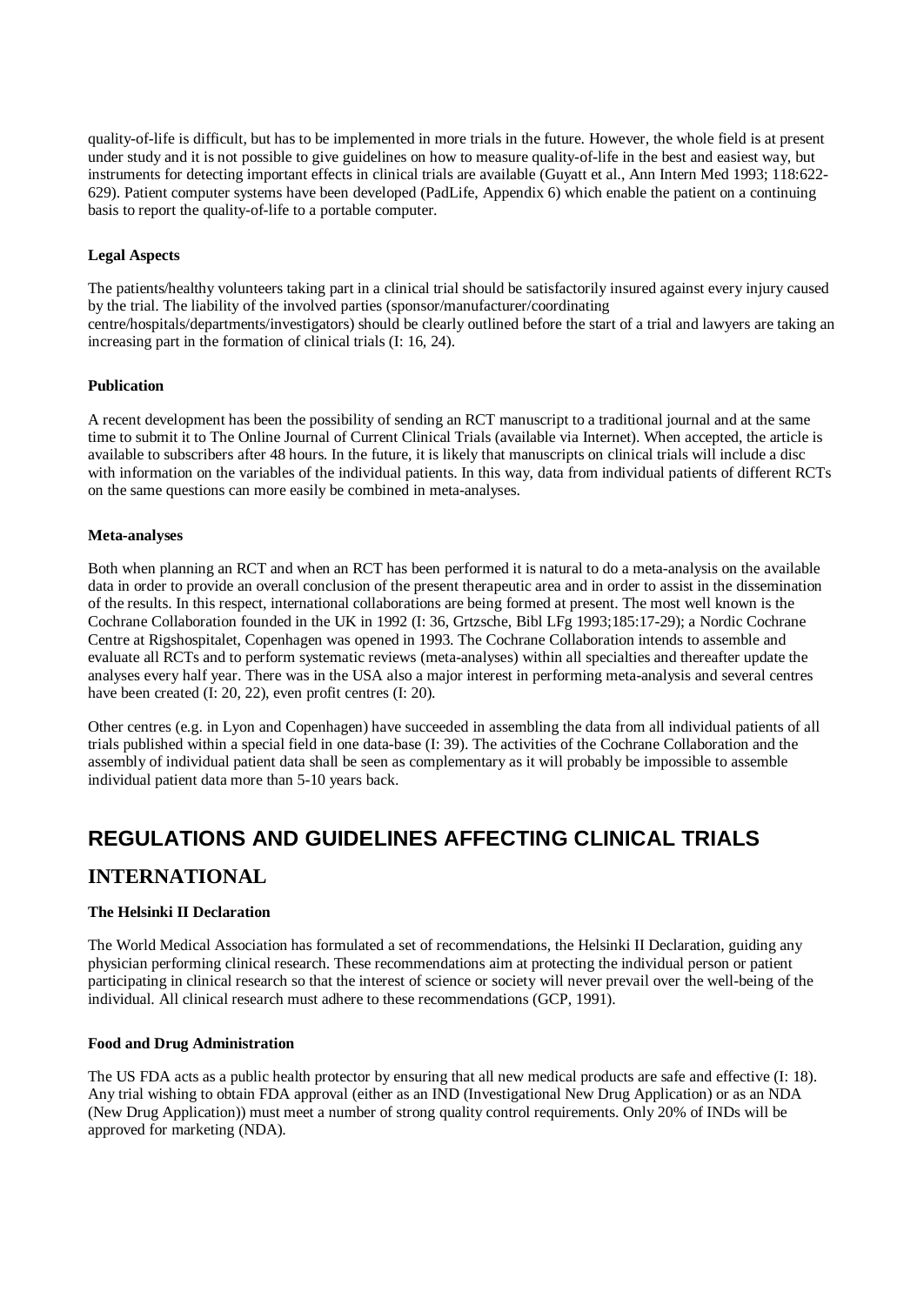#### **Committee for Proprietary Medicinal Products**

The EU Committee for Proprietary Medicinal Products (CPMP) has three main objectives:

1) to consider appropriate scientific and administrative requirements for the submission of applications for marketing authorization for new medicinal products;

2) to give an opinion as to whether a particular medicinal product complies with the requirements set out in EU Directive 65/65/EEC and to give an opinion on applications for marketing authorization relating to medicinal products for human use (Quality, Safety, and Efficacy) (EU Directive 87/22/EEC);

3) to monitor and review scientific innovations and developments internationally.

The work of the CPMP does not end with the decision to grant or refuse a marketing authorization of a medicinal product. CPMP maintains a watchful eye on all medicinal products on the market and is constantly active in monitoring the safety and efficacy of these. The Deputy Chairman of the CPMP is Chairman of the Registration Committee, M.Sci.Pharm. Henning Hovgaard, The National Board of Health, Copenhagen, Denmark.

#### **International Conference on Harmonization**

International Conference on Harmonization (ICH) is in the process of harmonizing the international technical requirements (Quality, Safety, Efficacy) for registration of pharmaceuticals for human use. The first meeting took place in Brussels in 1991, the second was held in the USA in 1993, and a third is scheduled to 1995 in Japan. It is hoped that the international requirements will be harmonized after this meeting. The ICH is jointly supported by the EU CPMP, the US FDA, and the Japanese Ministry of Health and Welfare together with the international and regional associations of the drug and device industry.

#### **Good Clinical Practice**

The introduction of the EU-GCP guidelines in 1991 (GCP, 1992) has substantially increased the requirements for doing trials in Europe. The GCP guidelines represent requirements for clinical trials involving new drug indications, but are also a general guidance on how to do trials. Accordingly, the Copenhagen Health Services have to adhere to these and other guidelines.

Just as industry has developed SOPs for every detail of a trial, it is considered worthwhile that departments develop SOPs for the clinical part of trials, and in order to live up to GCP guidelines and FDA regulations it is necessary that every aspect of a trial is described in detail (GCP, 1992).

#### **Good Statistical Practice**

The Committee for Proprietary Medicinal Products (CPMP) has recently developed European Biostatistics Guidelines on 'Good Statistical Practice' (GSP), which will increase the requirements of protocol writing and statistical analyses of data of clinical trials. According to the quidelines, the type of tests and number of tests to be employed in the statistical analysis of a given trial should be clearly outlined in the trial protocol and signed by the responsible statisticians. A preliminary draft of the guidelines was discussed during a Drug Information Association meeting in October 1993 in London (Appendix 9), and the GSP guidelines are expected to come into operation during 1994.

#### **Good Data Management**

The guidelines for the Conduct of Research within the US Public Health Service (1992) states that it is expected that the results of research will be carefully recorded in a form that will allow continuous and future access for analysis and review. Attention should be given to annotating and indexing notebooks and documenting computerized information to facilitate detailed review of data.

In Europe, it has also been decided to deal with Data Quality Assurance and develop EU guidelines on the subject (Danish Standards Association, September 1993). It is therefore to be expected that the requirements for data management and storage will increase considerably in the future.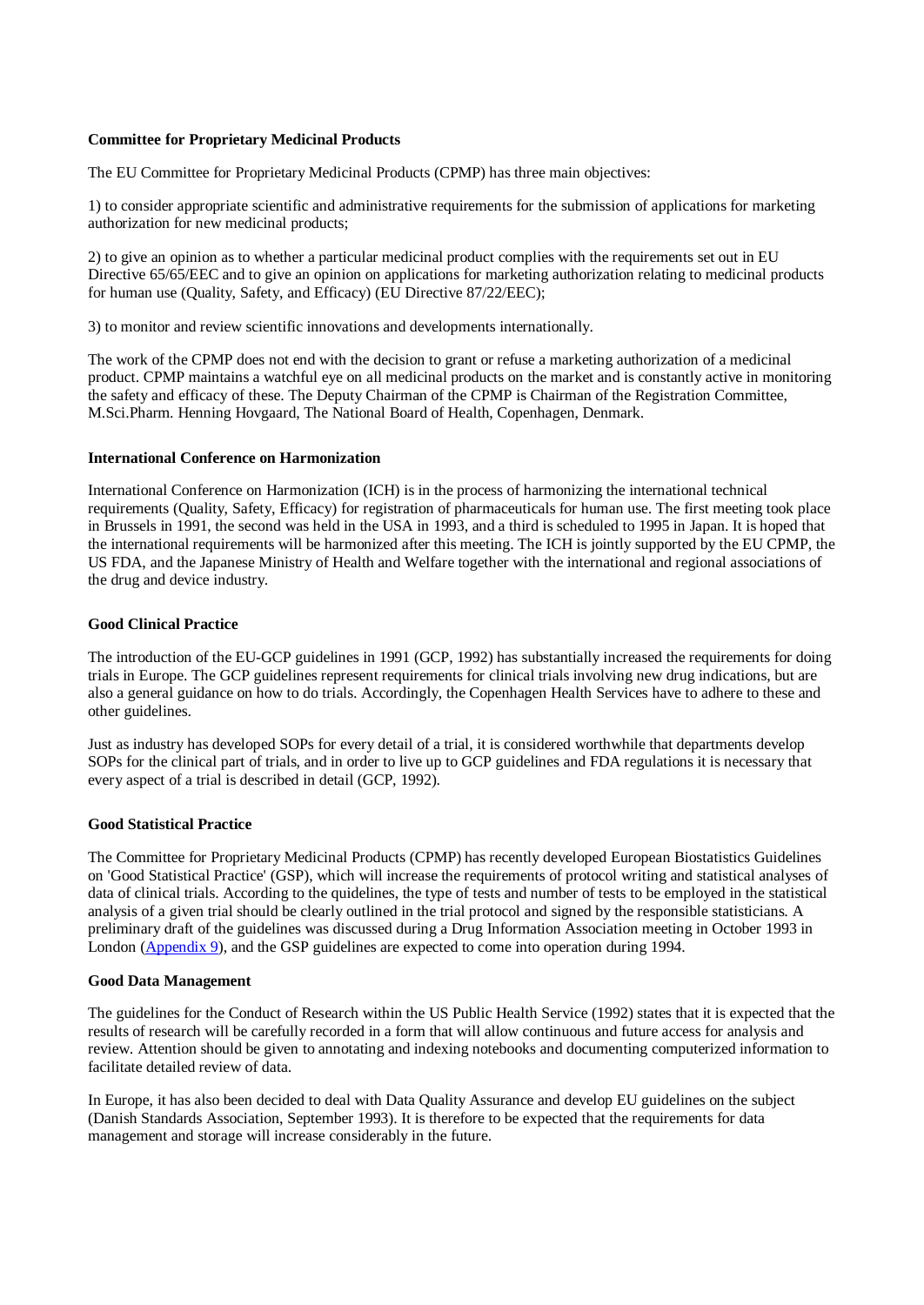### **NATIONAL**

Apart from being able to live up to international requirements and guidelines, RCTs also have to adapt to a number of national requirements. All RCTs involving humans must be approved by one of the regional ethical committees, and before collecting and storing data, the data security should be approved by the Danish Data Protection Authority. When testing drugs, the Drug Department of The National Board of Health should approve the clinical trial. Research performed in the primary health care sector should be approved by the Multi-Practice Research Committee (Multipraksis Undersrgelsesudvalget).

## **CURRENT ORGANIZATION OF RANDOMIZED MULTI-CENTRE CLINICAL TRIALS IN COPENHAGEN AND DENMARK**

The current organization of RCTs performed in the Copenhagen Health Services is either built up by the Principal Investigators (PIs) or run by in-house organizations in the drug and device industry or by CROs paid by the industry.

Organizations built up by PIs have certain advantages (flexibility, independency to choose scientifically relevant research) but also certain disadvantages (generally longer time to mount, launch, and conduct an RCT, longer data analyses due to unsophisticated data management systems, the organization often collapses after an RCT is finished).

Organizations built up by industry have certain advantages (no expenses for the Health Service, faster performance of an RCT facilitated by the international network of clinical departments of the industry, an economic incentive for the departments of the PIs). However, there are also certain disadvantages, including:

1. Industry determines the field of research, which often focuses on less important areas (e.g. 'me too drugs', repetition of antibiotic trials, etc.), will seldomly focus on areas where it is not possible to obtain a patent, and will in most cases not focus on non-pharmacological trials.

2. Industry controls the data in most cases - and in case the results are negative or demonstrates no effect, the message is not disseminated.

3. It is difficult to control the exact expenses for the Health Service that this research may incur.

4. The market of research may disappear the moment the industry can get their RCTs performed better and more cheap in other locations. In this respect, the industry has made it clear that the quality of clinical applied research in Denmark is not optimal and expressed a wish for more training of health personnel in the primary and secondary health care sectors (I: 40, 41, 43).

Appendix 10 briefly describes the City of Copenhagen and the organization of the Primary and Secondary Health Care Sector of the Copenhagen Health Services. Two large multi-centre RCTs were identified within the primary health care sector. Appendix 10 also shows the current RCT activity within the Secondary Health Care Sector of the Copenhagen Health Services. It is demonstrated that a total of 83 single centre and 40 multi-centre RCTs were finalized during the two year period 1991-1993, more than half of this activity taking place at Hvidovre Hospital. As of July 1993, 82 single centre and 65 multi-centre RCTs were active or soon going to be launched within the secondary health care sector. Again, about half of the activity is taking place at Hvidovre Hospital. Generally, the highest activity was found in the departments of abdominal surgery or general surgery. These figures may suggest an increasing RCT activity, but could also mean that a number of RCTs started are never finished.

During the last 30 years Denmark has, like other western industrialized nations, seen the development of a number of multi-centre trial groups within different disciplines of medicine. They have traditionally been organized by one or a few dedicated researchers, and have grown over the years as their science developed. They have in most cases been funded by various sources, most often from the Danish Medical Research Council and private funds. Most are working as national groups, but centres such as the those dealing with solid cancers and AIDS also receive substantial support from non-Danish funds such as the EU. The solid cancer group of Rigshospitalet, working closely together with other hospitals in Denmark, is taking part of the European Organization for Research and Treatment of Cancer (EORTC). A number of fields within medicine, however, are not covered by such trial organizations.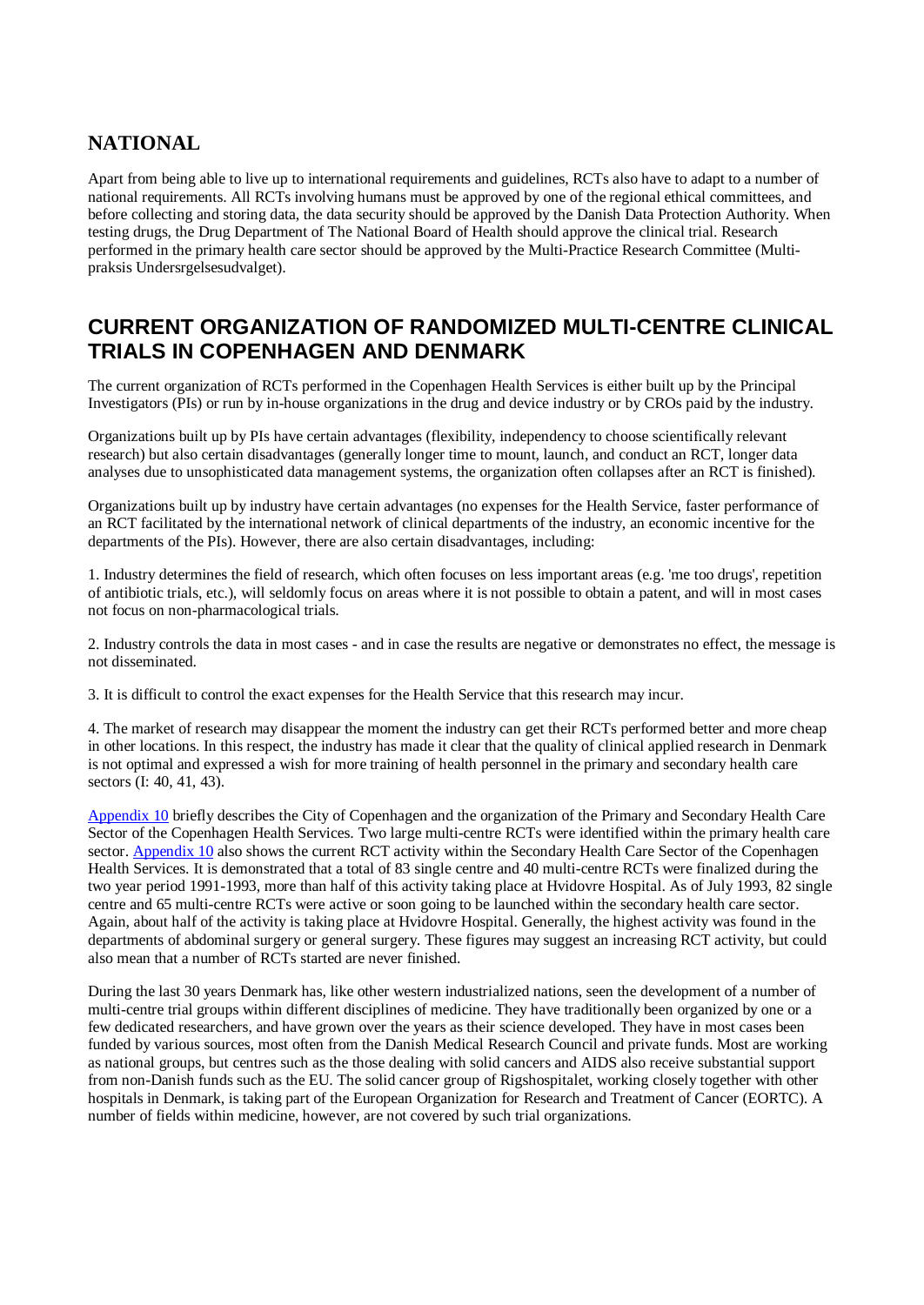The recent Report of the International Panel Evaluating Danish Health Research (SOFIE, 1992) -the Panel evaluated one clinical discipline (cardiology) - concluded:

- The organization of Danish research in cardiovascular diseases is performed in university research institutes, university hospital departments, and in county hospitals. Most research programs are restricted to one department or research centre. However, the concept of brickless centres, i.e. groups, which are not limited to one defined centre, is beginning to develop and is to be encouraged.

- The Panel identified areas of research that are already strong in Denmark (about 35% of the research was graded research at a high international level), but which could be made even more effective if liaisons are created between a number of establishments.

This conclusion seems to apply well to the present situation within most clinical specialties in Denmark. Further, it has recently been concluded that Danish clinical research leaves a lot to be desired (Gjrrup & Walter, Ugeskr LFger 1993; 155:912).

In conclusion, the present organization of RCTs in Copenhagen raises some problems, there is no independent cross specialty CTU in Denmark, and although the present RCT activity in certain departments of the secondary health care sector is high, it is low in other departments and in the primary health care sector, and finally the number of preventive trials is low in the secondary health care sector and virtually missing in the primary health care sector.

# **RATIONALE FOR ESTABLISHING A CLINICAL TRIAL UNIT OF THE COPENHAGEN HEALTH SERVICES**

The following arguments all point in favor of establishing a Clinical Trial Unit in Copenhagen.

### **GENERAL ARGUMENTS**

1) There is a massive global need for more applied research on preventive and therapeutic interventions. Further amendments and activities are needed in order to reach the goals of future health, e.g. the WHO 'Health for all year 2000'. It is therefore necessary to further build up a critical mass of individuals who are involved in research programs that produce new, useful knowledge.

2) Studies have demonstrated that non-randomized clinical trials using historical controls found therapies better than control regimens in 79%, whereas the same therapies were better than control regimens in only 20% in RCTs (Sacks et al., Am J Med 1982; 72:233-240). Such data suggest that bias in patient selection may irretrievably weight the outcome of historical controls in clinical trials in favour of new therapies. Therefore, the randomized clinical trial is today the accepted gold standard for evaluating preventive and therapeutic interventions.

3) Most patients entered into RCTs, regardless of whether they were randomized to receive experimental therapy, standard therapy, or placebo, have often a more favourable survival to patients not entered into RCTs, suggesting an inherent advantage of being enrolled into RCTs (Davis et al., Cancer 1985; 56:1710-1718; Stiller, BMJ 1989; 1058- 1059). The precise nature of this trial associated 'effect' is not known, but may counterbalance certain of the potential disadvantages for patients in such trials. Additionally, other studies suggest that patients treated outside trial centres may receive more treatment than recommended (Pritchard et al., BMJ 1989; 299:835-836)

4) Research should not only be done by the few and selected, but should be performed in the main body of the health system, where the routine work is performed. However, as the working conditions often leave restricted amounts of time for the planning of research and as the mounting of an RCT is a complex process, a CTU may increase the general quality of RCTs.

5) The process of randomization and data management have both been considerably improved during recent years, facilitating the performance of larger RCTs which are able to search for smaller, but still relevant effects.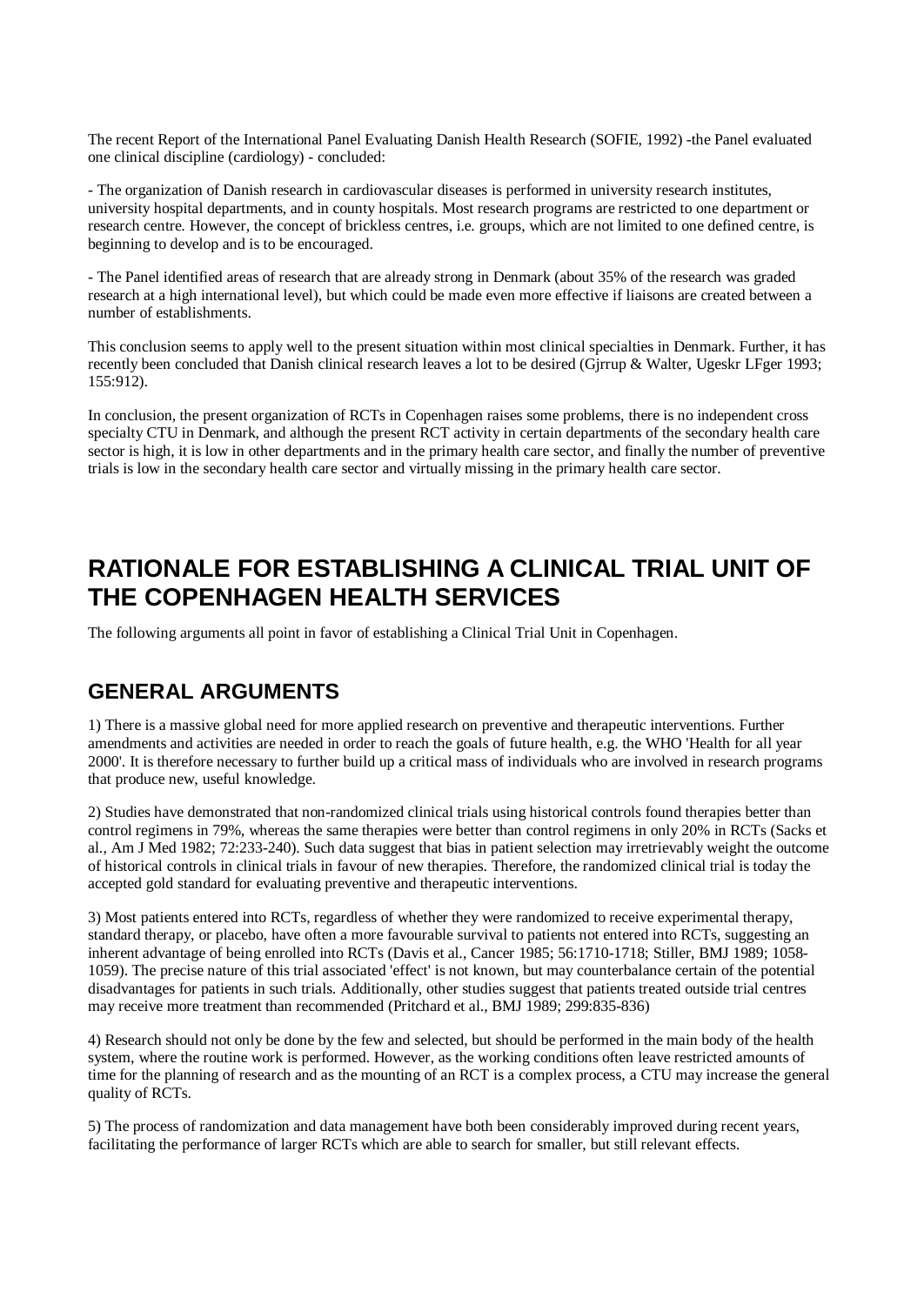6) The increasing need for systematic reviews and meta-analyses makes it advisable that more groups are established to carry out this work in order to summarize and disseminate the present knowledge and identify new areas for research.

## **INTERNATIONAL ARGUMENTS**

7) Several CTUs have been established abroad during the last 30 years and have proved their essential role in the prevention and treatment of diseases.

8) The complexity of mounting RCTs has increased substantially during recent years by the introduction of GCP and these guidelines are soon to be followed by guidelines for Good Statistical Practice and Data Management. This creates a need for a strong, local know-how centre.

9) There is a need for increased international collaboration facilitating the performance of large multi-national RCTs and the comparability among smaller RCTs.

10) The idea of forming a CTU in Copenhagen has gained wide support from international experts.

11) Internationally, the market for RCTs is expected to increase by about 300% during the 1990-2000 period.

12) International experience has demonstrated that the establishment of CTUs lead to increased funding from colateral sources, including industry, which will generate more employment.

### **DANISH ARGUMENTS**

13) An independent, non-specialty oriented, non-profit organization able to facilitate, coordinate, and perform RCTs of scientific value in the interest of the public does not exist in Denmark.

14) The preliminary attitude of the drug and device industry was generally positive as a CTU could:

\* attract more money for clinical research from abroad to Denmark from the mother firms abroad of the members of MEDIF;

\* reduce the export of money for clinical research from the members of MEFA;

\* function as a liaison between industry and the departments of the secondary health care sector;

\* coordinate RCTs in the primary and secondary health care sectors.

15) The formation of a CTU in Copenhagen would fulfil the suggestions outlined in the report on Medico/Health - a business economic analysis (Medico/Sundhed, Ressource omrDdeanalyse, Erhvervsfremmestyrelsen 1993) requesting:

\* a better structure for evaluating new interventions (devices and drugs);

\* better public research, basic as well as applied;

\* the creation of 'Centres of Excellence', in which research can be organized at a high international level;

\* the creation of structures which can make it attractive to be a researcher, co-working with industry;

\* increased international collaboration, Nordic as well as European;

\* the creation of a 'Meditech Belt' in Copenhagen-Malmr-Lund, taking advantage of the good reputation of Nordic applied research and developing an environment for health economic analyses;

\* increased collaboration between the health care sector and industry in developing new technology.

16) A CTU would facilitate the implementation of 'Continuous Quality Development: a Proposed National Policy' (World Health Organization, Regional Office for Europe, Copenhagen 1993).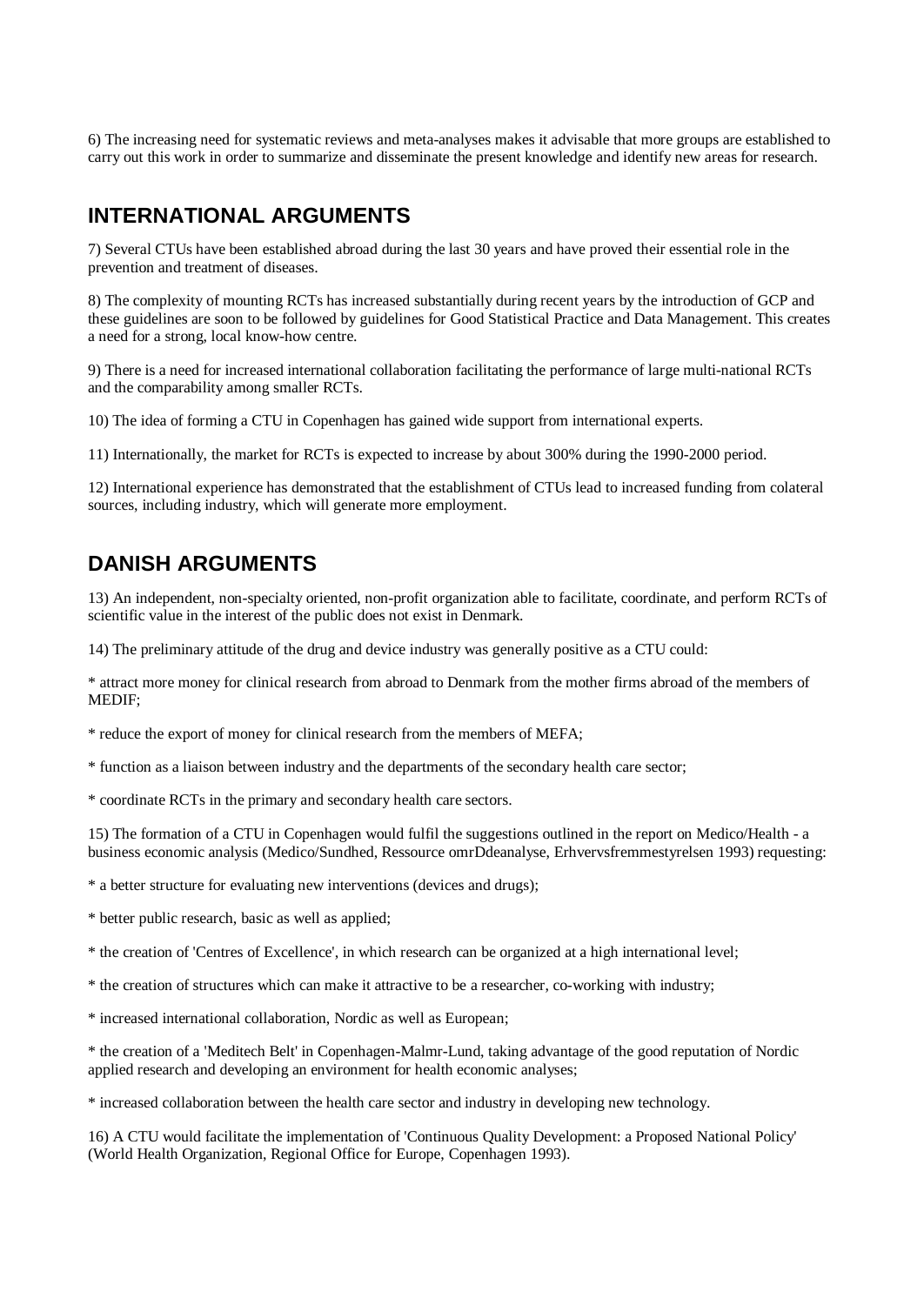# **COPENHAGEN ARGUMENTS**

17) There is a need for increased research activity in the Copenhagen area encompassing preventive and therapeutic RCTs (Healthy City Plan 1994-1997, the Copenhagen Health Services, Central Office, 1993).

18) The citizens of Copenhagen have the advantage of the results of trials performed in other health services. On the other hand the Copenhagen Health Services have an obligation to facilitate the performance of further research of good quality, as expressed in 'Research Policy of the Copenhagen Health Services' (1992).

19) Clinical practice is based on the results of RCTs. Increasing the number and quality of RCTs will increase the quality and up-to-dateness of clinical practice. Thus, establishing a CTU can be expected to influence the quality of care in the Copenhagen Health Services and would consequently be of direct benefit to the citizens of Copenhagen.

20) The formation of a CTU in Copenhagen would fulfill the objectives of the 'Research Policy of the Copenhagen Health Services' (1992), which are:

\* strengthening research of relevance to the inhabitants of Copenhagen;

\* supporting creative research environments;

\* creating more stable conditions for research;

\* increasing the quality of research;

\* increasing research collaboration among the institutions of the Copenhagen Health Services, other health services, and industry;

\* increasing the visibility of the research commitment of the Copenhagen Health Services.

21) A CTU in Copenhagen could attract more research investment from the drug and device industry.

Chapter 4

# **PROPOSAL FOR THE FORMATION OF A CLINICAL TRIAL UNIT OF THE COPENHAGEN HEALTH SERVICES**

### **OBJECTIVES AND AIMS OF THE COPENHAGEN CLINICAL TRIAL UNIT**

Based on the information summarized in the previous chapters and appendices, the formation of a non-profit Clinical Trial Unit of the Copenhagen Health Services, the largest health care provider in Denmark, is proposed.

A Clinical Trial Unit should facilitate, coordinate, and perform RCTs within the region, the country, and at a multinational level. The principle of the RCT is an essential cornerstone in the evaluation of any health related intervention (diagnostic tools, drugs, devices, surgery, psychotherapy, nursing, health care, health education, etc.). Since high quality RCTs can only be conducted in populations presenting a pertinent health problem, all RCTs performed by the CTU will by definition meet the requirements of relevance for the citizens of Copenhagen. The activity of the CTU will always be considered an integrated part of the general evaluation of diagnoses and interventions. This general evaluation also encompasses basic clinical research on one hand as well as more qualitative and society oriented clinical research on the other.

The following objectives and aims of the CTU are proposed, and then an organizational structure is suggested.

#### **The Clinical Trial Unit should**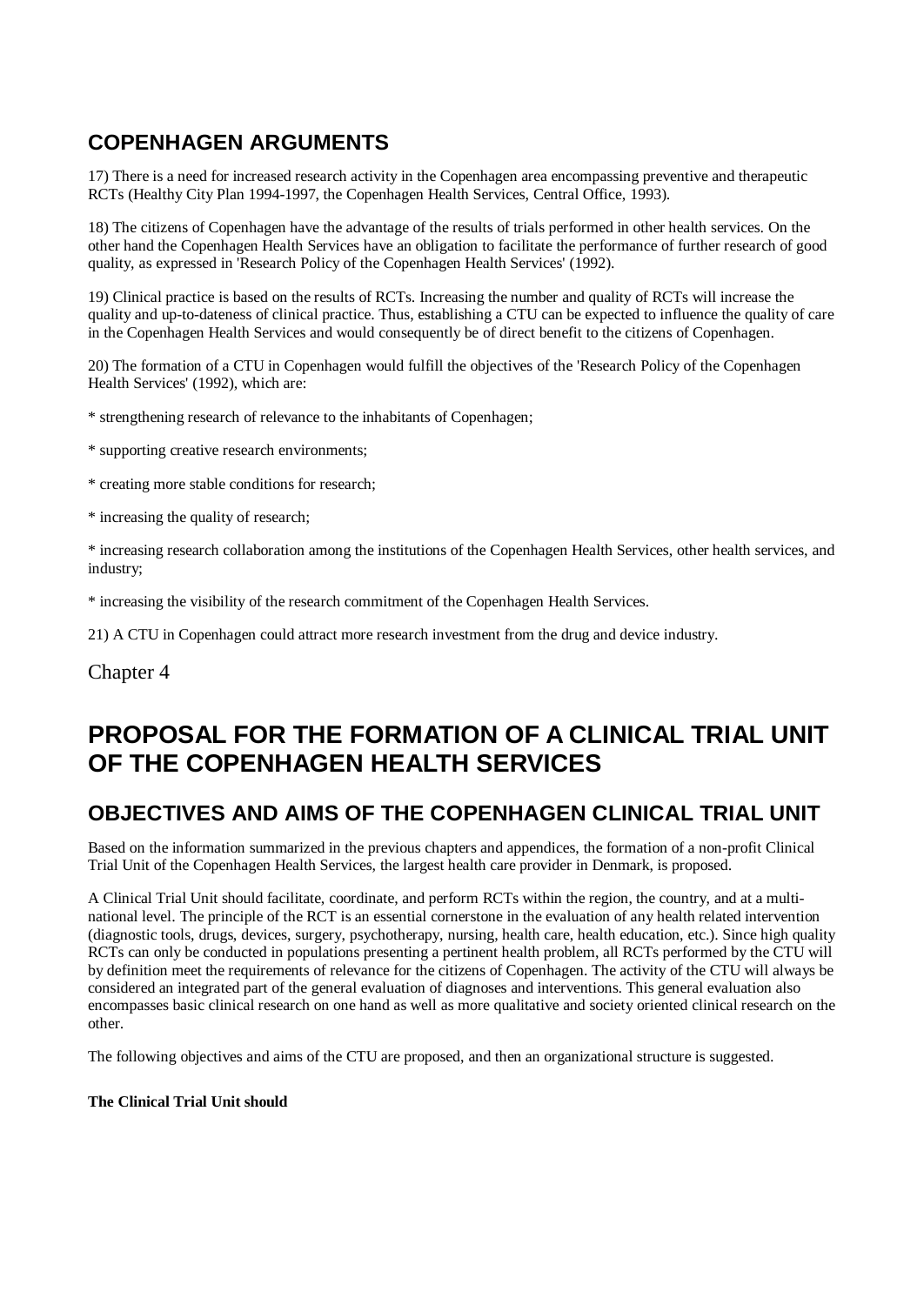A. Facilitate, coordinate, and perform randomized preventive trials in the primary and secondary health care sectors within scientifically relevant areas. Such trials can be initiated by investigators in the scientific community, the drug and device industry, or the unit itself.

B. Facilitate, coordinate, and perform randomized therapeutic trials in the primary and secondary health care sectors within scientifically relevant areas. Such trials can be initiated by investigators in the scientific community, the drug and device industry, or the unit itself.

C. Facilitate, coordinate, and perform scientifically relevant systematic reviews of RCTs, including meta-analyses, thereby identifying relevant areas of research and contributing to the dissemination of the results of randomized clinical trials.

D. Participate in the further development of trial methodology and technology, in order to achieve status as a strong centre for randomized clinical trials in Denmark, being able to provide service and assistance for the primary and secondary health care sectors.

E. Teach at the graduate and post-graduate level about methodology of controlled clinical trials and meta-analyses and thereby facilitate the further development of applied research of the Copenhagen Health Services.

The CTU should not interfere with the relevant RCT activity already going on within the Copenhagen Health Services but develop new areas of research. During the start-up phase of the CTU, the tasks will therefore mainly be within:

1. Preventive trials within the primary health care sector (Aim A).

2. RCTs in collaboration with these parts of industry which have not developed in-house trial organizations or which have insufficient capacity (Aim A and B) and function as a liaison between the drug and device industries and the Health Services.

3. Development of systematic reviews and meta-analyses in close collaboration with the Nordic Cochrane Centre, which was established at Rigshospitalet in October 1993 (Aim C).

Through this development and after having proven that the CTU is able to run trials in an effective way, the CTU might in the future be able to offer assistance also to already well functioning clinical groups, and other parts of the industry if they so wish. This start-up phase is expected to take about 3-4 years.

# **ORGANIZATION AND STAFF OF THE CLINICAL TRIAL UNIT**

#### **Board of Directors**

A CTU should have a Board of Directors consisting of 5-7 members with experience in conducting RCTs and including at least two foreign experts (2-3). The Board of Directors should meet at least annually with the Head of the CTU in order to evaluate the activity of the unit, possibly including international independent evaluation, and advise in the further development of the activities of the CTU.

#### **Affiliations with the University of Copenhagen and other Departments of the Copenhagen Health Services**

The CTU should be affiliated with the University of Copenhagen in order to contribute to and utilize the academic resources of the University and thereby attract young scientists and the national and international drug and device industry.

It would be appropriate to place the CTU in connection with or in a research oriented environment of the Copenhagen Health Services, where the related methodological and technical competence is developed. Therefore it is proposed to establish the CTU within the Institute of Preventive Medicine of the Copenhagen Health Services.

#### **Limits of Dimension of the Clinical Trial Unit**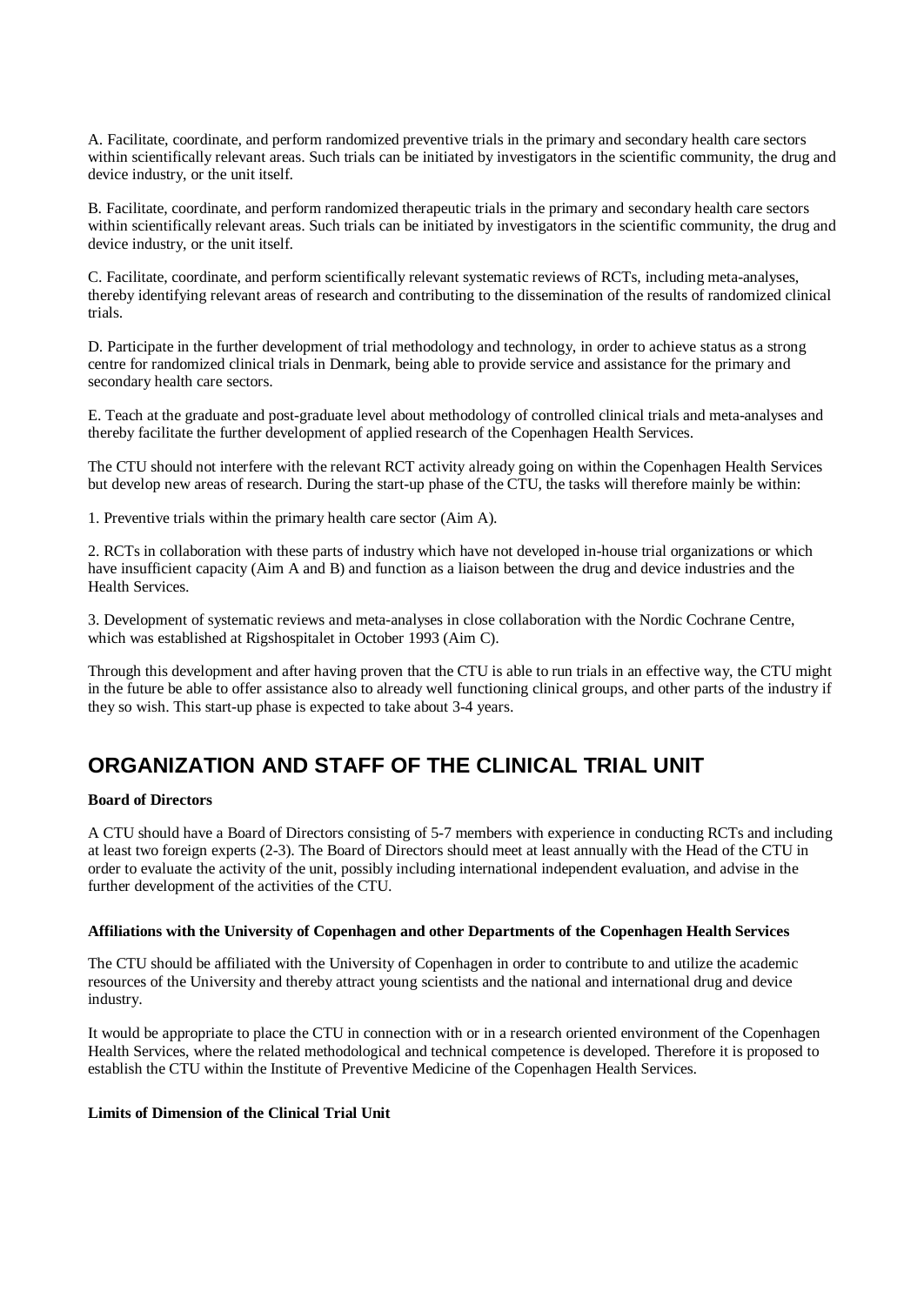Drawing on the experience of the international organization of CTUs and with the proposed objectives and aims of the Copenhagen CTU the lower limit of staffing will be described below, representing the smallest dimension in order to create a well functioning unit. The upper limit of a CTU is closely defined on the basis of the available resources and logistics of CTU activities at the local, national, and international level.

#### **Core Staff**

The CTU should be staffed with a core staff and additional staff, the numbers of which will depend on the number of studies performed.

The CTU should be staffed by two senior medical trialists, one of which should be the Head of the Unit, having a broad clinical experience, substantial experience in running trials and conducting meta-analyses, and knowledge of the Copenhagen Health Services as well as the international RCT community. The reason for having at least two senior medical trialists is the multitude of tasks that will be necessary, and this proposal is in accordance with the recommendation of the SOFIE Report (1992) suggesting that a new type of position should be created within the university system for several essential service functions.

One administrative person with a knowledge of finances is essential for taking care of administrative aspects, calculation of the costs of trials, running the office systems, etc.

A skilled data manager/programmer should be in charge of developing the systems for randomization and data management.

At least one secretary is needed in the start-up phase. However, at least one more will be needed when trials are running. It is essential that holidays and absence from work do not in any way obstruct the running of the trials.

#### **Additional Staff**

Depending on the number of trials run, the organization of each trial, and the size and complexity of each trial, a variable number of data managers, trial coordinators, statisticians, secretaries, monitors, health economics experts, and assistance from consultant lawyers may be needed. When the number of trials run by the CTU amounts to about 4-5 per year, a statistician should be added to the core staff.

In addition, clinicians wishing to take a sabbatical in order to conduct trials should have the possibility to work in the CTU during this period.

Younger scientists, wishing to develop the trial methodology further (e.g. within quality-of-life or health economics) should be able to work in the CTU while obtaining their Ph.D. degree.

The salary for these groups should be paid by the individual studies or from seeding money obtained when doing trials in collaboration with the drug and device industry or others.

### **COSTS OF THE CLINICAL TRIAL UNIT**

#### **Salaries**

The total salary costs of the core staff amount to about DKK 1.6 million annually. It is envisaged that additional staff working at the CTU will be paid from the grants of the individual RCTs and other projects.

#### **Investments and Running Costs**

The CTU should have a work station or a large computer and a PC-network (with flexible expansion possibilities), electronic mailing system, filing system, printing facilities, software systems, and general office equipment.

The cost of these systems will amount to DKK 1-2 million during the first 1-2 year and the running expenses of these systems amount to an estimated DKK 300,000-400,000 annually depending on the number of trials.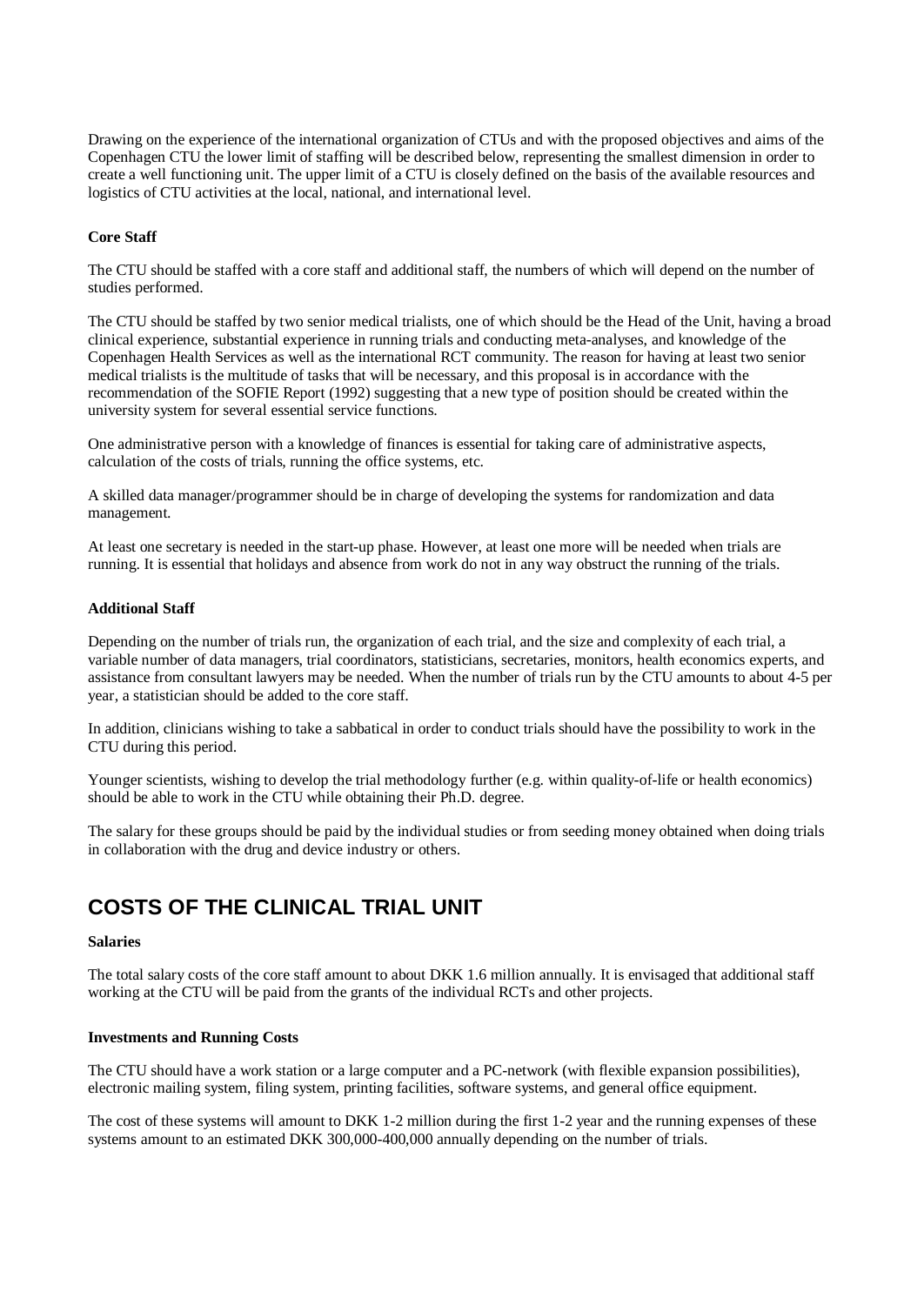Further, the running costs for consultative assistance (health economist, statistician, lawyer, etc.), for meetings, and travel expenses for members of the Board of Directors and members of the staff amounts an estimated DKK 600,000- 700,000 a year.

#### **Annual Total Cost**

The following sums are estimations.

During the first year: Salaries DKK 0.8 million

Investments DKK 1.0 million

Running costs DKK 0.5 million

#### **TOTAL DKK 2.3 million**

During the second year: Salaries DKK 1.6 million

Investments DKK 0.5 million

Running costs DKK 0.8 million

#### **TOTAL DKK 2.9 million**

During following years: Salaries DKK 1.6 million

Investments DKK 0.3 million

Running costs DKK 1.0 million

#### **TOTAL DKK 2.9 million**

#### **Space**

As the staff may be expected to grow during the years, facilities should be flexible and leave space for expansion. During the first years about 150 square meters are needed, later doubling or tripling.

The CTU must be located in such a way that data can be secured. An additional location for back-up of data is necessary as the future health of patients is expected to depend on these data and the cost of assembling the data amounts to many millions.

As some trials may not be run using fax systems or telecommunication, space for filing under secure circumstances must be available.

The cost of space is assumed to be covered by housing of the CTU in the Copenhagen Health Services.

### **ORGANIZATION OF THE RANDOMIZED CLINICAL TRIALS**

Each individual idea for an RCT (described briefly on 6-12 pages) received by the CTU should be critically evaluated by sending the idea out to 4-6 specialists within the field requesting them to evaluate the idea within 6 weeks. At least half of these specialists should be foreign international experts. On the basis of these evaluations the CTU should decide, possibly with the assistance of the Board of Directors, which RCTs they should mount.

In clinical trials run in collaboration with the drug and device industry, methods should be developed, which respect the interests of industry as well as the interests of the inhabitants of Copenhagen or other areas in which the trials are run.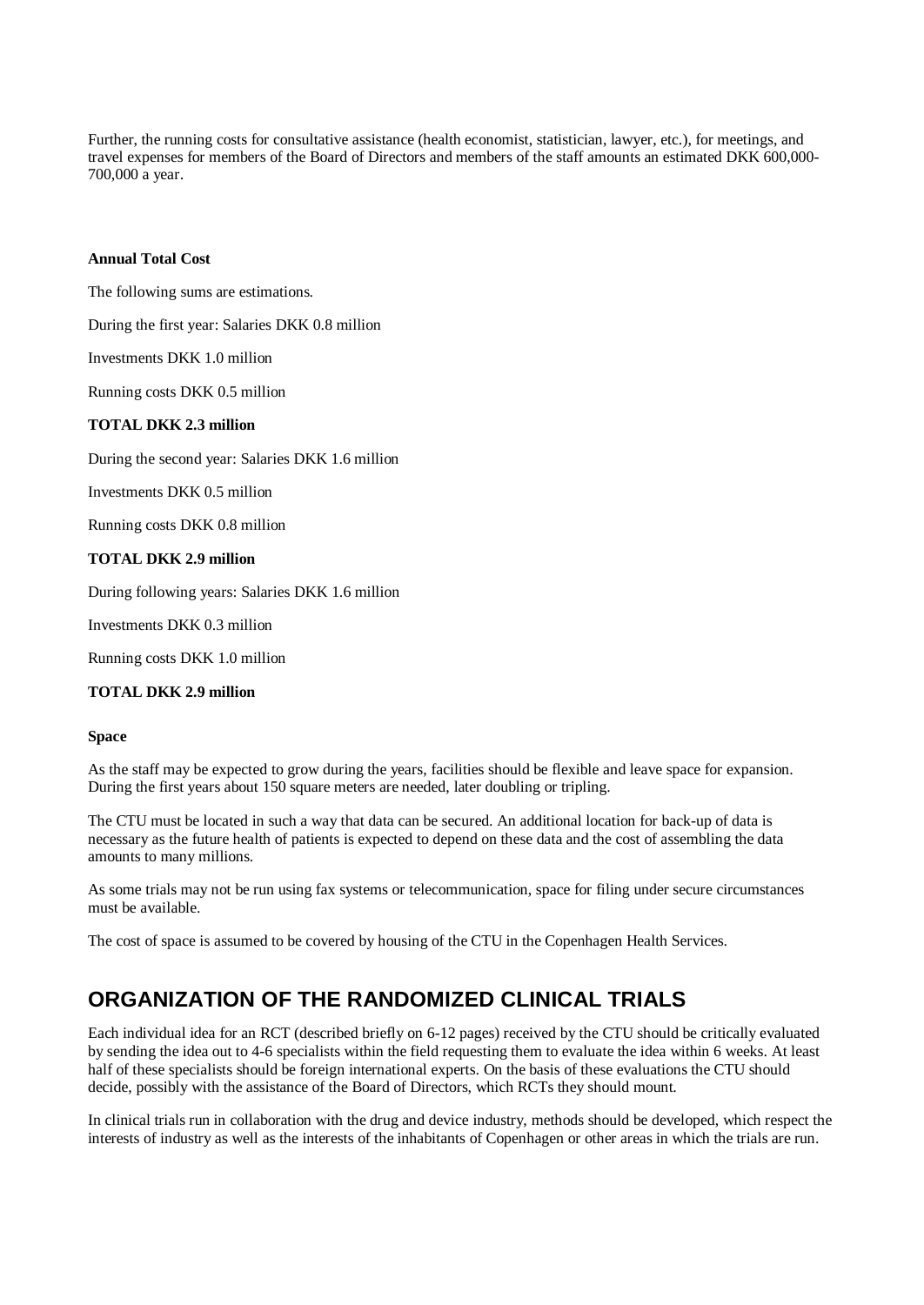# **PROJECTED PRODUCTIVITY OF THE CLINICAL TRIAL UNIT**

With a core staff of 5-6 persons a CTU should be able to mount and launch 6 multi-centre RCTs during the first five year period, corresponding to a total cost for coordination per RCT of about DKK 2.6 million. However, with a larger staff (e.g. 10-15) about 12 studies could be coordinated during a five year period, reducing the coordinating costs per RCT by 10-20%.

# **COLLABORATION AND PUBLICATION POLICY**

Any external collaboration should be based on explicitly negotiated agreements according to the particular aspects of the individual projects.

The publication policy should follow the recommendations laid down in 'Uniform requirements for manuscripts submitted to biomedical journals' (BMJ 1991; 302:338-341).

All manuscripts should aim at publication in international peer reviewed journals.

# **START OF THE CLINICAL TRIAL UNIT**

During the first 1-2 years the CTU should:

- 1. Develop projects within the frame of the Objectives and Aims A, B and C.
- 2. Organize an educational program.
- 3. Select and install computer systems and software.
- 4. Develop Standard Operational Procedures (SOPs) for all details of trial coordination.

5. Develop marketing material for the CTU for the drug and device industry and develop an overview of the patient groups and specialties covered by the Copenhagen Health Services.

6. Develop a booklet for patients and relatives explaining how and why clinical research is being performed, to hand out to all patients in the primary and secondary health care sectors.

7. At a general level participate in the process of informing the inhabitants of Copenhagen of the value of clinical research.

Second year and onwards:

1. Further development as in first year (point 1-7).

2. Mounting and launching of RCTs when all systems and SOPs have been finally developed and tested in feasibility studies.

# **RESEARCH TOPICS FOR THE CLINICAL TRIAL UNIT**

It does not seem proper to suggest specific research topics for the CTU at the present time, as the best science is probably developed by the free interactive communication of researchers. However, both within the primary and the secondary health care sectors a number of problems exists (e.g. to promote cessation smoking) reducing alcohol misuse, evaluating the beneficial effects of social networks, reducing mortality and morbidity of a number of diseases, etc.) which need further effective interventions.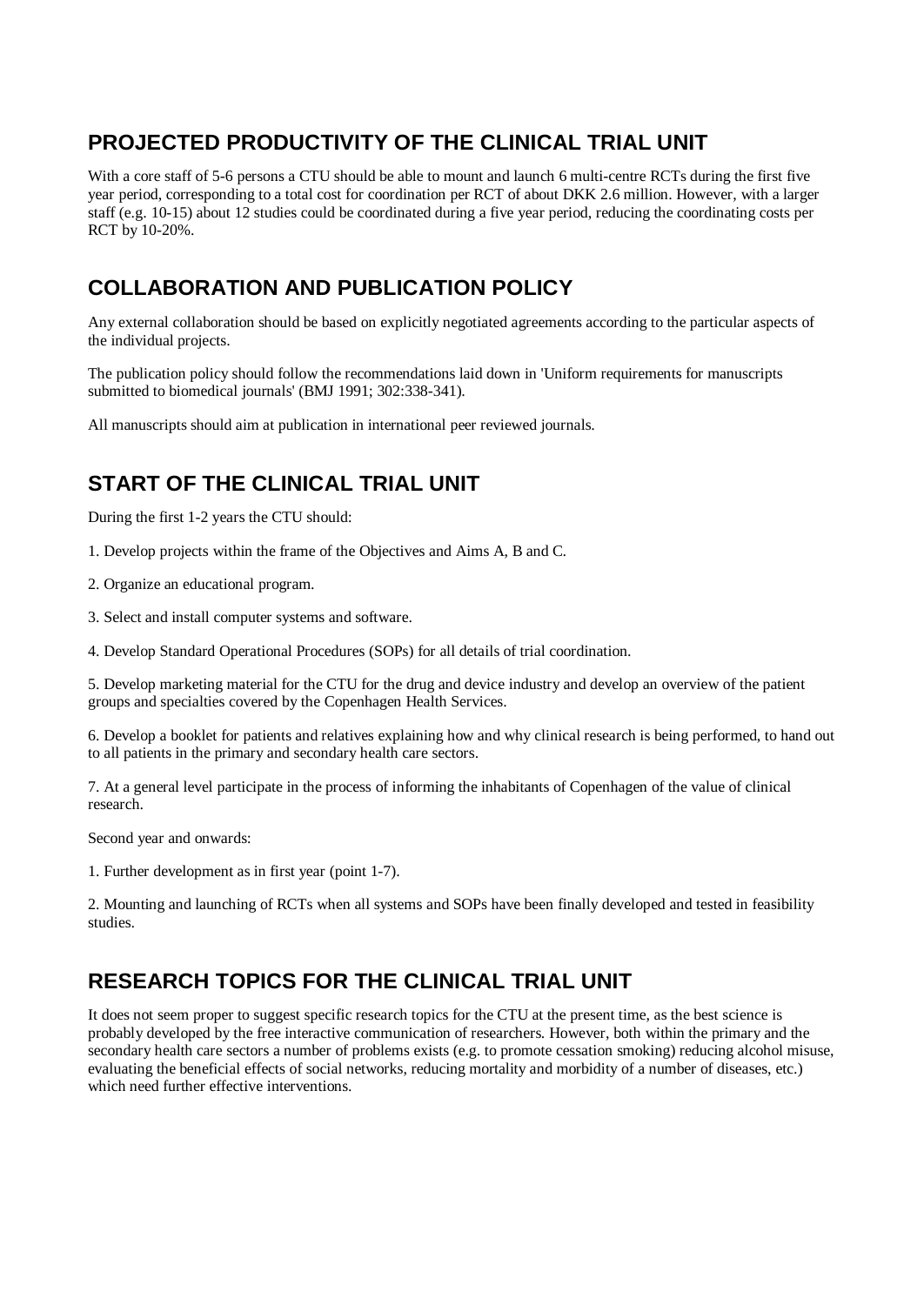# **PROPOSED DANISH NAMES FOR THE CLINICAL TRIAL UNIT**

The name 'Clinical Trial Unit' may be misunderstood when translated into Danish ('Klinisk Forsrgs Enhed'). There are a number of possibilities, but 'Center for Interventionsstudier' (Centre of Intervention Studies) would cover both the preventive and clinical aspects. Another possibility would be 'Klinisk Forskningscenter' (Clinical Research Centre).

### Chapter 5

# **WEAKNESSES AND DISADVANTAGES**

No real disadvantages of establishing a Clinical Trial Unit in Copenhagen have been identified. Below, the weaknesses and potential and apparent disadvantages of forming the CTU in Copenhagen will be briefly discussed under the assumption of status quo.

## **WEAKNESSES**

The CTU will be totally dependent on collaboration with physicians and other co-workers in both the primary and secondary health care sectors. However, the capacity for performing large RCTs in the primary health care sector seems far from being saturated and there is consensus that a number of studies need to be done in this field. Although the RCT activity in the secondary health care sector is much greater, there is also a great need for additional RCTs in this field. Moreover, if less than 5% of the present multi-centre activity was performed in collaboration with the CTU, then this work alone would saturate the resources of the CTU.

Further, the development of the CTU is dependent on the collaboration with the drug and device industry. There already exists close collaboration between this industry and a number of departments of the Health Service in which the CTU should not intervene. However, if a CTU does not create a critical mass of staffing with the appropriate education and skills and is not able to live up to the most critical quality control from industry, then it will fail.

# **POTENTIAL DISADVANTAGES**

The CTU may be viewed as being able to provide a service to all aspects of clinical research at different levels of maturity. However, such a task will always be impossible, unless the CTU will grow to a considerable size - a size that will not be optimal neither from the clinicians, the Copenhagen Health Services, nor the CTU's point of view.

The fact that the CTU will only become involved in a limited number of projects of the total research activity may create problems. This 'non-service' will out-number the number of projects the CTU gets involved in. Therefore a negative attitude towards the CTU may be created, which could soon be turned into a real disadvantage for the CTU, unless there is an understanding of its limitations. This is, among other factors, the rationale for the necessity of a review process of the CTU before committing itself to further involvement in research projects.

# **APPARENT DISADVANTAGES**

The CTU may be seen as an obstacle:

\* creating a control mechanism for the possibility of continued free research;

The present proposal does not intend such a function. First of all such a function does not seem desirable for a number of reasons, and second the CTU will not have the sufficient staffing to fulfill such a task.

\* creating competition for financial support from the drug and device industry and other resources;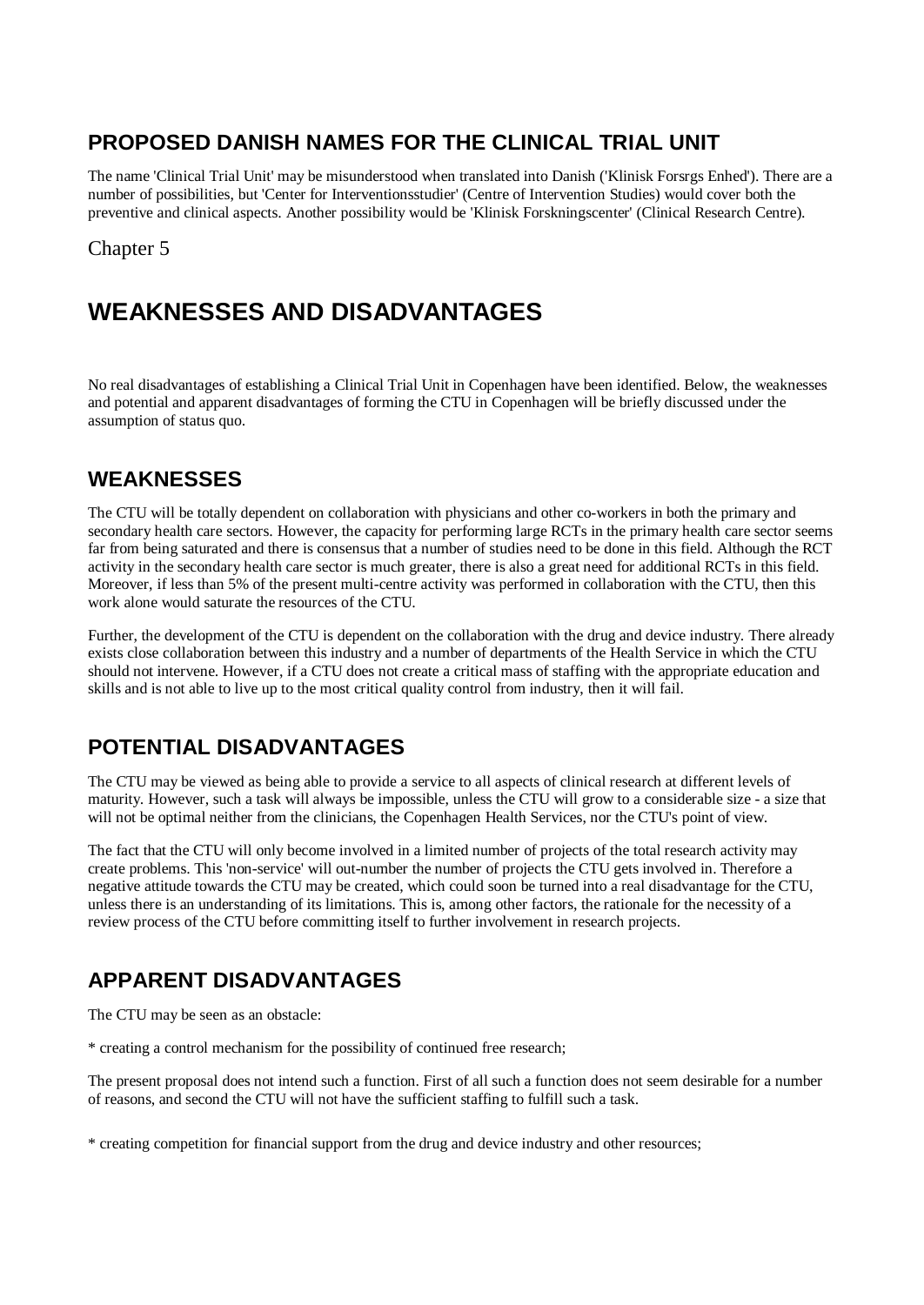It is a clear impression that the collaboration between industry and a number of investigators of the Copenhagen Health Services is at present functioning very well indeed, and that both sides in these collaborative efforts are not interested in intervention. Therefore, the CTU should only be viewed as a service to interested parties that themselves want to collaborate with the CTU. Moreover, the creation of the CTU should attract new projects and therefore new money.

\* creating a new barrier for the drug and device industry;

This is not the case, as the CTU does not need to be consulted before a research project is mounted.

\* demanding funding;

The CTU will create the need for an investment in the formation of a critical mass of the core staff, but taken over a longer span of time this investment may be sound as support from industry and private funds may be expected to increase and the results of the research may prove successful so that the investment may pay off. The survival of the CTU will depend on the success of the activities in free competition with alternative ways of organizing clinical trials.

# **CONCLUSIONS**

The medical community has realized that progress in treatment is a stepwise process which can best be facilitated through the performance of multi-centre randomized controlled trials.

The international legislation and guidelines on how such trials should be performed has increased considerably in complexity during recent years.

During the last 30 years, an increasing number of non-specialty oriented organizations facilitating the performance of randomized clinical trials have successfully been established abroad, and more are under construction. However, such organizations do not at present exist in Denmark. The international organizations have during recent years refined the way in which randomized clinical trials can be performed in a more efficient - and hence more ethically acceptable way.

It is therefore proposed that the Copenhagen Health Services should establish a Clinical Trial Unit to facilitate and perform preventive and therapeutic randomized clinical trials in the primary and secondary health care sectors, function as a know-how centre on clinical trials, and help in the graduate and postgraduate education for the benefit of present and future patients of the health care sectors.

# **ACKNOWLEDGEMENTS**

A large number of people have been crucial for the writing of this report, which has been produced during the period April to November 1993. In this period, I have drawn on the experience of a number of key persons and met a number of outstanding personalities within clinical research and other fields, who have taught me a number of fascinating aspects of organizing randomized clinical trials.

First, on the basis of the vision of certain scientists, the Copenhagen Health Research Council concluded back in 1991 that the international organization of clinical trials should be evaluated before the Copenhagen Health Services decided to form a Clinical Trial Unit. I am thankful for this decision.

Second, the Central Office of the Copenhagen Health Services decided to turn this evaluation into a more formal investigation of the international organization of clinical trials and to delegate the responsibility to the Institute of Preventive Medicine, Kommunehospitalet. I am very thankful for these decisions.

Third, the Director of the Institute of Preventive Medicine, Professor Thorkild I.A. Soerensen asked me to be coordinator of the planning of this investigation and to write this report. His constant interest, visionary abilities, and indepth knowledge of the international research community as well as all aspects of clinical research, have been of pivotal importance for the completion of this report. I am most thankful for the support and help he has provided me together with perfect working conditions at the Institute.

Fourth, all members of the Planning Group (Jes Gerlach, Thomas Gjrrup, Ib Haurum, Fred Hirsch, Gorm Jensen, Jens Peter Kampmann, Ole Helmer Soerensen, Jens Aage Stauning, Thorkild I.A. Soerensen (Appendix 1)), chaired in the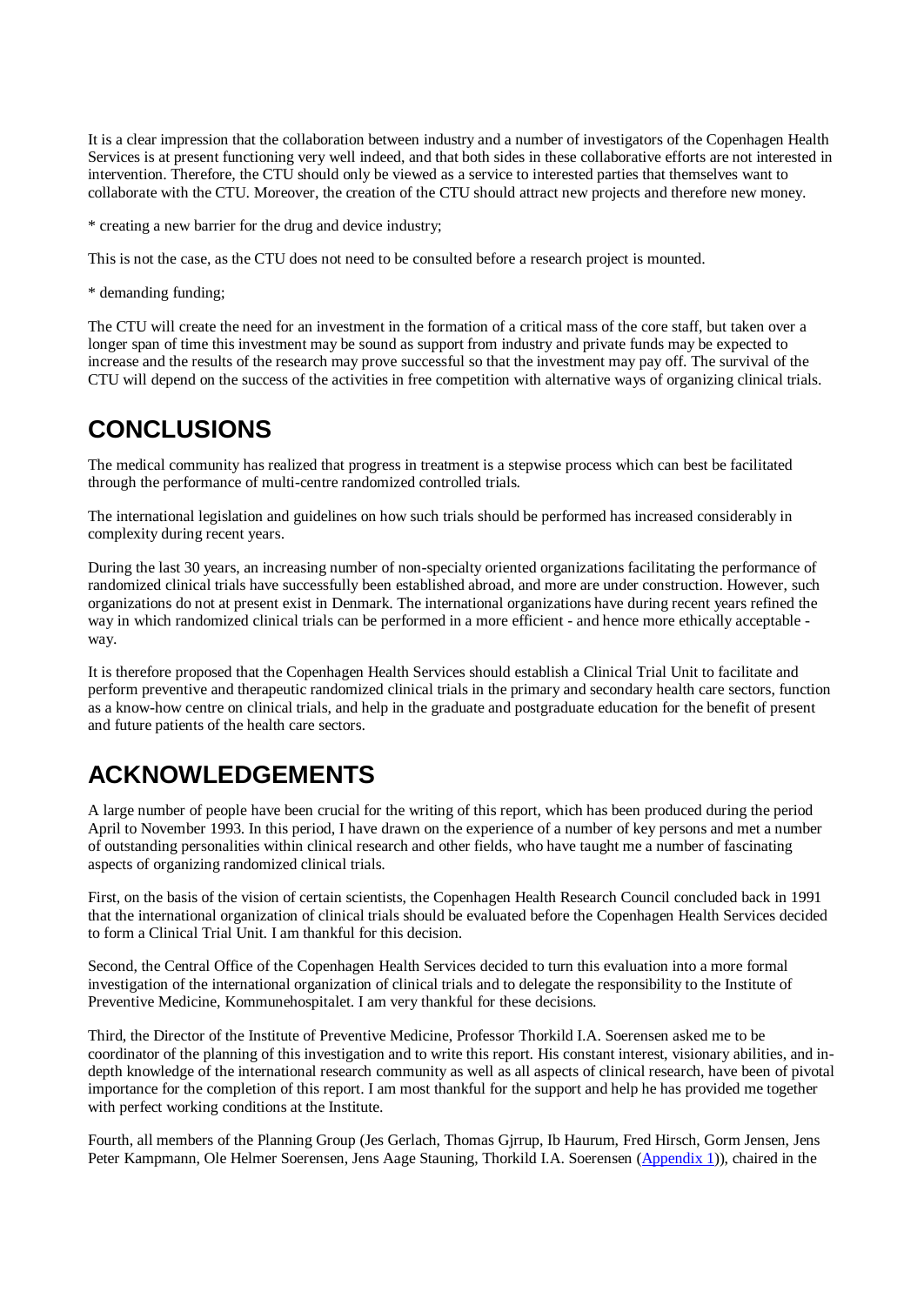most effective way by Deputy Director Ib Haurum, have shown substantial and constant interest and have presented sound critical attitude during the formulation of this report. I am most thankful for this collaboration.

Fifth, to the more than 60 outstanding researchers in Europe and North America (named in Appendix 3 and 4) with whom I have had enormously informative meetings, I can only say 'Thank You'. You devoted your time and huge experience, teaching me many interesting lessons, for which I am particularly indebted.

Finally, the staff of the Institute of Preventive Medicine is cordially thanked for creating charming working conditions and for providing excellent assistance in all aspects. Especially, I would like to thank Secretary Birgitte Bredesen and Administrator Vibeke Munk for correcting my bad English, and last, but not least, Secretary Anne Hee who transformed the diskettes into this elegant volume with an eye open to every inconsistency.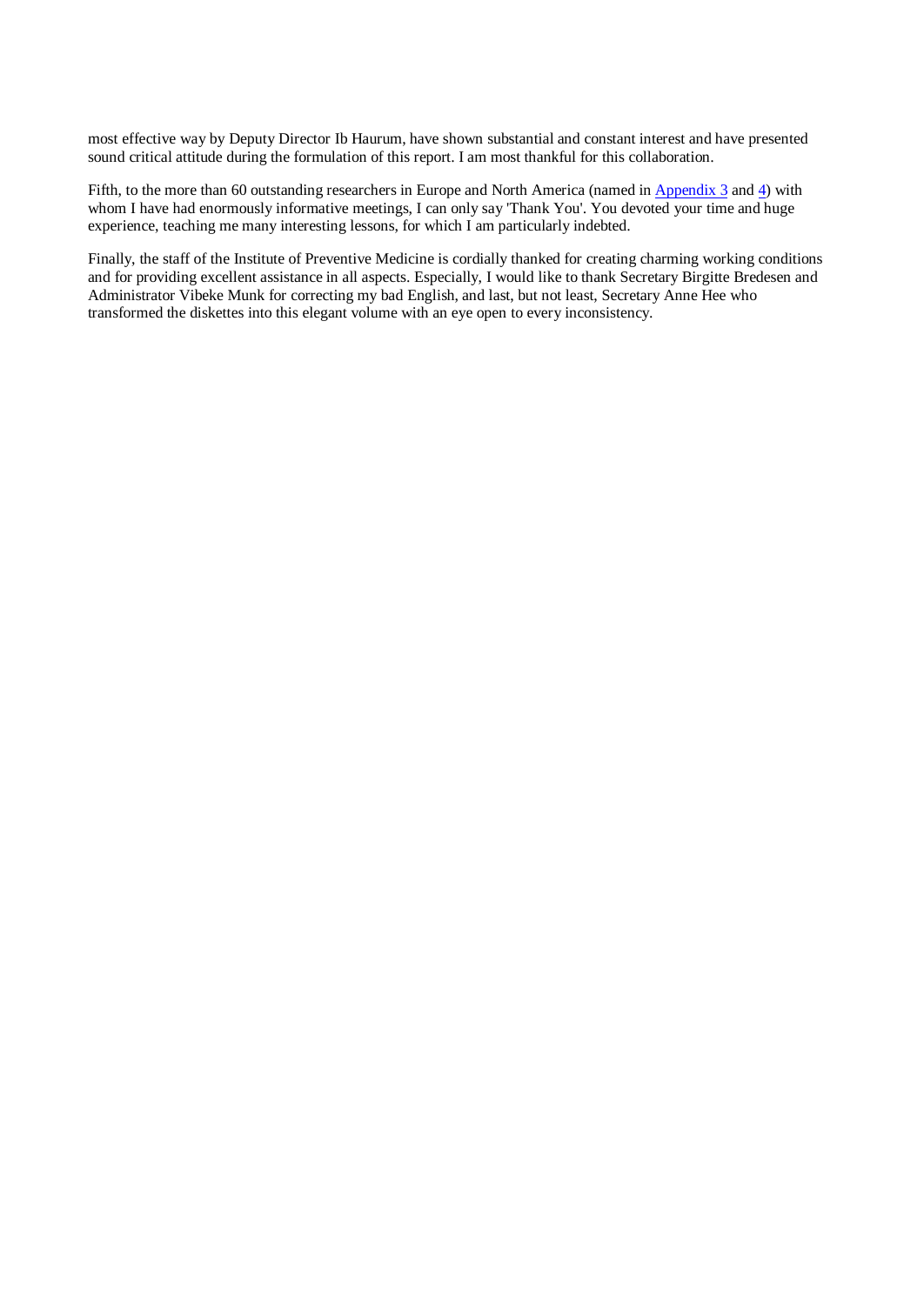# **APPENDICES**

# **Appendix 1**

# **DEFINITION OF ASSIGNMENT**

In April 1993, the Director of the Copenhagen Health Services, Dr.Med.Sci. Erik Juhl delegated the responsibility of forming an operational fundament to the Institute of Preventive Medicine, Kommunehospitalet, and a planning group was formed consisting of the Deputy Director of the Copenhagen Health Services, the Chief of the Department of Clinical Pharmacology, one clinician with experience in performing RCTs from each of the hospitals in the Secondary Health Care Sector, a representative from the Primary Health Care Sector, and the Director of the Institute of Preventive Medicine:

Deputy Director Ib Haurum, Chair

Copenhagen Health Services, Central Office;

Chief of Department Jens Peter Kampmann, Dr.Med.Sci.

Copenhagen Health Services, Drug Committee;

Chief of Department Gorm Jensen, Dr.Med.Sci.

Hvidovre Hospital;

Chief of Department Fred Hirsch, Dr.Med.Sci.

Bispebjerg Hospital;

Chief of Department Thomas Gjrrup, Dr.Med.Sci.

Sundby Hospital;

Chief of Department Jes Gerlach, Dr.Med.Sci.

Sct. Hans Hospital;

Chief of Department Ole Helmer Soerensen, Dr.Med.Sci.

Kommunehospitalet;

General Practitioner Jens Aage Stauning, M.D.

Copenhagen;

Professor Thorkild I.A. Soerensen, Dr.Med.Sci.

Kommunehospitalet, Institute of Preventive Medicine.

During the period from April 1 to November 22, 1993 the Planning Group held five meetings (April 22, June 17, September 1, October 21, and November 16).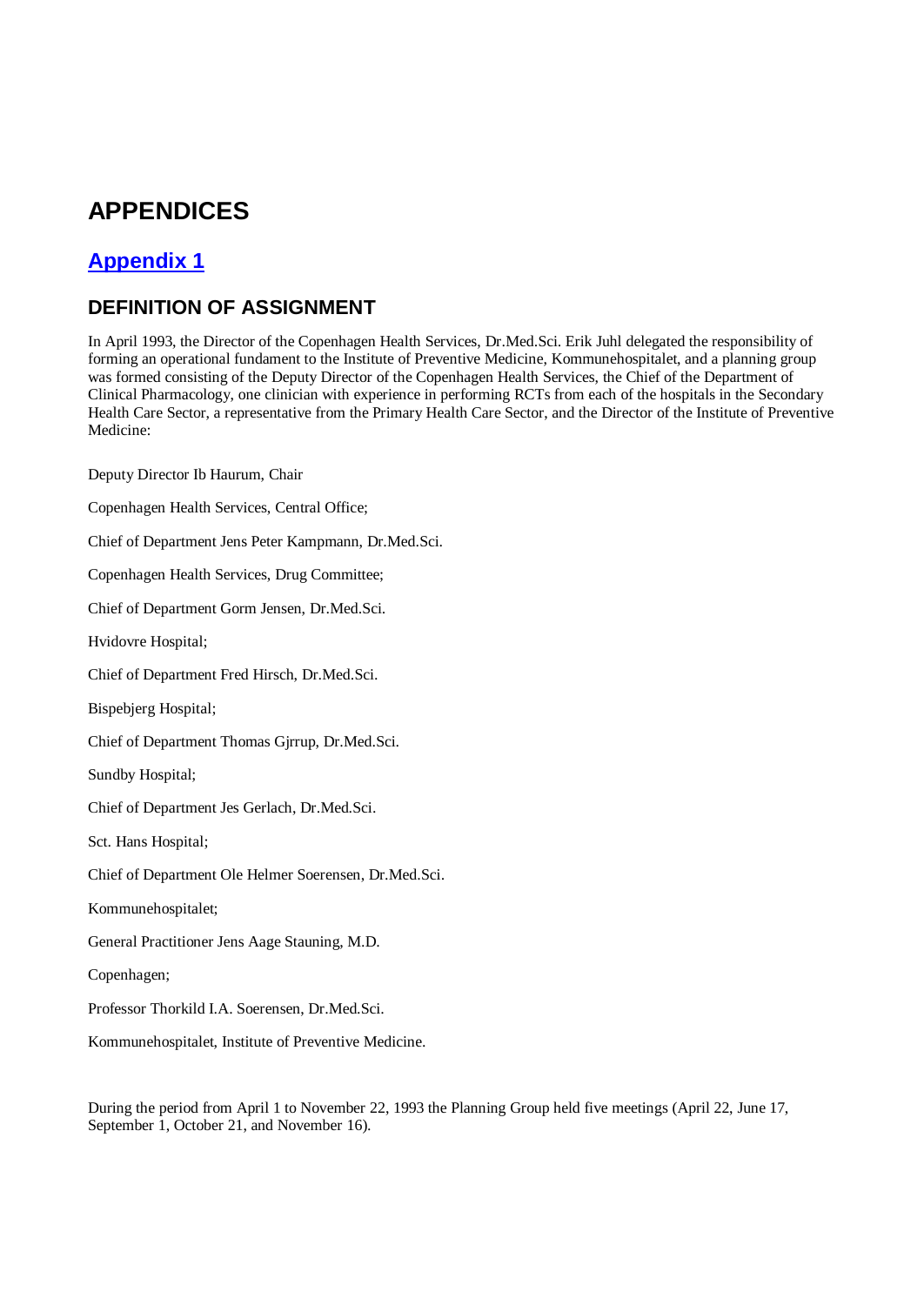# **Appendix 2**

## **CLINICAL TRIALS**

### **TRIAL QUALITY - A HISTORICAL PERSPECTIVE**

Pocock (1990) states that the first known medical trial was that of Lind in 1753. Lind took 12 patients with scurvy and assigned two patients to each of six different treatments. Only the two receiving oranges and lemons improved - and were appointed nurses to the rest of the sick. However, even at that time there were problems having a conclusion of a trial disseminated. Lind continued to advise 'pure dry air' as the first choice, with fruit and vegetables as the second recommendation.

In Denmark, Fibiger published a pseudo-randomized trial back in 1898 in 'Hospitalstidende'.

However, many years elapsed before medicine adopted the randomized trial, which in the meantime had been further developed within industry and agriculture. According to Pocock (1990, p. 17) the first clinical trial with a properly randomized control group was the British Medical Research Council (MRC) trial of streptomycin treatment of pulmonary tuberculosis. The first randomized placebo controlled double-blind trial also originates from the United Kingdom back in 1950, evaluating antihistamines for common cold ( $n=1550$ ). There was no significant benefit from the antihistamines.

Since then there has been an enormous expansion of trial research in a number of fields, especially in the areas of cancer and myocardial infarction, but other areas have also demonstrated an increasing activity. This activity has not been flawless (Juhl et al., N Eng J Med 1977; 296:20-22).

### **DEFINITIONS**

#### **Clinical Trial**

According to the Good Clinical Practice (GCP) guidelines, a clinical trial means any systematic study in human subjects, whether patients or non-patient volunteers, in order to discover or verify the effects of and/or to identify any adverse reaction to the investigational products or interventions, and/or to study (in the case of drugs) their absorption, distribution, metabolism, and excretion in order to ascertain the efficacy and safety of the products (GCP 1991).

There are various ways of classifying clinical trials. First, there is the type of treatment being examined: drug therapy, surgical procedures, forms of medical advice, or a new method of patient management. Clinical trials are also divided into certain phases, describing the 'maturity' of the product from the investigators' and sponsors' point of view. Although it is difficult to draw distinct lines between the phases, and although some diverging opinions about details do exist, these phases traditionally encompass (Pocock 1990, GCP 1991):

#### **\* Phase I Trials**

Represent the first experiments in man, often healthy volunteers, to establish safety (i.e. how much can be given without serious side-effects) by performing dose-escalation experiments. Pharmacokinetics and -dynamics, and multiple doses will be examined. After these initial studies, small patient samples will be examined in a similar manner. Typically, less than 100 subjects and patients are required.

#### **\* Phase II Trials**

Represent studies in patients with the main objective to assess short-term safety in patients suffering from the disease for which the product or method is intended. However, one also wants to estimate the potential impact on the disease process and at a later stage a comparative (e.g. placebo controlled) design is employed. This phase also aims at the determination of appropriate dose ranges/regimes and, if possible, clarification of dose/response relationships. Seldom more than 200 patients enter this phase.

#### **\* Phase III Trials**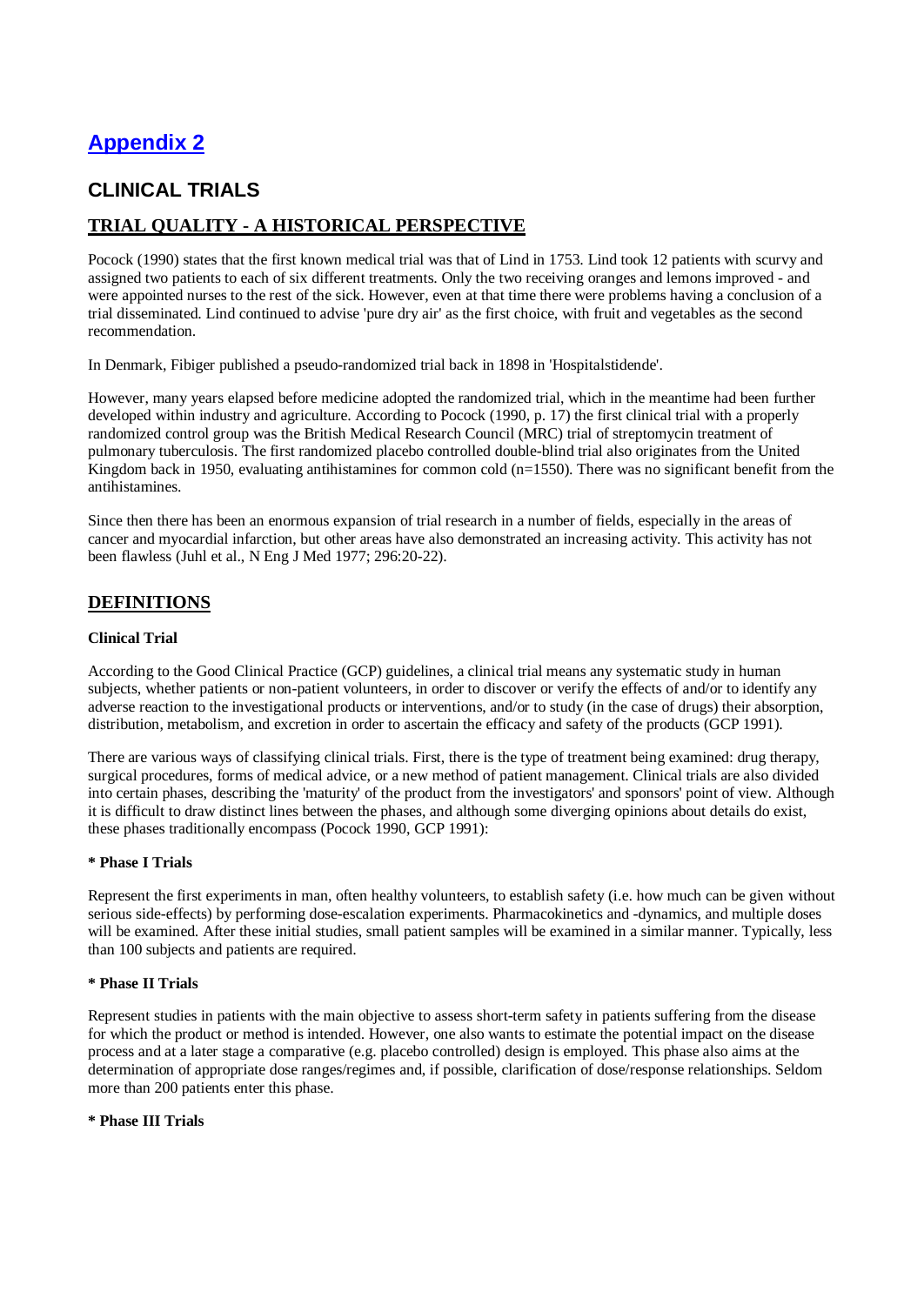After a product or intervention has been demonstrated to be reasonably safe and seems to be effective, its overall therapeutic value and short- and long-term safety has to be examined. In order to do this, randomized studies have to be performed. The randomization process is essential in order to create comparable groups. Studies have shown that the use of historical controls will lead to an overestimation of the effect of a new product (Sacks et al., Am J Med 1982;72:233-240, Pocock, 1990). In order to reduce or eliminate bias (Pocock, 1990) these trials are best performed as a double-blind study. The pattern of the more frequent adverse effects must be investigated and special features of the product must be explored (e.g. clinically relevant drug interactions, different responses to the product in gender, age groups, and ethnic groups). In case of prevalent diseases even minor therapeutic benefits (e.g. 5% reduction of mortality in myocardial infarction) are relevant, which necessitates the large groups to estimate such differences with certainty (mega-trials). This has fostered the necessity of collaboration - national as well as international. In the wake of this collaboration, systems for faster randomization and data management systems have been developed. This development will not only be of interest for the mega-trials, but could also substantially shorten the duration of smaller RCTs.

Although RCTs are accepted as the most powerful tool available to assess the effectiveness of a medical procedure, doctors are reluctant to participate in clinical trials, despite such participation being one of their duties, and governmental agencies have until recently rarely funded clinical trials (Boissel, 1989).

#### **\* Phase IV Trials**

After a product or an intervention has been approved for a certain indication - typically after 2-4 Phase III trials postmarketing longterm studies for surveillance are necessary to monitor for rare or late adverse effects. As these Phase IV trials do not involve randomized control groups, however, it is difficult to conclude from them with certainty, unless strict pharmaco-epidemiological criteria are applied. The Phase IV trials are also viewed by many as 'seeding' trials, which educate the physicians to use the new product or intervention.

A similar, but more detailed, subdivision of trials is given by Spilker (1991).

### **RECENT DEVELOPMENT OF PHASE II-IV TRIALS**

During recent years there has been an increasing understanding of the advantages of condensing Phase II to IV trials into large RCTs. The patients are randomized into e.g. four groups (placebo or standard treatment, low dose therapy, intermediate dose therapy, and high dose therapy) in an unblinded trial, and after initial evaluation, the trial continues randomizing new patients into the trial with a double-blind design. Moreover, a factorial design (e.g. 2 x 2) is more often used, combining two treatments in one arm of the trial. This facilitates the study of additive or supra-additive efficacy and unwanted adverse effects due to unrecognized interactions of the interventions.

### Appendix 3

# **LIST OF INTERVIEWED EXPERTS AND INSTITUTIONS, INTERNATIONAL AND NATIONAL**

1. Luigi Pagliaro, M.D. Clinica Medica Fax +39 9 1688 5111

Professor Istituto di Medicina Generale e Pneumologia

Ospetale V Cervello Tel +39 9 1680 2111

Via Trabucco 180

I-90146 Palermo, Italy

2. Professor Gianni Tognoni Mario Negri Institute Fax +39 2 3320 0049

Head, Lab. Clin. Pharmacol. Via Eritrea 62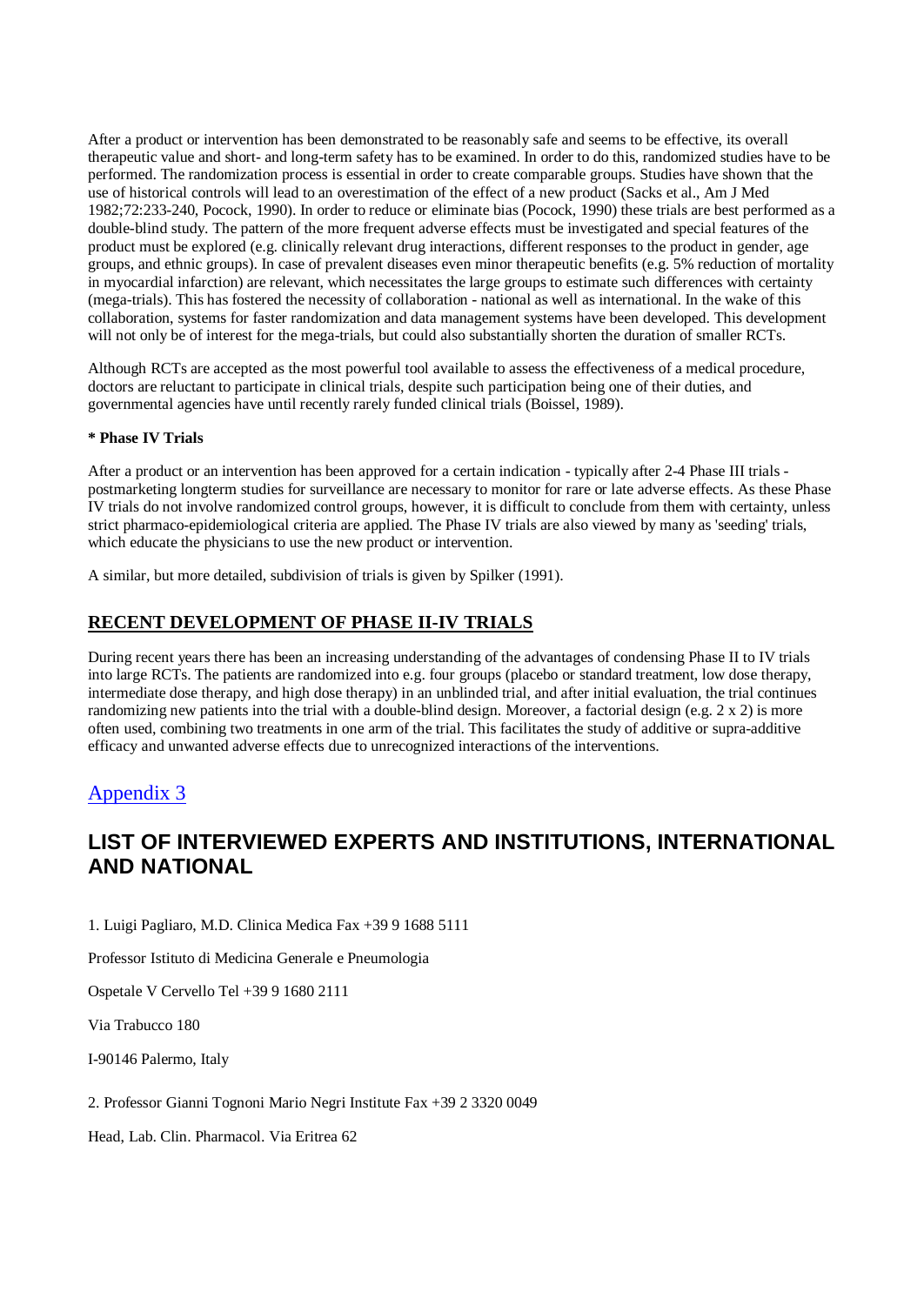Professor Maria Franszosi I-20157 Milan, Italy Tel +39 2 3901 4482 Head, Lab. Clin. Drug Evaluation 3. Stefano Vella Istituto Superiori di Sanita Fax +39 6 445 7582 Research Director, Laboratorio di Virologia - Therapia Antivirale Assistant Professor Centro Operativo AIDS Tel +39 6 445 2761 Viale Regine Elena 299 ext 347 I-00161 Rome, Italy 4. Roy Shentall Data Analysis and Research (DAR) Ltd. Fax +44 223 423592 Joint Dept. Head Trials Management Unit Bldg 28, Cambridge Science Park Tel +44 223 420612 Milton Road GB-Cambridge, CB4 4FS, England 5. David Machin Medical Research Council Fax +44 223 311844 Chief Statistician Cancer Clinical Trials Office 1 Brooklands Ave, Cambridge Tel +44 223 311110 GB-Cambridge CB2 2BB, England 6. Richard Peto Imperial Cancer Research Fund/ Fax +44 865 58817 Rory Collins Medical Research Council Co-Directors Nuffield Department of Clinical Medicine Tel +44 865 57241 Radcliffe Infirmary GB-Oxford OX2 6HE, England 7. Adrian Grant Perinatal Trials Service Fax +44 865 726360 Honorary Director National Perinatal Epidemiology Unit Radcliffe Infirmary Tel +44 865 224133 GB-Oxford OX2 6HE, England 8. Marsha Y. Morgan University Department of Medicine Fax +44 71 794 4688 Senior Lecturer, Honorary Royal Free Hospital Consultant Physician GB-London NW3 2QG, England Tel +44 71 794 0600 ext 3992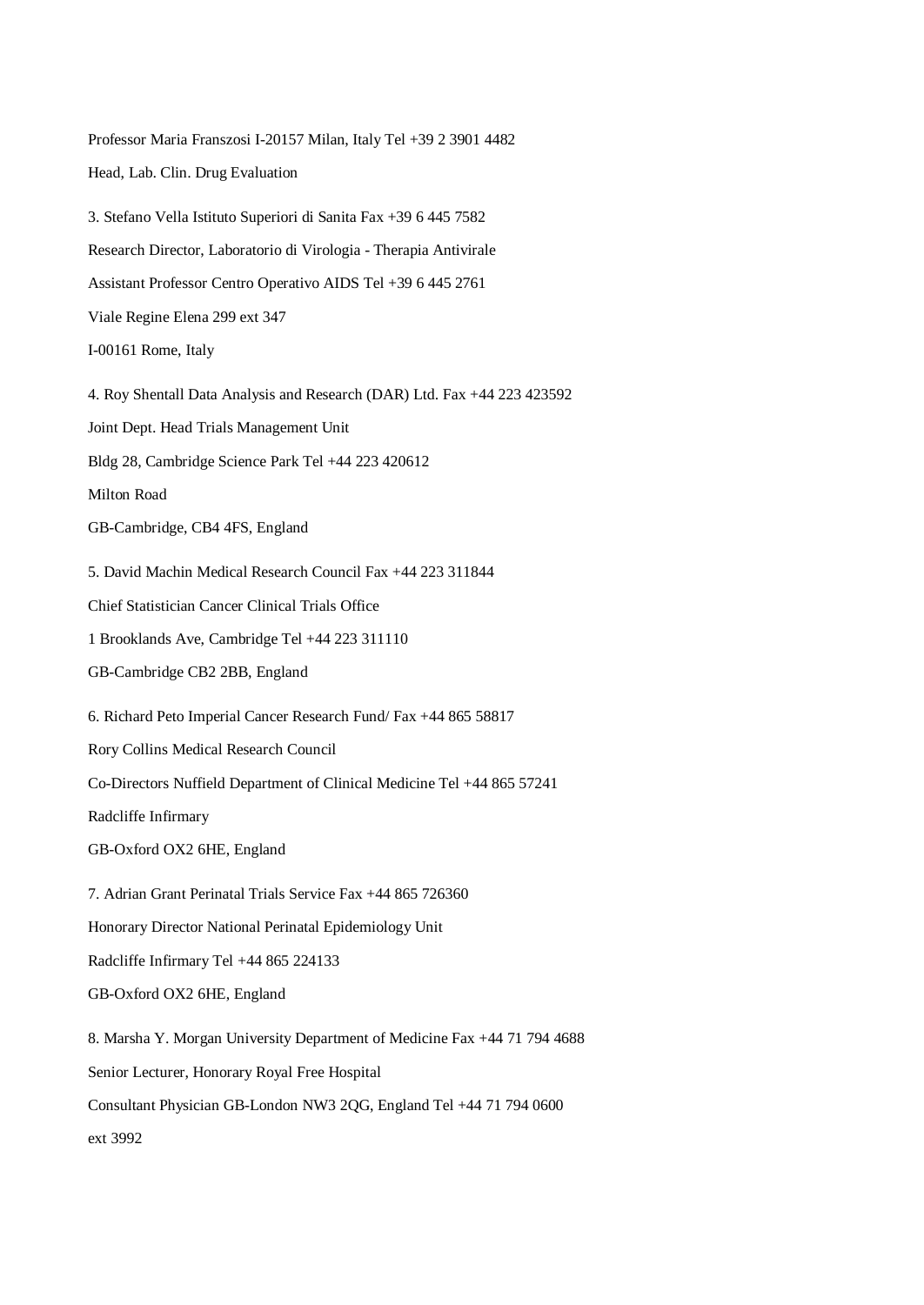9. Simon Thompson Dept. of Epidemiology and Population Sciences Fax +44 71 436 4230 Co-Director, Senior Lecturer Medical Statistics Unit London School of Hygiene & Tropical Medicine Tel +44 71 927 2259 University of London Keppel Street GB-London WC1E 7HT, England 10. Keith P.W.J. McAdam Clinical Sciences Fax +44 71 637 4314 Professor, Head of Dept. London School og Hygiene & Tropical Medicine University of London Tel +44 71 927 2256 Keppel Street GB-London WC1E 7HT, England 11. James J. Walker Glasgow University Fax +44 41 553 1367 Professor Dept. of Obstetrics and Gynaecology Royal Infirmary, Queen Elisabeth Bldg. Tel +44 41 552 3535 10 Alexandra Parade GB-Glasgow G31 2ER, Scotland 12. Pedro L. Alonso, M.D. Epidemiology Research Unit Fax +34 3 451 5272 Head of Dept. Fundaci\ per a la Recerca BiomJdica Hospital Clinic I Provincial Tel +34 3 454 7000 Villaroel 170 ext 2790 E-08036 Barcelona, Spain 13. Joan Caballeria, M.D. Liver Unit Fax +34 3 451 5272 Assistant Professor Hospital Clinic I Provincial University of Barcelona Tel +34 3 454 7000 Villaroel 170 E-08036 Barcelona, Spain 14. Carl Long Biofield Corporation Fax +1 212 684 3043 Chief Executive Officer 461 Fifth Avenue Robert E. Yocher New York, NY 10017, USA Tel +1 212 684 3000 Vice President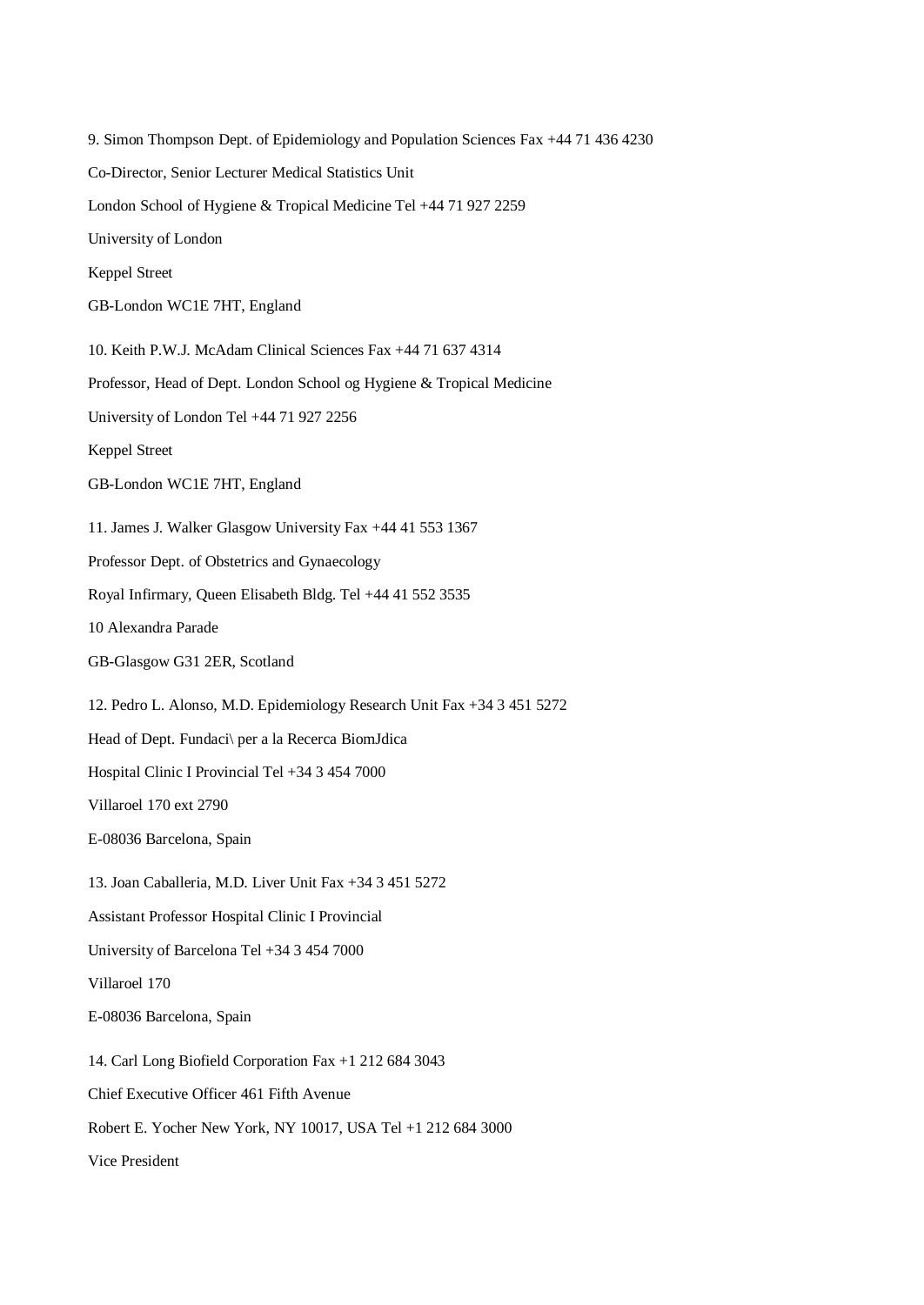15. Roberto Casareto, M.D. Cardiovascular Clinical Research Fax +1 908 298 2143 Director Schering-Plough Research Institute 2015 Galloping Hill Road 3045 Tel +1 908 298 4538 Kenilworth, New Jersey 07033, USA 16. Robert Conley, Assoc. Prof. Section for Clinical Trials Fax +1 410 788 3394 William R. Carpenter Maryland Psychiatric Research Center Director, Professor P.O. Box 2124 Tel +1 410 455 7915 Carrol A. Tamminga, Prof. Baltimore, Maryland 21228, USA 17. Genell Knatterud, Ph.D. Maryland Medical Research Institute Fax +1 410 323 7694 President, Vice Chairman of 600 Wyndhurst Avenue the Board of Directors Baltimore, Maryland 21210, USA Tel +1 410 435 8139 Michael L. Terrin, M.D., Vice-President Knut Ra, M.D., Dr.Med.Sci. 18. Paul Leber, M.D. Division of Neuropharmacological Drug Products Fax +1 301 443 9280 Director Food and Drug Administration 5600 Fishers Lane Tel +1 301 443 4020 Rockville, Maryland 20852, USA 19. John H. Ferguson, M.D. Office of Medical Applications of Research Fax +1 301 402 0420 Director Federal Building, Room 618 National Institutes of Health Tel +1 301 496 5641 Bethesda, Maryland 20892, USA 20. Thomas Chalmers, M.D. Tufts New England Medical Center Fax +1 617 350 8023 Professor 49 Bennett Street, 3.floor Center for Cardiovascular Research Tel +1 617 956 0004 Boston, MA 02115, USA 21. Daniel Deykin, M.D. Cooperative Studies Program Fax +1 617 566 1118 Director, Chief Veterans Affairs Medical Center 150 South Huntington Avenue Tel +1 617 232 9500 Boston, MA 02130, USA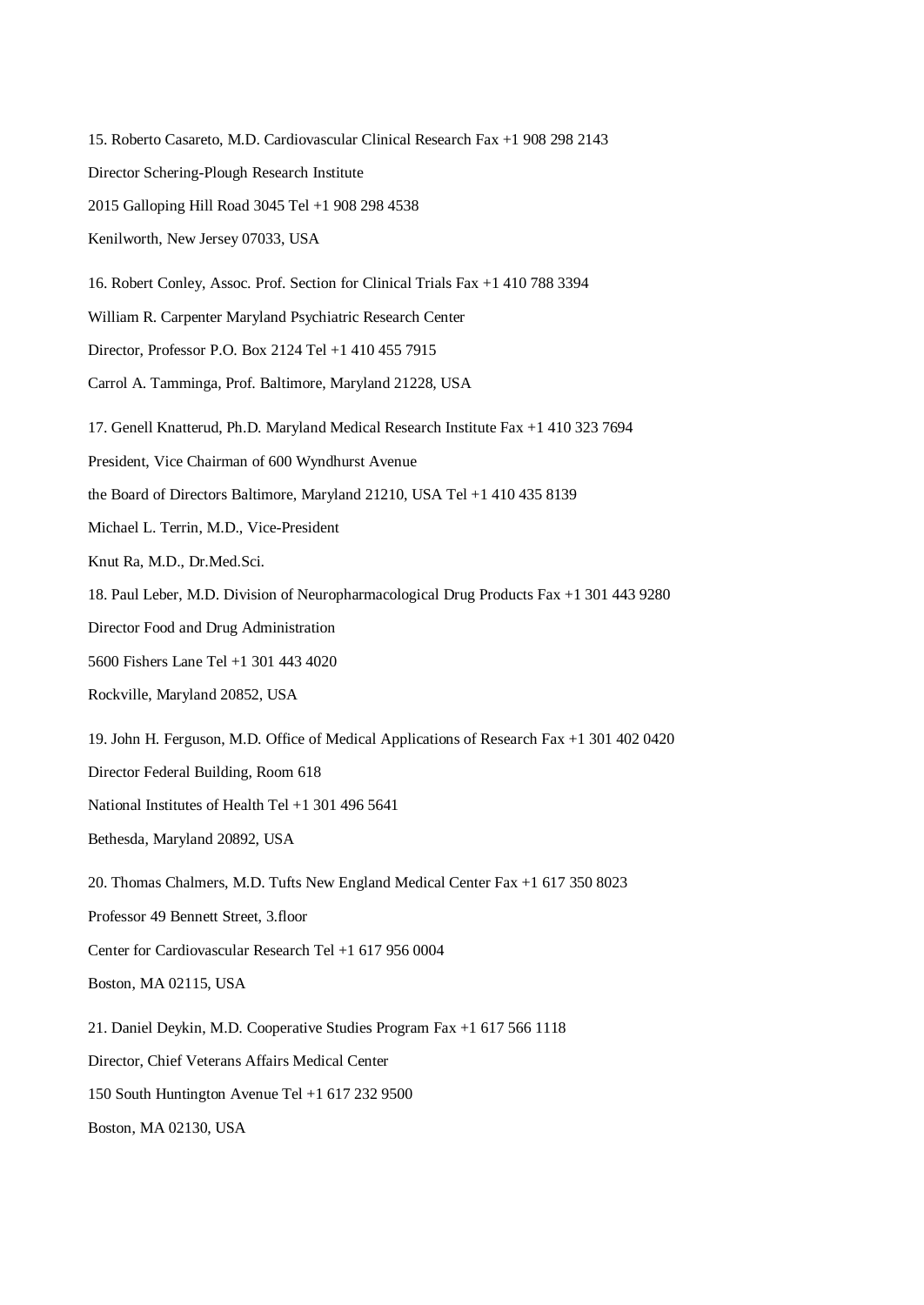22. Frederick Mosteller, Ph.D. Dept. of Health Policy and Management Fax +1 617 232 5505 Director Technology Assessment Group Harvard School of Public Health Tel +1 617 232 0892 677 Huntington Avenue, Room LL-7A Boston, MA 02115, USA 23. Martin S. Hirsch, M.D. Infectious Disease Unit Fax +1 617 726 7416 Professor of Medicine Harvard Medical School Massachusetts General Hospital Tel +1 617 726 3812 Fruit Street Boston, MA 02114, USA 24. Mary E. Hannah, M.D. Perinatal Clinical Epidemiology Unit/ Fax +1 416 323 7317 Director, Assoc. Professor Dept. of Obstetrics and Gynaecology Walter Hannah University of Toronto Tel +1 416 323 6273 Professor Women's College Hospital 76 Grenville Street Toronto, Ontario M5S 1B2, Canada 25. D. Wayne Taylor Dept. of Clinical Epidemiology and Biostatistics Fax +1 416 574 2838 Professor McMaster University Chedoke Hospital Tel +1 416 525 9140 Sanatorium Road, Bldg 74, Room 36 ext 4090 Hamilton, Ontario L8N 3Z5, Canada 26. George Browman, M.D. Dept. of Clinical Epidemiology and Biostatistics Fax +1 416 577 0017 Professor, Chair McMaster University Health Science Centre Tel +1 416 525 9140 Hamilton, Ontario L8N 3Z5, Canada ext 2132 27. Ron McAuley, M.D. Department of Family Medicine Fax +1 416 528 5337 Chairman McMaster University Brian Hutchison, M.D. 1200 Main Street West Tel +1 416 521 2100 Head Hamilton, Ontario, Canada ext 6195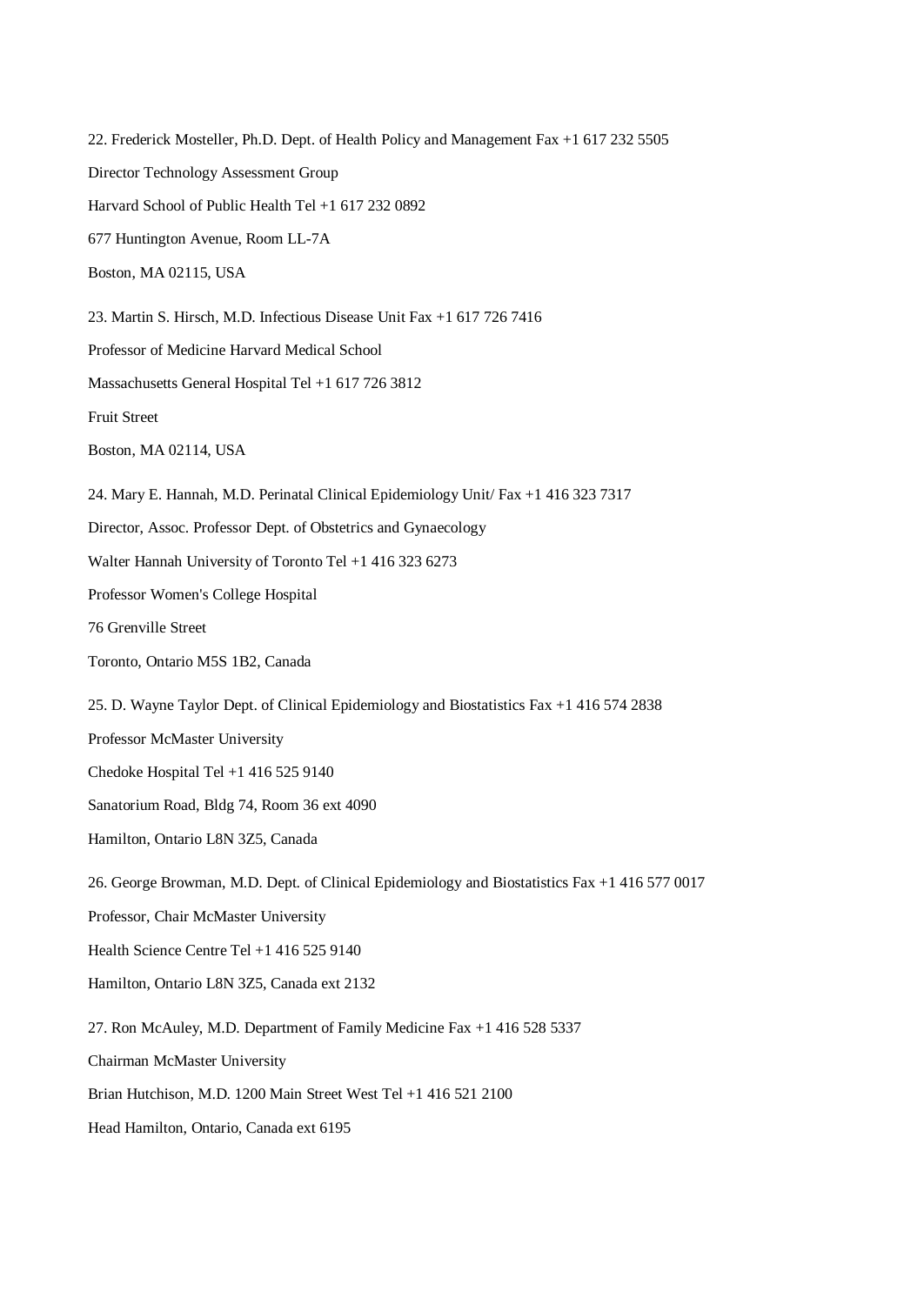28. Salim Yusuf, Director HGH-McMaster Clinic Fax +1 416 521 1166 Professor of Medicine Hamilton General Hospital 237 Barton Street East Tel +1 416 527 7327 Hamilton, Ontario L8L 2X2, Canada 29. Mike Gent Clinical Trials Methodology Group Fax +1 416 575 2639 Professor, Director Hamilton Civic Hospitals Research Centre McMaster University Tel +1 416 575 2603 Hamilton, Ontario, Canada 30. David L. Sackett Henderson General Division Fax +1 416 575 7320 Professor Room 408, McMaster University Clinic 711 Concession Street Tel +1 416 574 2707 Hamilton, Ontario L8V 1C3, Canada 31. Valerie J. Stosik Clinical Investigations, Dept. of Cardiology Fax +1 216 445 6710 Administrator The Cleveland Clinic Foundation 9500 Euclid Avenue Tel +1 216 445 6706 Cleveland, Ohio 44195-2592, USA 32. Peter Buckley, M.D. Dept. of Psychiatry, School of Medicine Fax +1 216 844 8758 Myung A. Lee, M.D. Case Western Reserve University Clinical Director 2040 Abington Road Tel +1 216 844 8750 Philip A. Cola Cleveland, Ohio 44106, USA +1 216 844 7434 Admin. Director of Research Protocol Manager 33. Melany S. Adamico East Coast Operations Fax +1 410 381 2248 Director Pharmaco::LSR 9881 Broken Land Parkway Tel +1 410 381 2660 Woodmore Bldg, Suite 100 Columbia, Maryland 21046, USA 34. Kay Dickersin, Ph.D. University of Maryland at Baltimore Fax +1 410 328 0110 Assistant Professor Department of Ophthalmology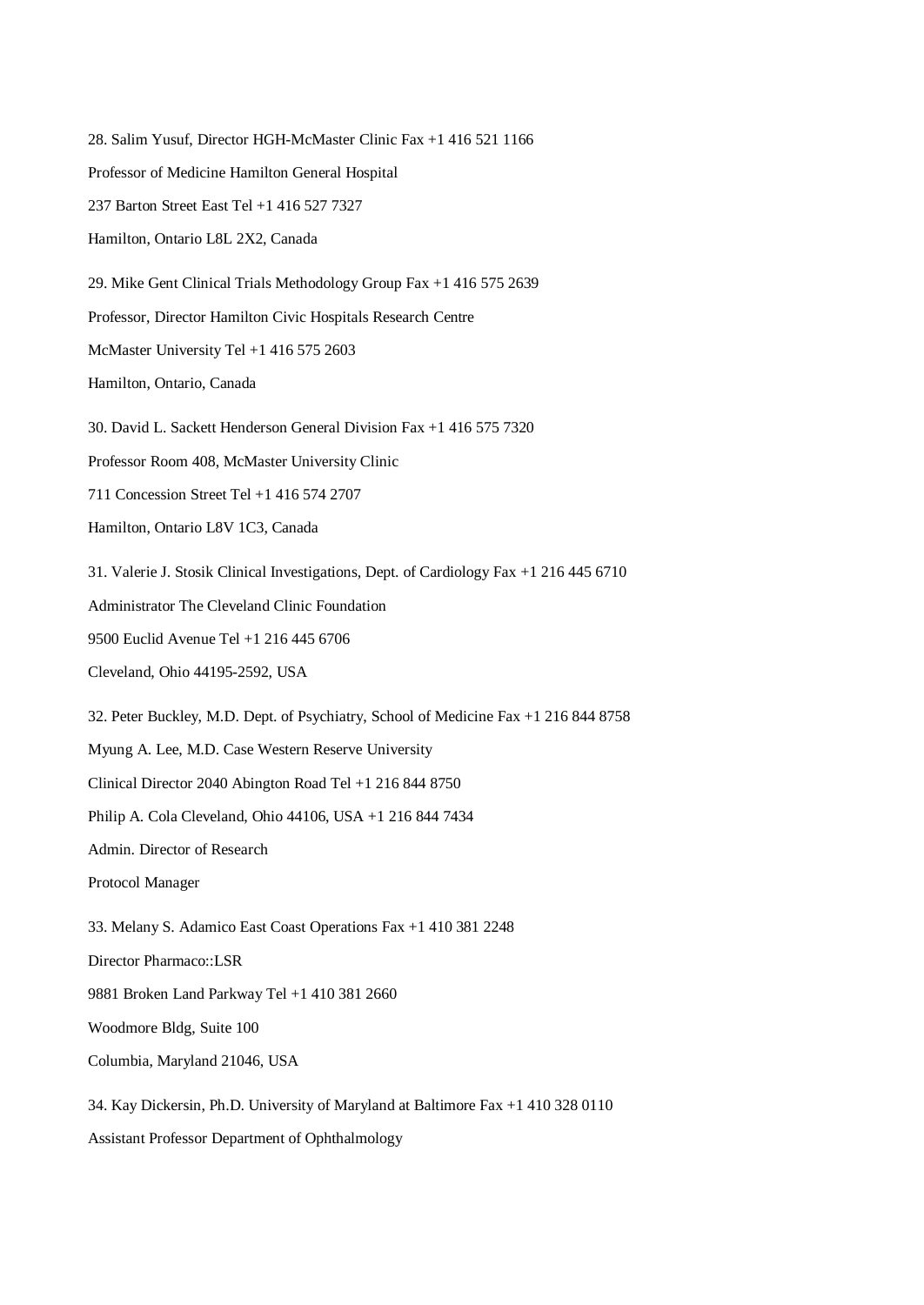Clinical Trials-Epidemiology Unit Tel +1 410 328 7887 419 West Redwood Street, Suite 460 Baltimore, MD 21201-1590, USA 35. Gordon H. Guyatt Department of Clinical Epidemiology Fax +1 416 577 0017 Clinical Epidemiologist Epidemiology and Biostatistics McMaster University Tel +1 416 525 9140 Hamilton, Ontario L8N 3Z5, Canada ext 22900 36. Iain Chalmers The UK Cochrane Centre Fax +44 865 516311 Director NHS R&D Programme Summertown Pavilion Tel +44 865 516300 Middle Way GB-Oxford OX2 7LG, England 37. Ole Helmer Soerensen, Center for Osteoporosis Fax +45 3338 3699 Director, Head of Dept. Department of Medicine 331 Dr.Med.Sci. Kommunehospitalet Tel +45 3338 3385 DK-1399 Copenhagen K, Denmark 38. Francoise Meunier, M.D, Ph.D European Organization for Research and Fax +32 2 771 2004 Director, Professor Treatment of Cancer (EORTC) Avenue E. Mounier, 83, Bte 11 Tel +32 2 774 1630 B-1200 Brussels, Belgium 39. Jean-Pierre Boissel Dept. MJthodologie et Essais ThJrapeutiques Fax +33 7853 1030 Professor UnitJ de Pharmacologie Clinique H^pital Neuro-Cardiologique Tel +33 7853 1261 H^pitaux de Lyon 162, avenue Lacassagne BoTte Postale 3041 F-69394 Lyon cedex 03, France 40. Nils Strandberg Pedersen The State Serum Institute Fax +45 3268 3868

Research Director Artillerivej 5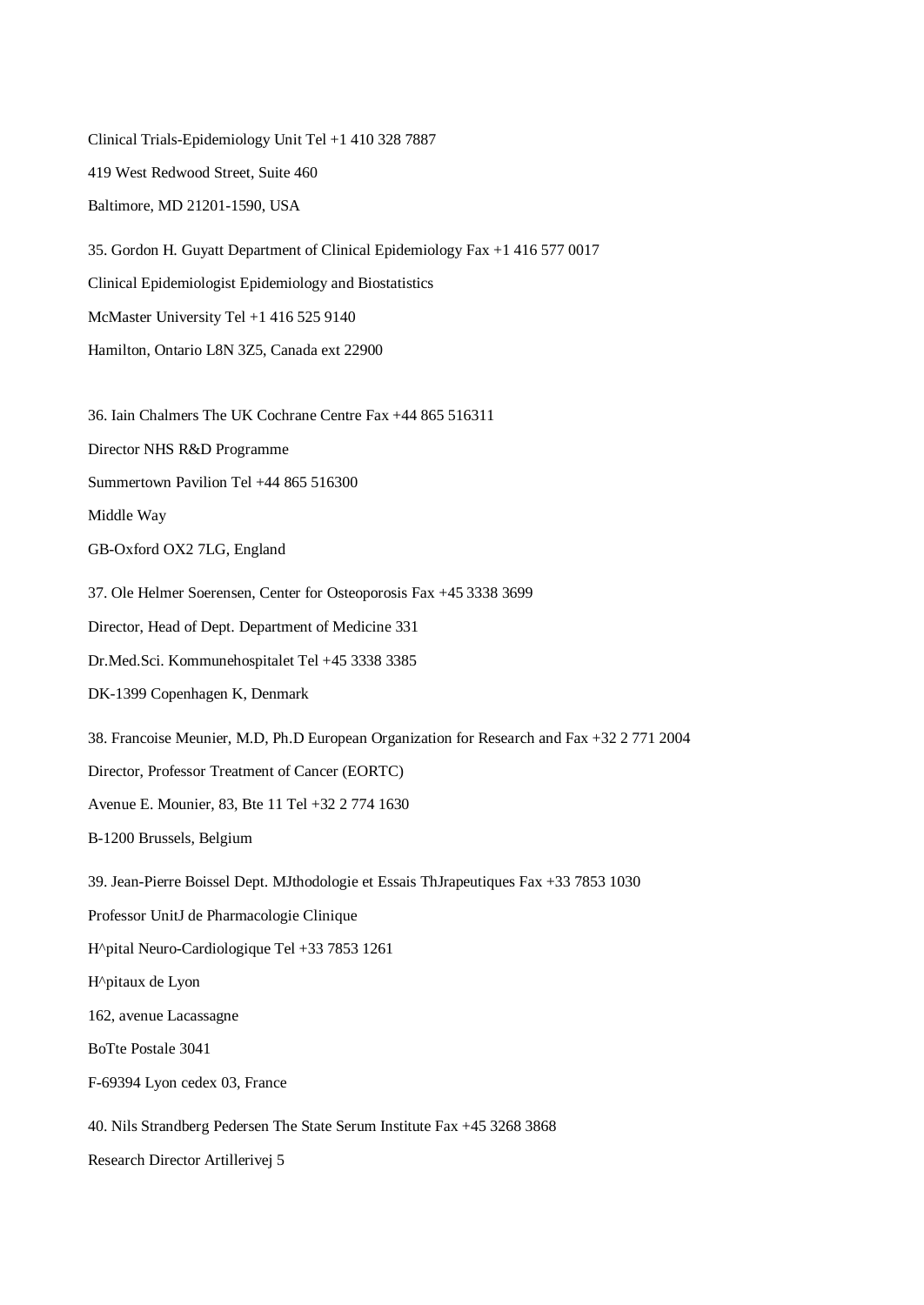Pia Lading, Division Director DK-2300 Copenhagen K, Denmark Tel +45 3268 3268 Birgitte W. Knudsen Quality Assurance Chief 41. Hans Jessen Jhrgensen, M.D. LEO Fax +45 4494 3040 Deputy-Director Industriparken 55 DK-2750 Ballerup, Denmark Tel +45 4494 5888 42. Lars Nellemann Jrrgensen Medical Affairs, International Operations Fax +45 4298 5800 Medical Director Novo Nordisk A/S Health Care Group Tel +45 4444 8888 Krogshrjvej 41 DK-2880 BagsvFrd, Denmark 43. Vagn Pedersen, M.Sci.(Pharm.) H. Lundbeck A/S Fax +45 3646 0201 Head of Department Ottiliavej 9 DK-2500 Valby, Denmark Tel +45 3630 1311 44. Jakob Hjort Perinatal Epidemiology Research Unit Fax +45 8619 7413 Cand.Datanom Crhus Kommunehospital

DK-8000 Crhus C, Denmark Tel +45 8612 5555

# Appendix 4.1

### **Highlights from Meetings in Organizations performing Multi-centre Randomized Clinical Trials.**

### **Report No. Date Institution Representative Highlights**

| 11           | April 13 | Ospedale V. Cervello<br>Palermo, Italy<br>Hepatology               | Luigi Pagliaro et al.                    | Meta-analyses<br>Trials in Primary Health Care Sector |
|--------------|----------|--------------------------------------------------------------------|------------------------------------------|-------------------------------------------------------|
| $\mathbf{z}$ |          | Mario Negri<br>April $14-15$ <sup>Milan, Italy</sup><br>Cardiology | Gianni Tognoni<br>Maria Grazia Franszosi | Mega-trials<br>Coordination<br>Involvement of nurses  |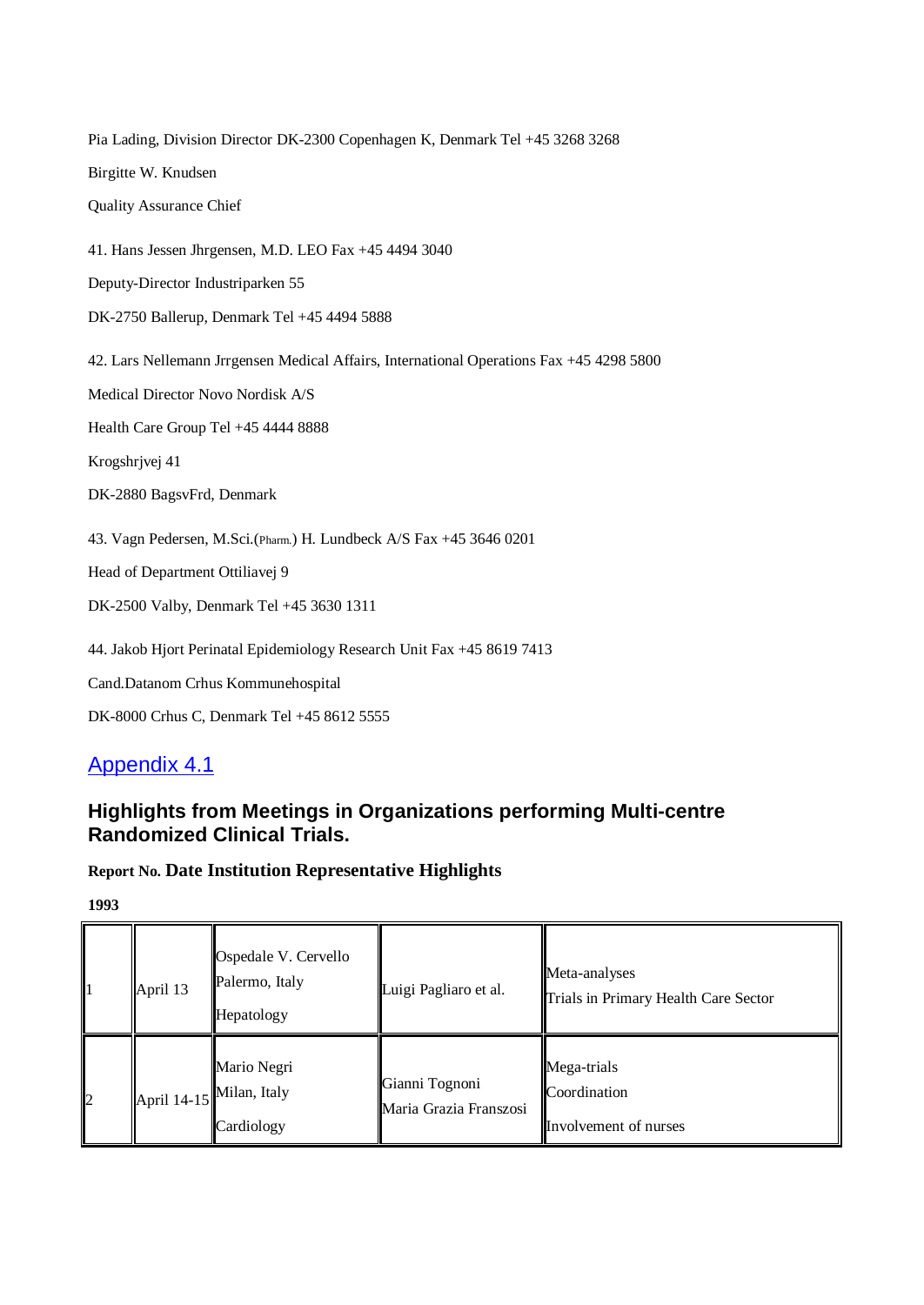|                                                                  |          |                                                                                                               |                                            | Quality control                                                                                                                          |
|------------------------------------------------------------------|----------|---------------------------------------------------------------------------------------------------------------|--------------------------------------------|------------------------------------------------------------------------------------------------------------------------------------------|
| $\begin{array}{c} \boxed{3} \end{array}$                         | April 16 | Istituto Sup. di Sanita<br>Rome, Italy<br><b>AIDS</b>                                                         | Stefano Vella                              | Quality control<br>Fax randomization<br><b>INTERPAC</b><br><b>Network of Clinical Research Centres</b>                                   |
| $\begin{array}{c} \n \downarrow \\ \n \downarrow \n \end{array}$ | June 4   | Data & Analysis of<br>Research Ltd.<br>Cambridge, UK<br><b>CRO</b>                                            | <b>Roy Shentall</b>                        | <b>Standard Operational Procedures</b><br><b>Quality control</b><br>Network of general practitioners<br>Triple market in year 2000       |
| $\frac{1}{5}$                                                    | June 7   | <b>Medical Research</b><br>Counsil<br>Solid Cancer Clinic<br>Cambridge, UK                                    | David Machin                               | Working groups<br>Protocol development<br>Phone randomization<br><b>EuroCODE</b><br><b>COMPACT</b> data management<br>Register of trials |
| $\begin{bmatrix} 1 \\ 6 \end{bmatrix}$                           | June 8   | <b>Medical Research</b><br>Counsil<br><b>Clinical Trial Services</b><br>Unit<br>Oxford, UK<br>Cardiology etc. | <b>Richard Peto</b><br><b>Rory Collins</b> | Mega-trials<br>Organization<br><b>International trials</b><br>Fax & Phone randomization<br>Simple trials<br><b>Essential trials</b>      |

### **Highlights from Meetings in Organizations performing Multi-centre Randomized Clinical Trials.**

# **Report No. Date Institution Representative Highlights**

|  | June 8 | <b>Perinatal Trials Service</b><br>Oxford, UK | <b>Adrian Grant</b> | Mega-trials<br>Organization |
|--|--------|-----------------------------------------------|---------------------|-----------------------------|
|--|--------|-----------------------------------------------|---------------------|-----------------------------|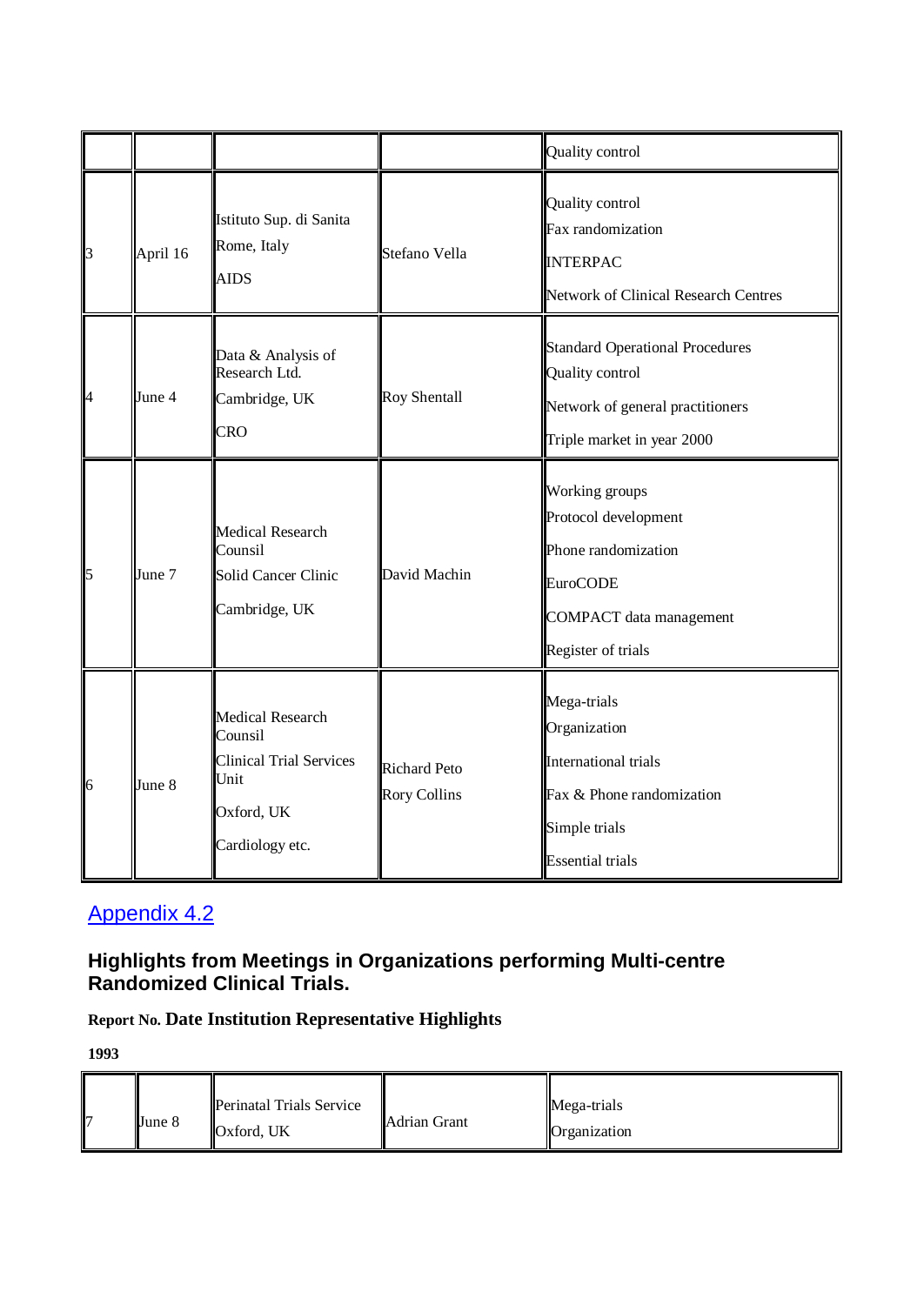|           |         |                                                                                                  |                      | <b>International trials</b>                                                                                                                                                                     |
|-----------|---------|--------------------------------------------------------------------------------------------------|----------------------|-------------------------------------------------------------------------------------------------------------------------------------------------------------------------------------------------|
|           |         |                                                                                                  |                      | Simple trials                                                                                                                                                                                   |
|           |         |                                                                                                  |                      | Relevant trials                                                                                                                                                                                 |
|           |         |                                                                                                  |                      | Register of RCTs                                                                                                                                                                                |
| 36        | June 8  | <b>Cochrane Collaboration</b><br>Centre<br>Oxford, UK<br>All specialities                        | <b>Iain Chalmers</b> | Meta-analyses<br>Consumer influence<br>International cooperation<br><b>Cochrane Collaboration</b><br>Dissemination of RCT results                                                               |
| $\vert 8$ | June 9  | Royal Free Hospital<br>London, UK<br>Hepatology                                                  | Marsha Morgan        | Phase II trials                                                                                                                                                                                 |
| <b>p</b>  | June 9  | London School of<br>Hygiene and Tropical<br>Medicine<br>London, UK<br>Cardiology                 | Simon Thompson       | <b>Mass allocation</b><br>Community trials<br>Meta-analyses                                                                                                                                     |
| 10        | June 10 | London School of<br>Hygiene and Tropical<br>Medicine<br>London, UK<br><b>Infectious</b> diseases | Keith P.W.J. McAdam  | Vaccine trials<br>Marketing<br><b>International trials</b><br>Education                                                                                                                         |
| 11        | June 10 | Royal Infirmary<br>Glascow, Scotland<br>Gyn. & Obstet.                                           | James J. Walker      | Press button phone randomization<br>Trials comparing Primary vs. Secondary<br><b>Health Care Sector</b><br>Mega-trials<br>Organization<br>International cooperation<br>Randomized when in doubt |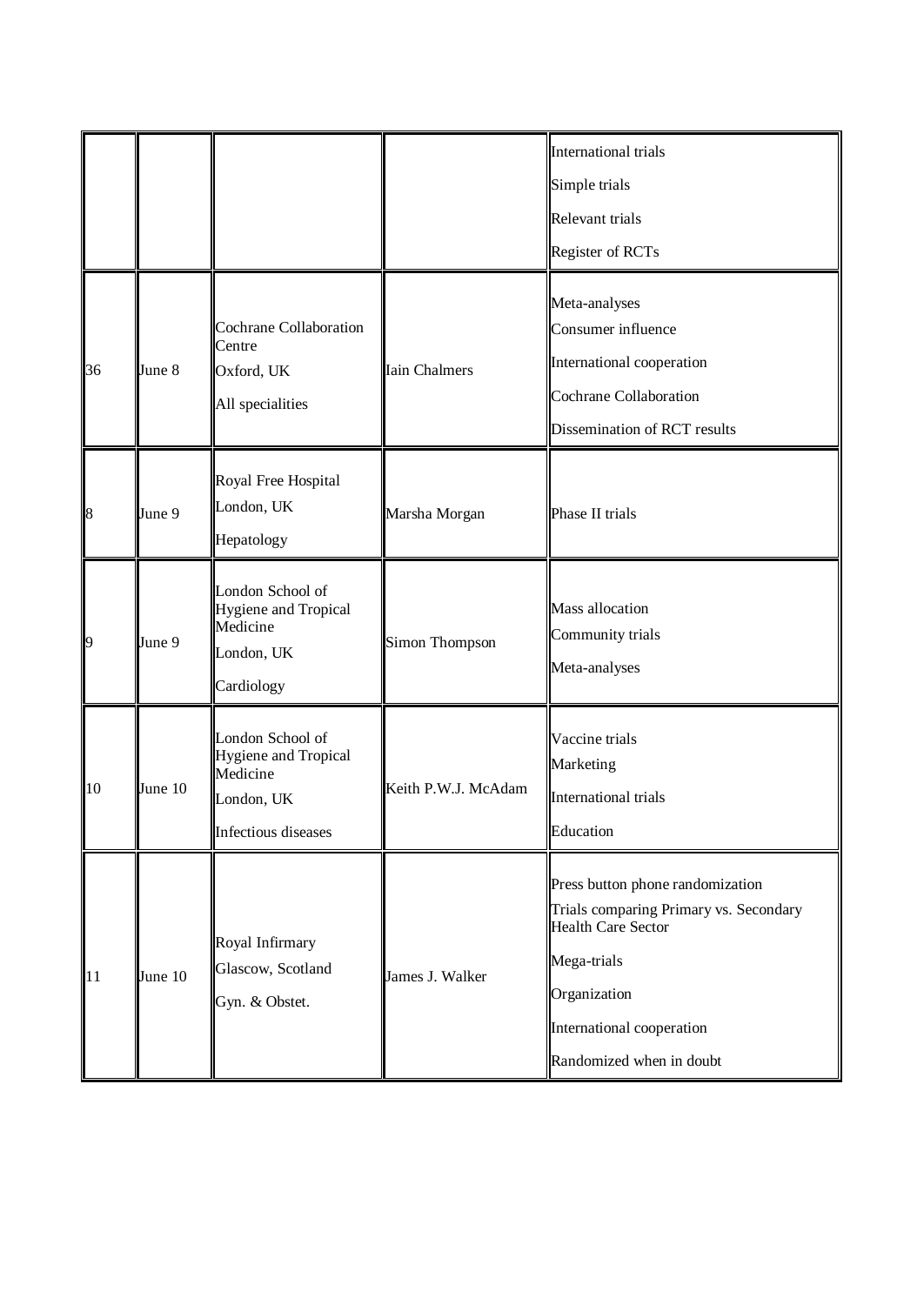### **Highlights from Meetings in Organizations performing Multi-centre Randomized Clinical Trials.**

### **Report No. Date Institution Representative Highlights**

| 12 | July 22  | <b>Epidemiology Research</b><br>Unit<br>Barcelona, Spain<br>All specialities                              | Pedro Alonso                                                 | International trials<br>Malaria vaccine trials<br>Trial services<br>Meta-analyses<br>Marketing to the pharmaceutical industry      |
|----|----------|-----------------------------------------------------------------------------------------------------------|--------------------------------------------------------------|------------------------------------------------------------------------------------------------------------------------------------|
| 13 | July 21  | Hospital Clinic i<br>Provincial de Barcelona,<br>Spain<br>Hepatology                                      | Joan Caballeria                                              | Multi-centre trials<br>Marketing to the pharmaceutical industry                                                                    |
| 14 | July 28  | Biofield Corp.<br>New York, USA                                                                           | Robert Yocher                                                | Marketing to the pharmaceutical industry<br>Quality assessment<br>FDA/EU-GCP                                                       |
| 15 | July 29  | Schering-Plough<br><b>Research Institute</b><br>Kenilworth, New Jersey,<br>USA<br>Cardiovascular diseases | Roberto Casareto                                             | Marketing to the pharmaceutical industry<br>Quality control<br>FDA/EU-GCP<br>Quality-of-life<br>Pharmacoeconomics                  |
| 16 | July 30  | Maryland Psychiatric<br><b>Research Center</b><br>Baltimore, USA                                          | <b>Robert Conley</b><br>Carrol Tamminga<br>William Carpenter | Combination of basic and applied research<br>Inter- and intraobserver assessment<br>Basic and applied science<br>Pharmacoeconomics |
| 17 | August 2 | Maryland Medical<br><b>Research Institute</b><br>Baltimore, USA                                           | Genell Knatterud<br>Michael Terrin<br>Knut Ra                | Press button phone randomization including<br>fax<br>Data management<br>Community trials                                           |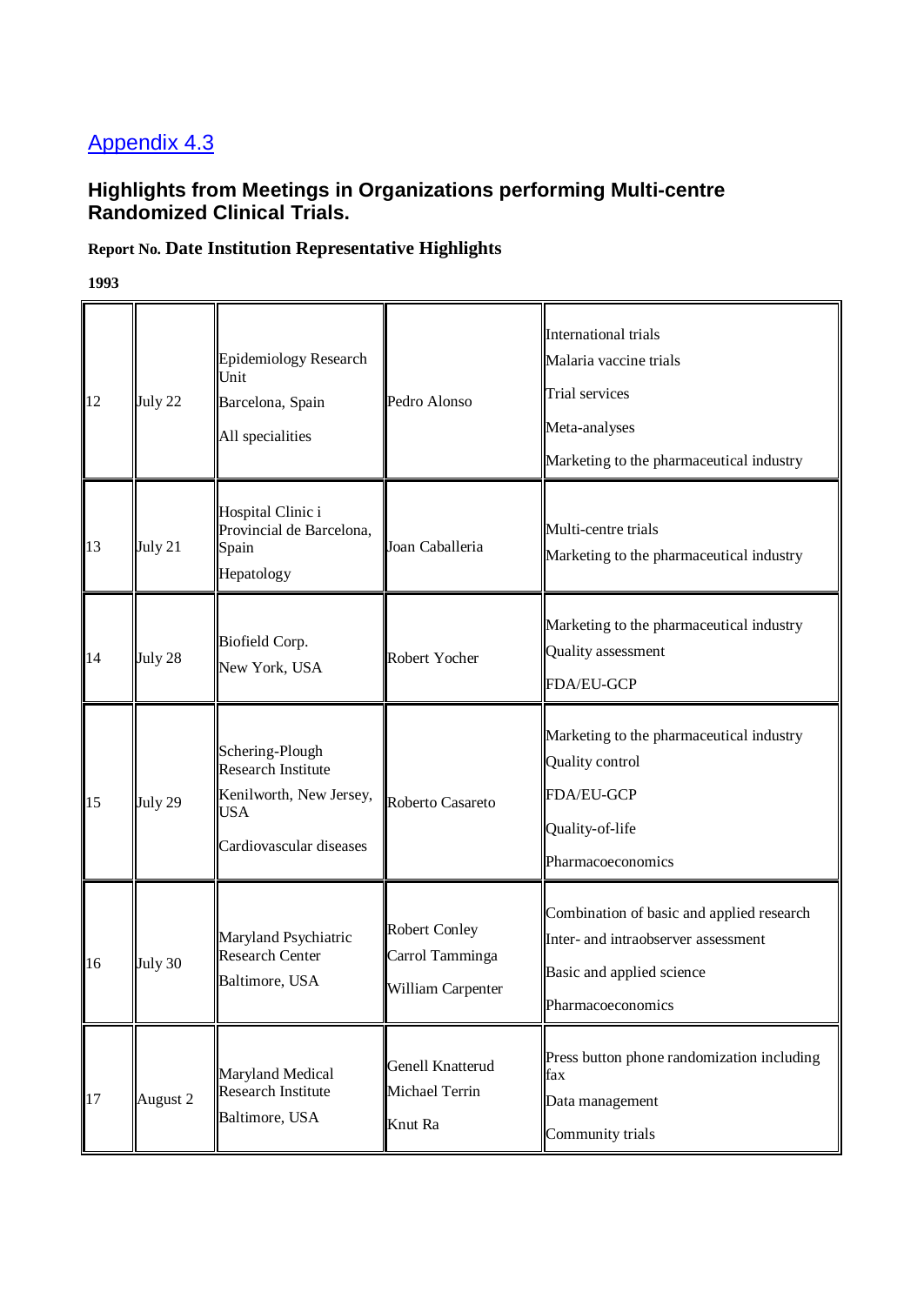### **Highlights from Meetings in Organizations performing Multi-centre Randomized Clinical Trials.**

### **Report No. Date Institution Representative Highlights**

| 18 | August 3 | Food and Drug<br>Administration<br>Rockville, USA                                        | Paul Leber                | Pharmacoeconomics<br>Quality-of-life<br>Surrogate endpoints<br>Missing data<br>FDA requirements                                                             |
|----|----------|------------------------------------------------------------------------------------------|---------------------------|-------------------------------------------------------------------------------------------------------------------------------------------------------------|
| 19 | August 3 | NIH<br>Bethesda, USA                                                                     | John Ferguson             | NIH consensus conferences<br>Definition of clinical trials<br>Dissemination of the results of RCTs<br><b>FIRMS</b><br>Register of RCTs                      |
| 20 | August 4 | <b>Tufts New England</b><br><b>Medical Center</b><br>Boston, USA<br>Meta-analyses        | <b>Thomas Chalmers</b>    | Sequential meta-analyses<br>Combination of small trials                                                                                                     |
| 21 | August 5 | <b>Veterans Affairs Medical</b><br>Center<br>Cooperative Stud.<br>Program<br>Boston, USA | Daniel Deykin             | <b>RCT</b> organization<br><b>RCT</b> evaluation<br>Pharmacoeconomics<br>Management<br>Marketing to the pharmaceutical industry<br>Health services research |
| 22 | August 5 | Harvard School of Public<br>Health<br>Boston, USA                                        | <b>Fredrick Mosteller</b> | <b>Quality control</b><br>Lawyers<br>Malpractice                                                                                                            |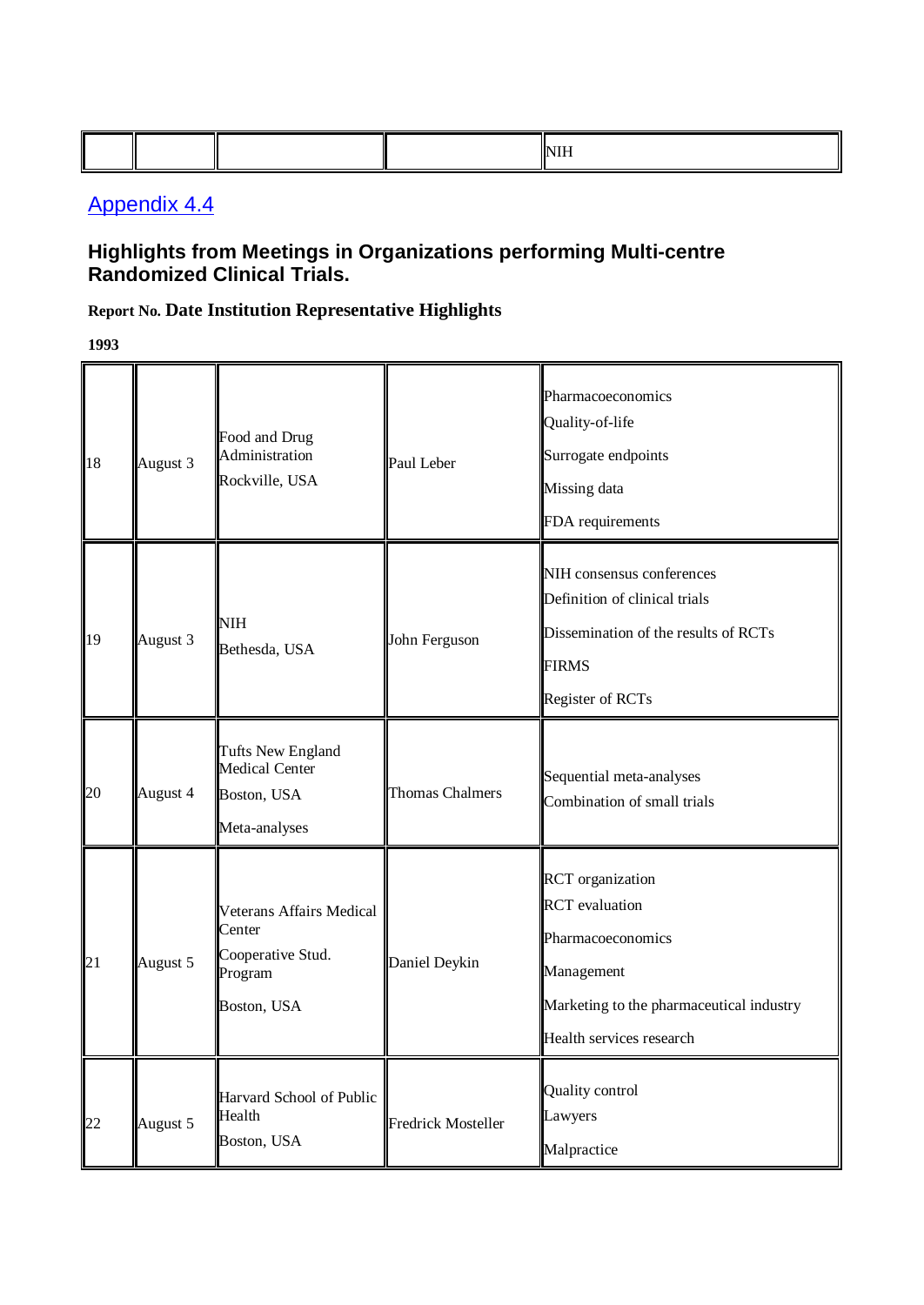|    |          | Meta-analyses                                                                   |                      | Register of RCTs                                                                                          |
|----|----------|---------------------------------------------------------------------------------|----------------------|-----------------------------------------------------------------------------------------------------------|
|    |          |                                                                                 |                      | Small RCTs                                                                                                |
|    |          |                                                                                 |                      | Meta-analyses                                                                                             |
| 23 | August 6 | Harvard Medical School<br>Infectious Disease Unit<br>Boston, USA<br><b>AIDS</b> | <b>Martin Hirsch</b> | Trial marketing to community incl. of patients<br><b>RCT</b> management<br>E-mail<br>International trials |

## **Highlights from Meetings in Organizations performing Multi-centre Randomized Clinical Trials.**

# **Report No. Date Institution Representative Highlights**

| 24 | August 10 | <b>Women's College</b><br>Hospital<br>Toronto, Canada                        | Mary Hannah    | Press button phone randomization<br>Organization of multinational mega-trials<br>Economics<br>National network<br>Register of trials |
|----|-----------|------------------------------------------------------------------------------|----------------|--------------------------------------------------------------------------------------------------------------------------------------|
| 25 | August 11 | McMaster University<br>Dept. of Clinical<br>Epidemiology<br>Hamilton, Canada | Wayne Taylor   | <b>DataFax</b><br>Data management<br>Quality control<br>Organization<br>Mega-trials<br><b>Clinical Trial Simulator</b>               |
| 26 | August 11 | McMaster University<br><b>Health Services Center</b><br>Hamilton, Canada     | George Browman | Organization of research<br>Management<br>Marketing<br>Pharmacoeconomics<br>Quality-of-life                                          |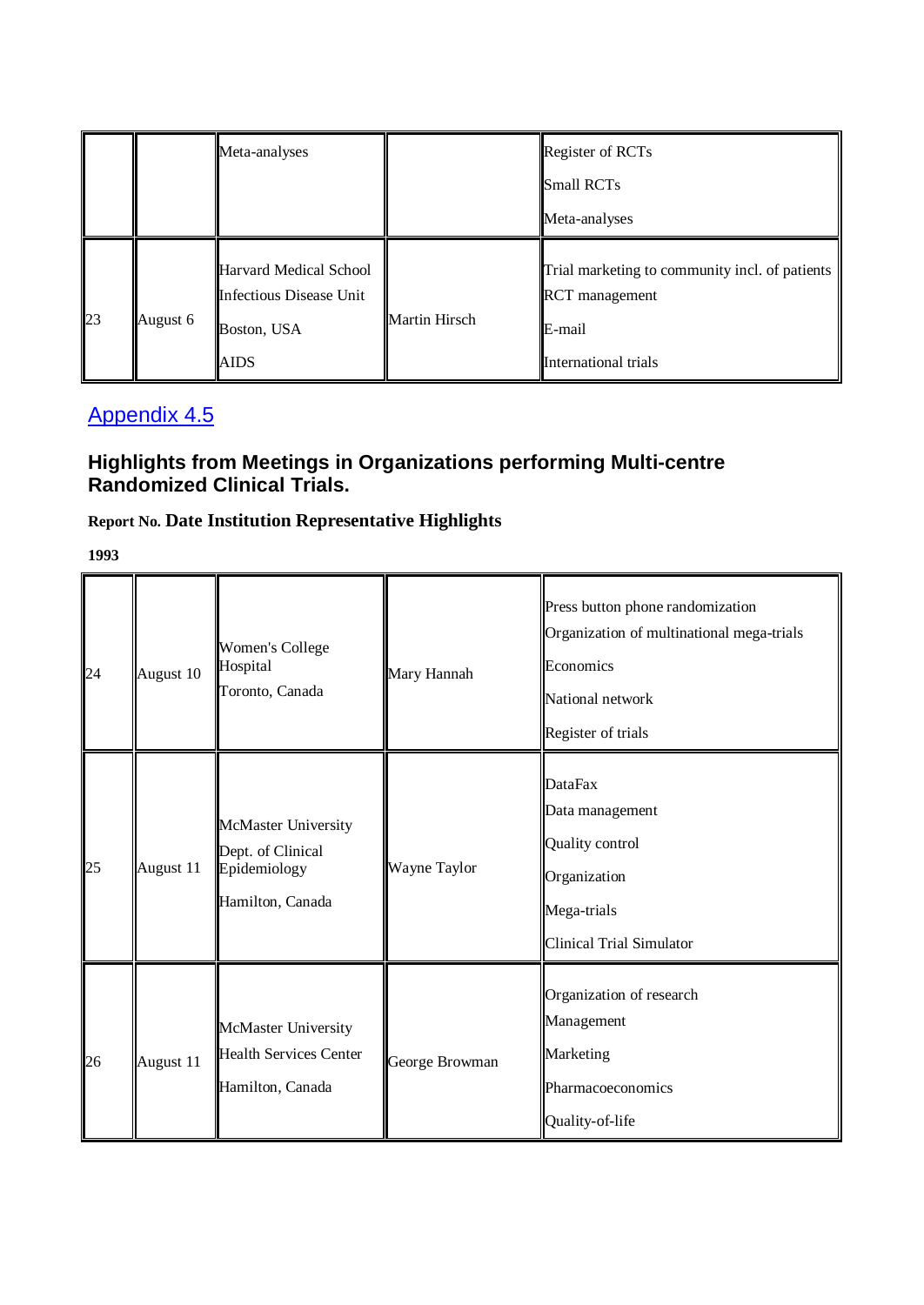|    |           |                                                                                                              |                                    | <b>Health Policy</b><br>Dissemination af RCT results                                                                                          |
|----|-----------|--------------------------------------------------------------------------------------------------------------|------------------------------------|-----------------------------------------------------------------------------------------------------------------------------------------------|
| 27 | August 11 | McMaster University<br>Dept. of Family Medicine Brian Hutchison<br>Hamilton, Canada                          | Ron McAuley<br><b>Brian Haynes</b> | Trials in Primary Health Care Sector<br>Pay vs. non-pay trials                                                                                |
| 28 | August 12 | <b>McMaster Clinic</b><br><b>Hamilton General</b><br>Hospital<br>Hamilton, Canada<br>Cardiovascular diseases | Salim Yusuf                        | Mega-trials<br><b>DataFax</b><br>National network<br>Marketing<br>Patient newsletter<br>Preventive trials<br>Preventing doctors from industry |
| 29 | August 12 | <b>Henderson Research</b><br>Centre<br>Hamilton, Canada<br>Thrombolysis                                      | <b>Mike Gent</b>                   | Simple trials<br>Mega-trials<br>International trials<br>Industry cooperation                                                                  |

## **Highlights from Meetings in Organizations performing Multi-centre Randomized Clinical Trials.**

# **Report No. Date Institution Representative Highlights**

| 30 | August 12 | <b>McMaster Clinic</b><br>Hamilton, Canada<br>Internal medicine | David Sackett  | Consultative service<br><b>DataFax</b><br>Mega-trials<br>Organization<br>Surgical trials |
|----|-----------|-----------------------------------------------------------------|----------------|------------------------------------------------------------------------------------------|
| 31 | August 16 | Cleveland Clinic<br>Foundation<br>Cleveland, USA                | Valerie Stosik | Mega-trials<br>Data management                                                           |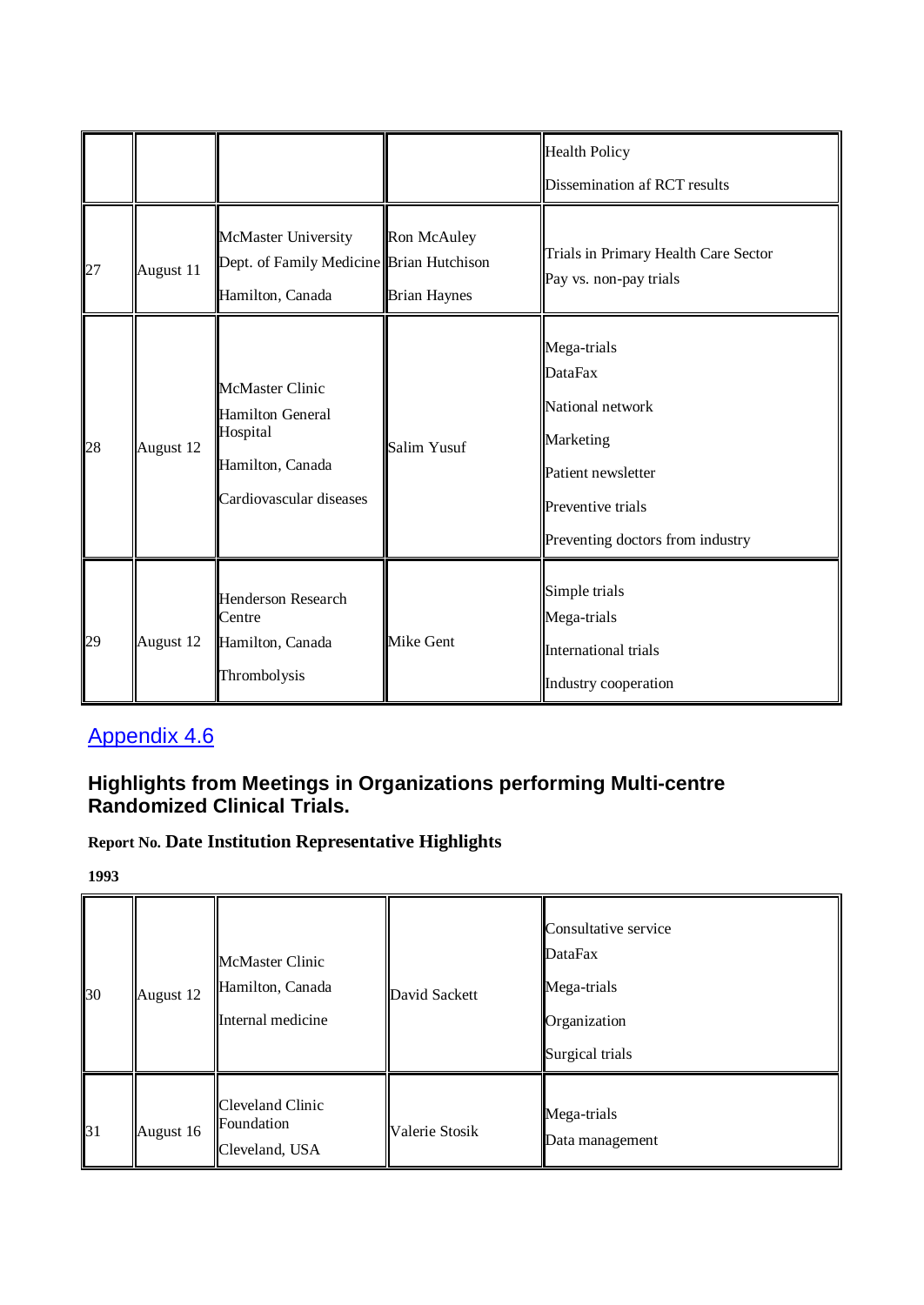|    |           | Cardiovascular                                                                       |                                           | International trials                                                                                           |
|----|-----------|--------------------------------------------------------------------------------------|-------------------------------------------|----------------------------------------------------------------------------------------------------------------|
|    |           |                                                                                      |                                           | Weekly posters                                                                                                 |
|    |           |                                                                                      |                                           | Economy                                                                                                        |
|    |           |                                                                                      |                                           | Standard Operational Procedures                                                                                |
| 32 | August 16 | University Hospital of<br>Cleveland<br><b>Case Western Reserve</b><br>Cleveland, USA | Peter Buckley<br>Myung Lee<br>Philip Cola | Mega-trials<br>Organization<br><b>International trials</b><br>Pharmacoeconomics<br>Data management             |
| 33 | August 19 | Pharmaco::LSR<br>Maryland, USA<br><b>CRO</b>                                         | Melany Adamico                            | Data management<br>Quality control<br>Phase I-IV trials<br><b>Standard Operational Procedures</b><br>Marketing |
| 34 | August 19 | University of Maryland<br>Baltimore, USA<br>Ophthalmology                            | <b>Kay Dickersin</b>                      | Surgical trials<br>Multi-centre trials<br>Marketing<br>Meta-analyses<br>Register of RCTs                       |
| 35 | August 12 | McMaster University<br>Hamilton, Canada                                              | Gord Guyatt                               | Quality-of-life                                                                                                |

### **Highlights from Meetings in Organizations performing Multi-centre Randomized Clinical Trials.**

# **Report No. Date Institution Representative Highlights**

| 37 |  | Center for Osteoporosis<br>September 24 Department of Medicine |  | Combination of basic and applied research<br>Ole Helmer Soerensen Marketing to the pharmaceutical industry |
|----|--|----------------------------------------------------------------|--|------------------------------------------------------------------------------------------------------------|
|----|--|----------------------------------------------------------------|--|------------------------------------------------------------------------------------------------------------|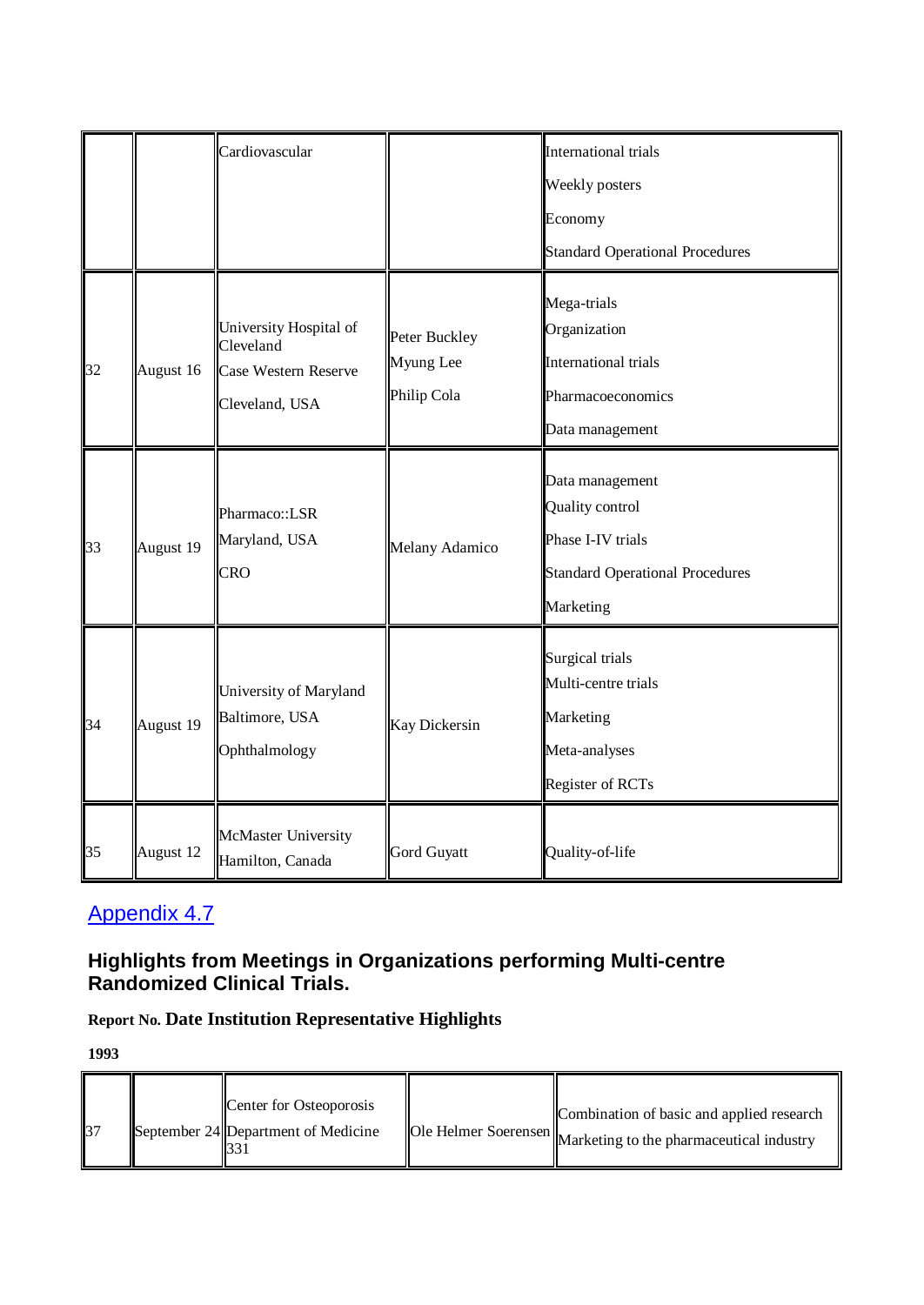|    | Kommunehospitalet,<br>Copenhagen, Denmark<br>Osteoporosis                                                                              |                                                    | Osteoporosis research                                                                                                                                                                   |
|----|----------------------------------------------------------------------------------------------------------------------------------------|----------------------------------------------------|-----------------------------------------------------------------------------------------------------------------------------------------------------------------------------------------|
| 38 | <b>EORTC</b><br>September 20 Brussels, Belgium<br>Cancer                                                                               | Francoise Meunier &<br>Richard Sylvester et<br>al. | Data management<br>Quality control<br>Phase I-IV trials<br>Marketing<br>Register of RCTs<br>Pharmacoeconomics<br>Quality-of-life<br><b>EuroCODE</b>                                     |
| 39 | H^pital Neuro-<br>Cardiologique<br>DJpartement MJthodologie<br>September 22 et Essais ThJrapeutiques<br>Lyon, France<br>Cardiovascular | Jean-Pierre Boissel                                | Data management<br><b>MINITEL</b><br>Mega-trials<br><b>International trials</b><br>Trials in Primary Health Care Sector<br>Marketing to the pharmaceutical industry<br>Register of RCTs |

## **Highlights from Meetings in Organizations performing Multi-centre Randomized Clinical Trials.**

# **Report No. Date Institution Representative Highlights**

| 40 | September 9  | The State Serum Institute<br>Copenhagen, Denmark | Nils Strandberg<br>Pedersen<br>Pia Lading<br>Birgitte W. Knudsen | Marketing towards industry<br>Organization of Primary Health Care Sector<br>Education of physicians |
|----|--------------|--------------------------------------------------|------------------------------------------------------------------|-----------------------------------------------------------------------------------------------------|
| 41 | September 13 | <b>LEO</b><br>Ballerup, Denmark                  | Hans Jessen Jhrgensen                                            | Marketing towards industry<br>Organization of Primary Health Care Sector                            |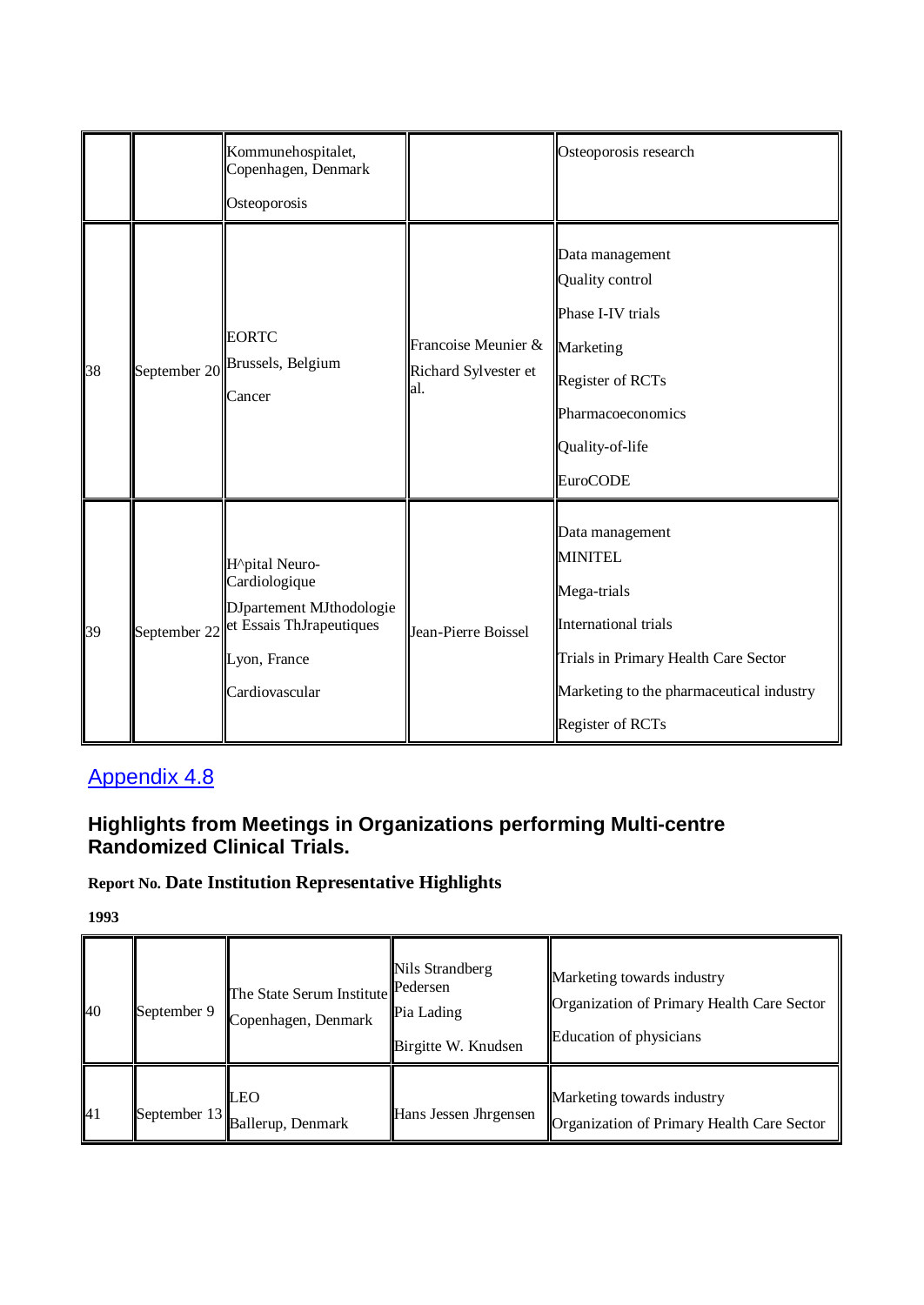|    |             |                                                           |                                    | Education of physicians<br>Data management                                                                                  |
|----|-------------|-----------------------------------------------------------|------------------------------------|-----------------------------------------------------------------------------------------------------------------------------|
| 42 | September 4 | Novo Nordisk A/S<br>BagsvFrd, Denmark                     | Lars Nellemann<br><b>Jrrgensen</b> | International RCT coordination<br>Marketing towards industry<br>Meta-analysis service<br>Data management<br>Pharmacoenonomy |
| 43 | October 11  | H. Lundbeck A/S<br>Valby, Denmark                         | Vagn Pedersen                      | Phase II studies<br>Marketing towards industry<br>Organization of Primary Health Care Sector<br><b>Broker</b> function      |
| 44 | November 15 | Perinatal Epidemiology<br>Research Unit<br>Crhus, Denmark | Jacob Hjort                        | <b>Press Button Phone Randomization</b>                                                                                     |

# **Appendix 5**

**Interview No.: 7 (Accepted July 2, 1993)**

**Report from meeting in: Oxford** 

**Date: June 8, 1993**

**Between: Honorary Director** 

**Adrian Grant MA, DM, BCh, MSc (Epid), MSC (Med Dem), FRCOG**

**Perinatal Trials Service**

**National Perinatal Epidemiology Unit**

**Radcliffe Infirmary**

**Oxford OX2 6HE, UK**

**FAX +44 865 726360**

**Phone +44 865 224133**

**and Christian Gluud for The Copenhagen Health Services.**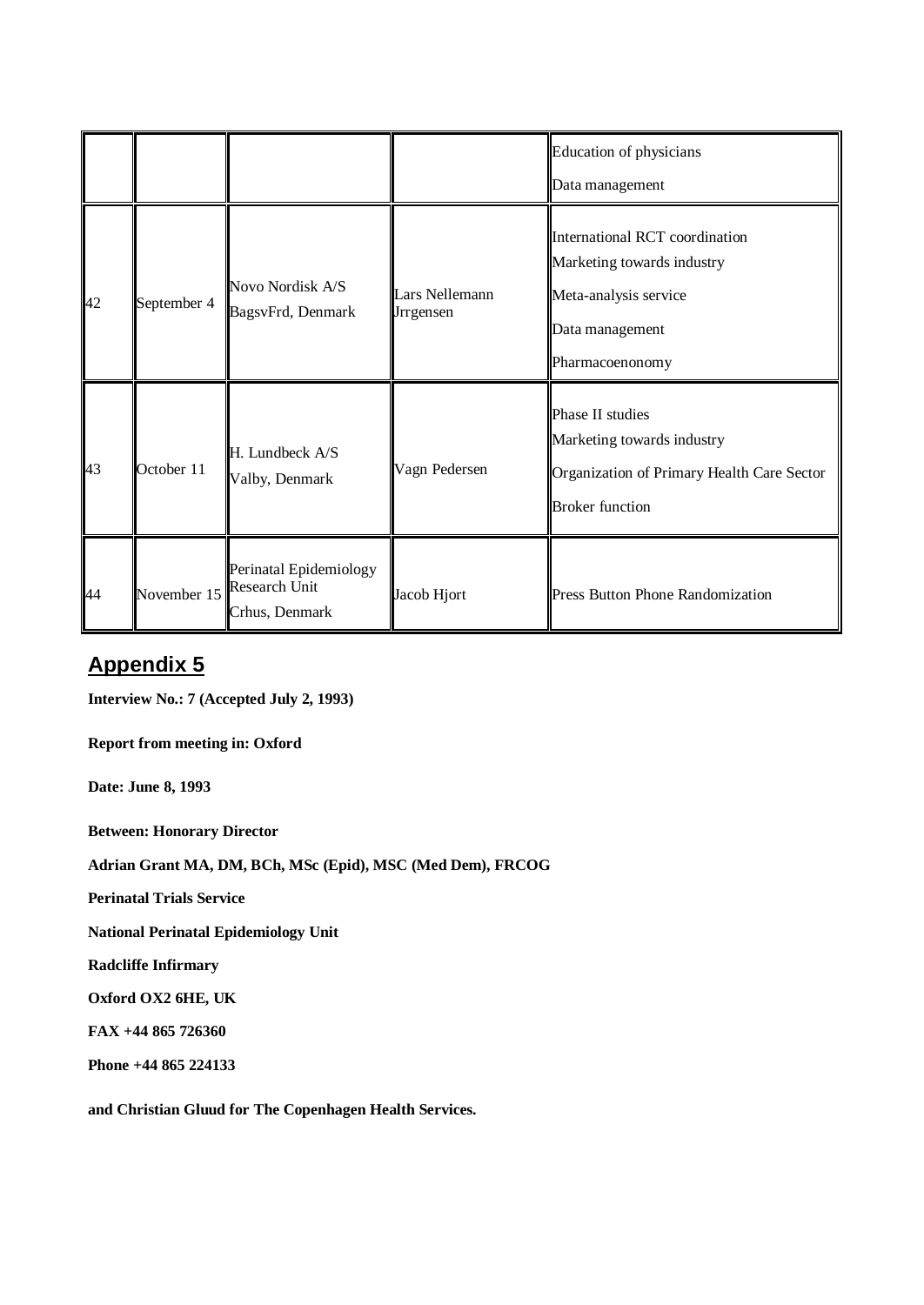#### **STRUCTURED INTERVIEW QUESTIONS OR QUESTIONNAIRE CONCERNING CLINICAL TRIAL UNITS**

#### **1. Name of institution?**

#### Perinatal Trials Service.

Formed under the National Perinatal Epidemiology Unit (NPEU) in 1990. The former Director of the NPEU, Iain Chalmers, set up the NPEU in 1978. In 1980 Adrian Grant joined the NPEU with the remit to mount a programme of perinatal trials. In the beginning they were doing small trials, but during the 1980's the balance shifted to multi-centre trials, and the basic idea of forming a Trials Service Unit was formed. In the late 80'ies international collaboration was started and Adrian Grant was appointed Honorary Director of the Perinatal Trials Service Unit (PTS) in 1990.

#### **2. Date of Foundation?**

1990.

#### **3. Basic idea?**

The unit's programme of randomized trials has involved studying the effects of social and clinical interventions, and these have been evaluated in terms of social, psychological, and economical, as well as clinical, outcomes. The programme of trials has included many individually important trials. Some of these, e.g. those concerned with finding ways to reduce postpartum maternal morbidity, have tackled problems, which previously have been largely ignored by researchers. The achievement of the Unit's work in controlled trials is greater than the sum of the individual trials within it. The Unit has helped to foster a culture, in which it is accepted that randomized trials are the appropriate response to uncertainties about whether a particular form of perinatal care does more good than harm, than an alternative. This new culture has been reflected in the Unit's programme of work in a number of diverse ways:

\* Representatives of voluntary organisations were involved in planning and actively promoting the successfully concluded Medical Research Council sponsored European Chorion Villus Sampling Trial.

\* The MAIN trial represents the first international collaborative trial run by midwives.

\* The OSIRIS trial is the largest trial of neonatal intensive care ever conducted and has involved nearly 7000 babies recruited in over 200 hospitals in 21 countries.

\* The CLASP trial represents the largest collaborative obstetric trial ever conducted, recruiting more than 9000 women in 226 centres in 17 countries.

\* Multi-centre trial of alternative treatments of eclampsia, recruiting patients from Latin America, Africa, and Asia.

#### **4. Objectives and aims?**

The aim of the Perinatal Trials Service is to provide a service to busy clinicians who wish to evaluate their care in randomized controlled trials. The service coordinates a programme of randomized trials in perinatal medicine, and the expectation is that any one-time there will be about two trials at each stage of development over a 5-year cycle. The PTS has three main areas of research:

1. Prevention and treatment of neonatal immaturity and its consequent morbidity.

2. Identification and management of the compromized fetus or new-born baby.

3. Prevention and treatment of maternal morbidity.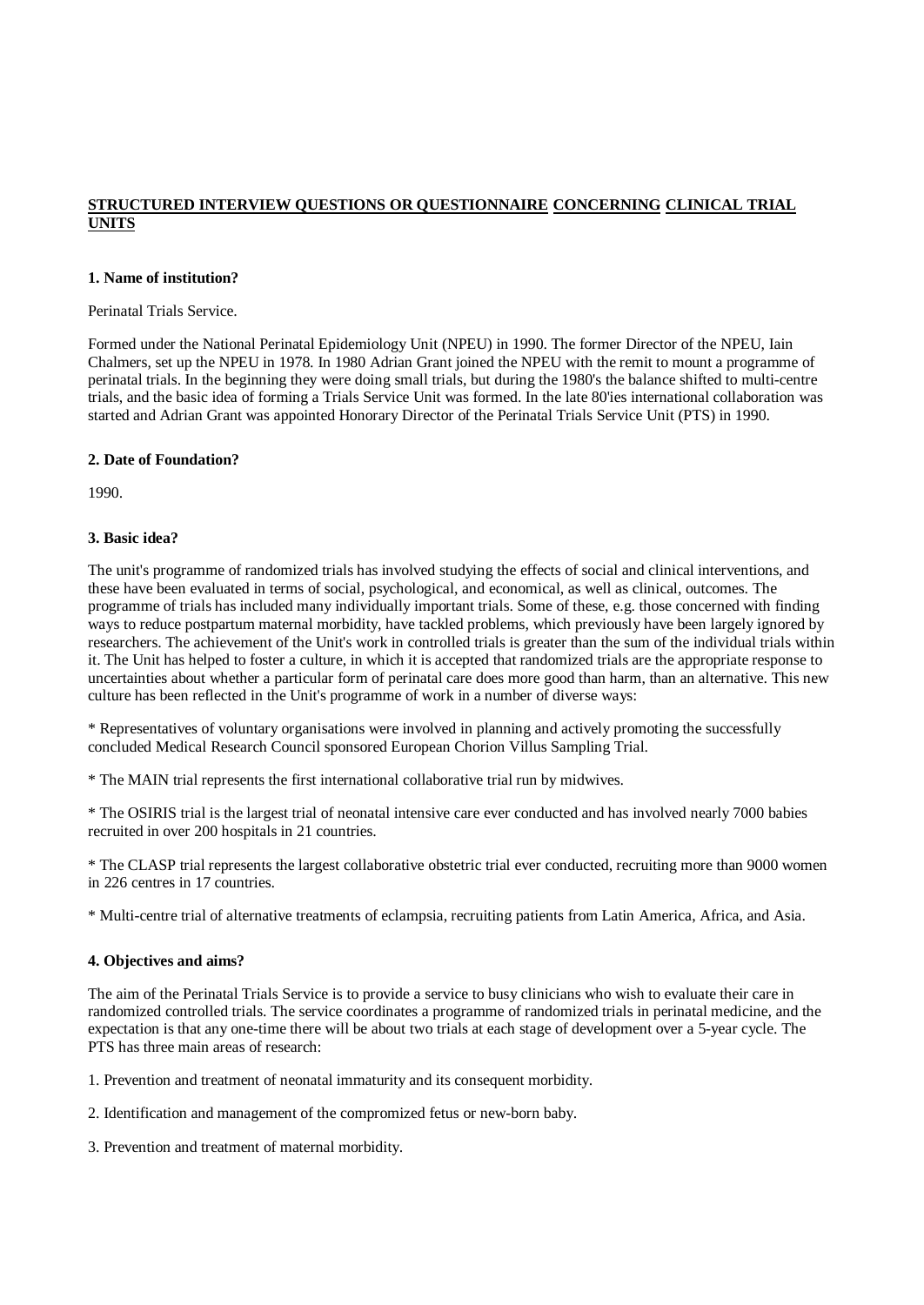See Appendix A.

#### **5. Specific tasks?**

In addition to doing randomized clinical trials, the PTS is involved in meta-analysis (now collected in the Cochrane Centre), and the development of trials technology. Furthermore, we are involved in education -mostly postgraduate. In addition, cost-effectiveness analyses, social science aspects of evaluation, and doing a long-term follow up of studies in childhood, in order to examine late effects of interventions are increasingly important aspects of the trials programme.

#### **6. Should one have a specific therapeutic area?**

No, but one should collaborate with experts in the particular field. It is the PTS' experience that one can work in a couple of fields.

#### **7. Or should one have the expertise of doing randomized studies?**

Yes, definitely. It is sensible to plan to mount a programme of trials. The reason is the life cycle of a trial. Trials are very work intensive for a Trials Service Unit in the beginning of a trial and at the end of a trial. In between, when the trial is running smoothly, the work load is mostly on the clinician. Therefore, one should adopt a strategy for developing and running different trials at the same time. It is essential that this strategy is very coordinated, otherwise the Trial Unit will have periods with over-work and others with very little to do. This strategic planning is quite difficult, because a number of problems always arise. However, with some experience it is possible to make it work.

#### **8. Owner of unit?**

The Department of Health.

#### **9. Controller unit - board of unit?**

The Dept. of Health - represented by the National Perinatal Epidemiology Unit's Steering Committee which meets every 6 months.

#### **10. Name of present leader?**

Adrian Grant**.**

#### **11. Educational background of present leader?**

Medical Doctor with basic training in obstetrics and gynaecology. Specialist in Epidemiology.

#### **12. Name of previous leaders?**

None.

#### **13. Educational background of previous leaders?**

Vide supra.

### **14. Reason for change of leader?**

Vide supra.

#### **15. Academic staff at the foundation?**

Five.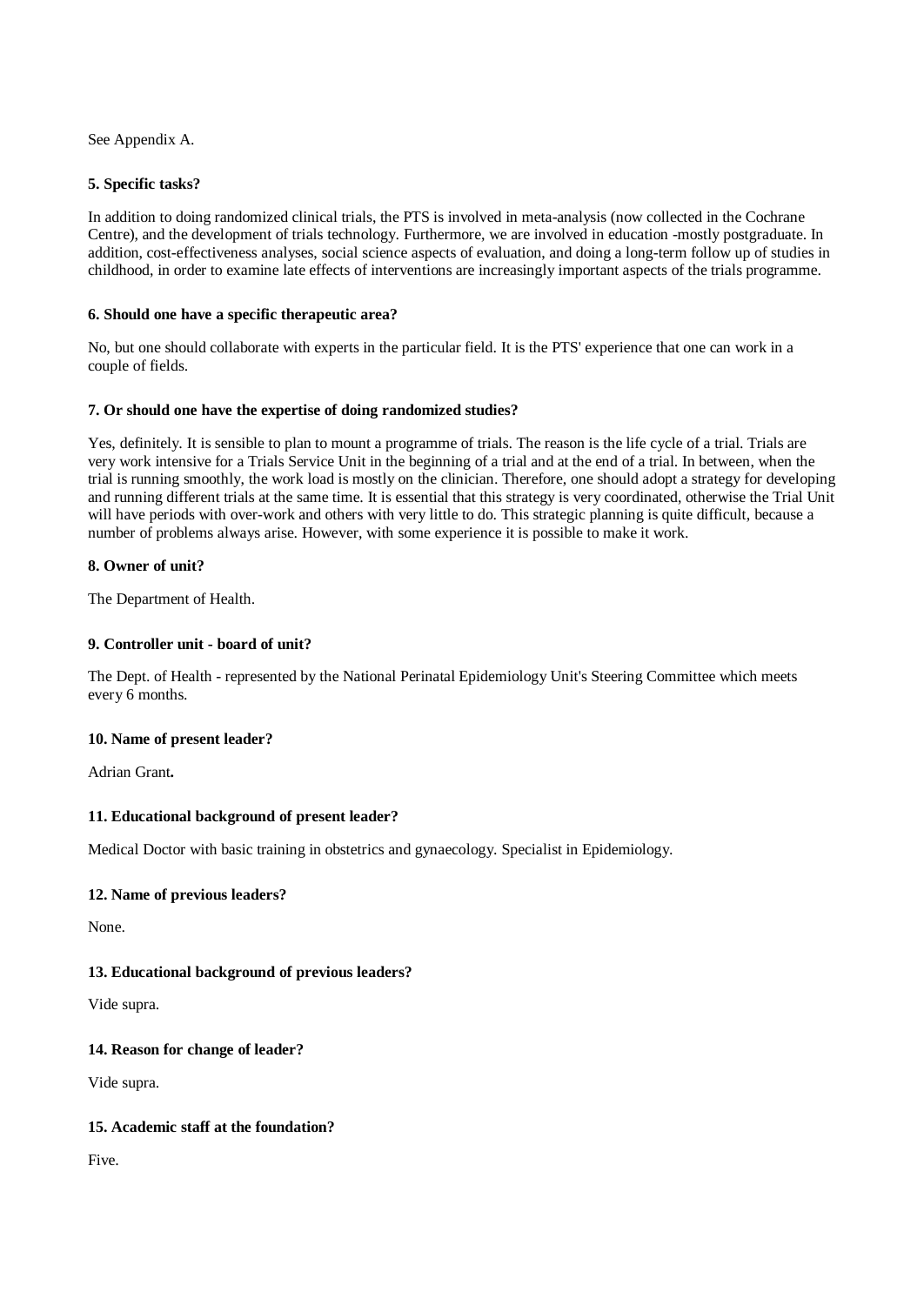### **16. Non-academic staff at the foundation?**

Eight.

### **17. Present academic staff?**

Five.

### **18. Present non-academic staff?**

Eight.

The organisation of the PTS can be divided into a group of core-persons represented by:

A Medical Trialist

A Statistician

A Programmer

An Administrator

A Secretary

This core group runs and supervises all the projects. Further, the individual projects should be staffed with varying combinations of: A Coordinator

A Programmer

A Data-clerk

A Secretary

The PTS draws heavily on the Economist and Developmental Paediatrician within the NPEJ.

### **RELATION TO THE PUBLIC HEALTH SERVICES**

#### **19. Clinical departments?**

The PTS has a great advantage by being a National, even an International Service Unit. This is a big advantage when approaching clinicians. The Trial Unit looks upon itself as very neutral, and we are not connected to any clinical departments.

The basic philosophy of our trials is to run them very simply. Accordingly, we are also very open, and, in principle, any clinical department can join our studies. We ensure safe and sound randomization. In our experience it is very good to collaborate with county hospitals. Usually, they are more easy to cope with than many university departments. Furthermore, the results of the research can be extended to the whole hospital community, when the basic research is done so broadly.

- Criteria for collaboration?

The protocol is the basis of the collaboration between the perinatal trial service and the clinical department.

### **20. Paraclinical departments?**

We do not normally work directly with them.

- Criteria for collaboration?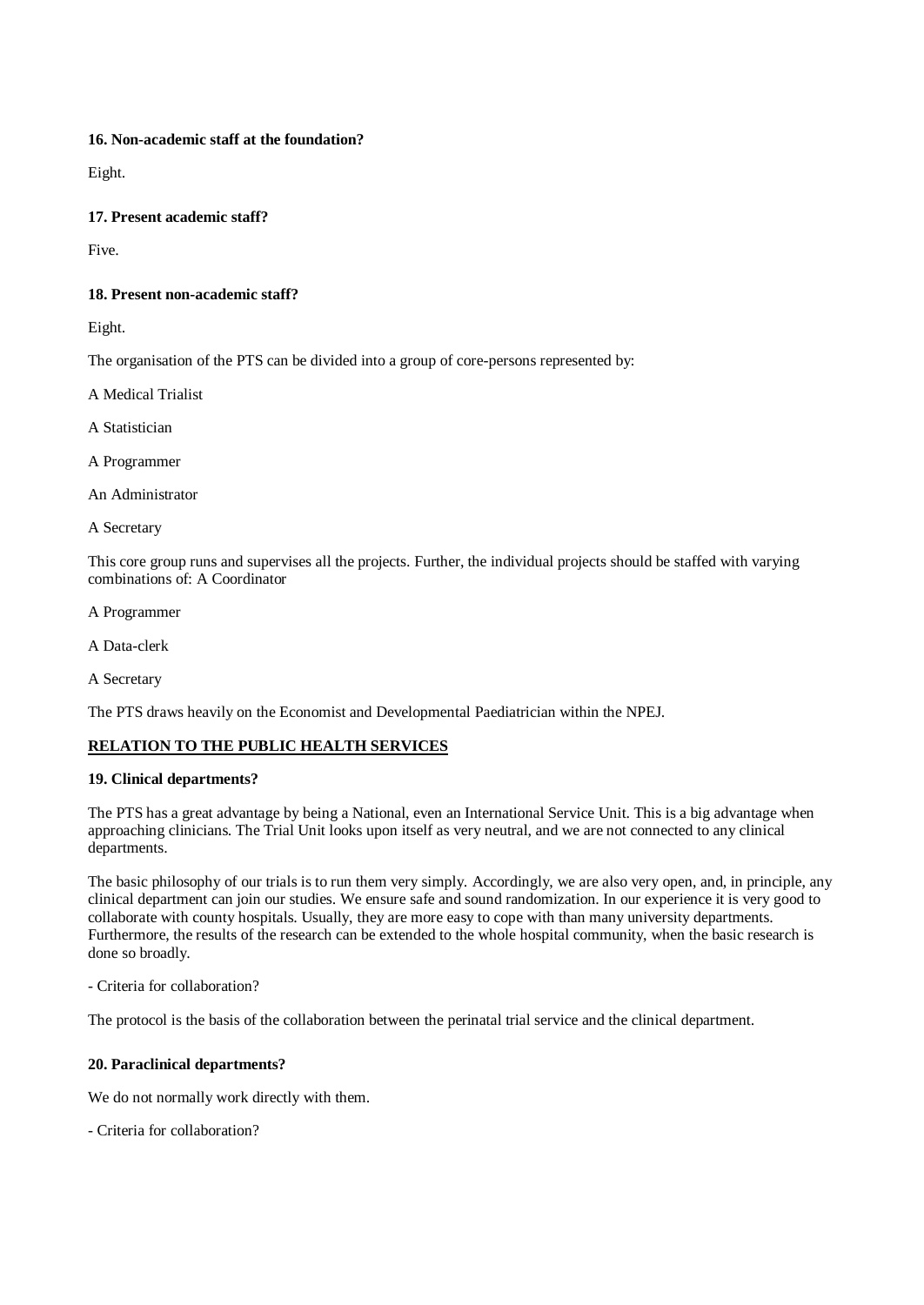Vide supra.

#### **21. Primary Health Care Sector?**

Up till now, we have no experience in co-working directly with the general practitioners. However, we have a very good experience, indeed, in midwifery trials.

- Criteria for collaboration?

See 19.

#### **22. Statistical departments?**

Again, our basic philosophy is to apply very simple statistical techniques. However, we have statisticians in the core staff of the trials service, and in addition we sometimes seek external help.

In the randomization process, we always involve minimization by computer.

- Criteria for collaboration?

#### **RELATION TO THE PRIVATE HEALTH SERVICES**

#### NO EXPERIENCE.

#### **23. Clinical departments?**

- Criteria for collaboration?

#### **24. Paraclinical departments?**

- Criteria for collaboration?

#### **25. Primary Health Care Sector?**

- Criteria for collaboration?

#### **26. Statistical departments?**

- Criteria for collaboration?

#### **RELATION TO THE PHARMACEUTICAL INDUSTRY**

#### **27. In general terms**

We do not have very much experience in working with the pharmaceutical industry. It is due to the fact that the pharmaceutical industry is quite anxious about entering the perinatal field because of fear of litigation. However, the experience that we have had, has been very good. What we seek is independence.

- Criteria for collaboration?

Reasonable degree of independance.

#### **28. Collaboration with one or more companies?**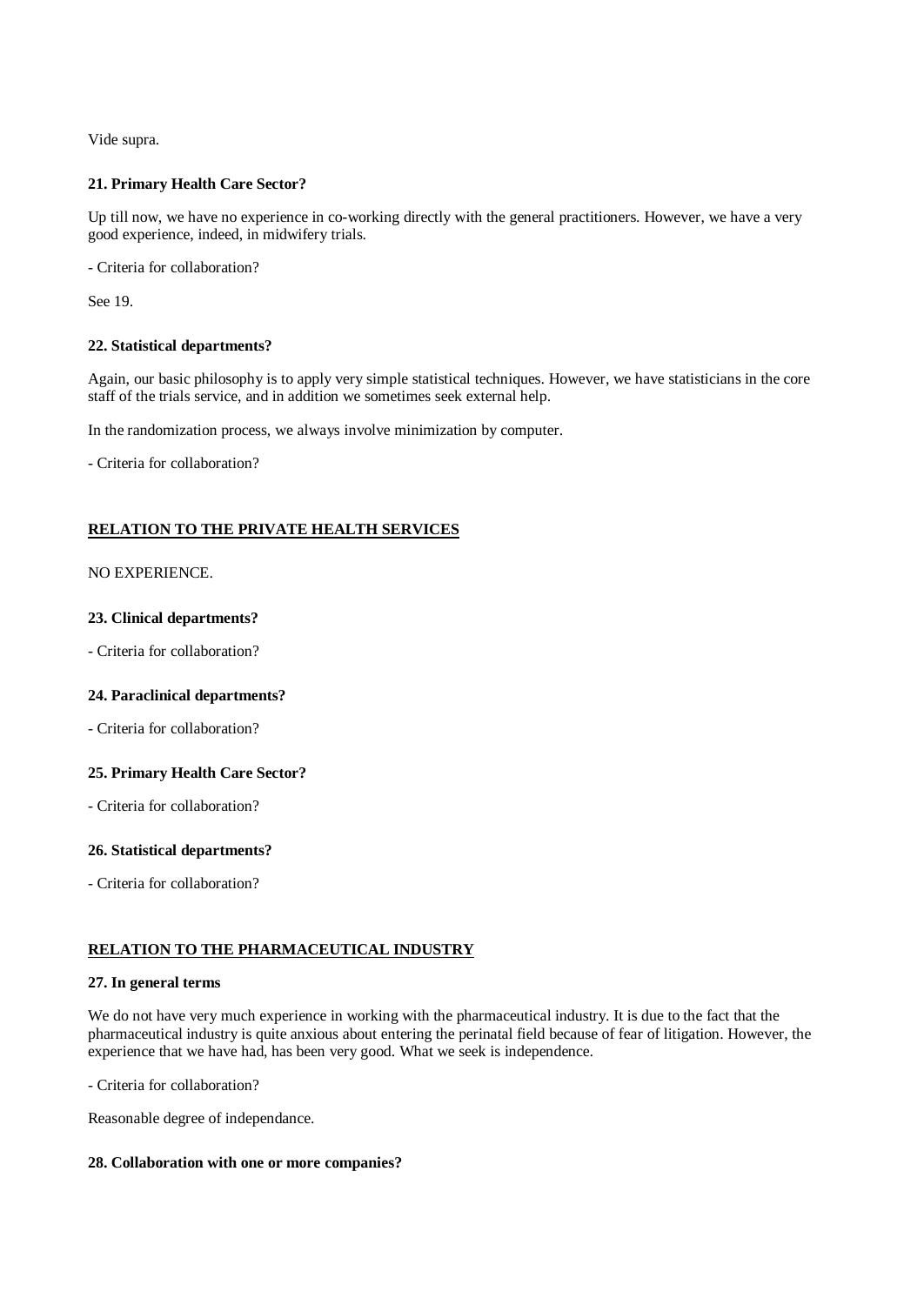More.

- Criteria for collaboration?

Should be decided from case to case.

#### **CLINICAL PHASE III-TRIALS**

#### **29. Description of the logistics?**

In every project the Trial Service Unit should co-work closely with a Steering Committee of the individual study. This Steering Commitee is usually headed by a clinician, and normally composed of between 3 and 7 people and meets about 4 times a year.

This Steering Committee refers to a Steering Group, which is ultimately responsible for the trial, and consists of the national coordinators of the study in international studies or the coordinators of the different clinical centres in a national study. They meet about once a year during a trial.

In addition to the Steering Committee and the Steering Group, it is also important to have collaborators' meetings. One doctor and - importantly - one nurse or midwife should attend annual meetings of preferably two days duration. One should compose a good scientific programme for such meetings. In addition, it is also very useful to be able to fund a good dinner, where people can feel more free to speak, and are able to present their problems and complaints in a relaxed atmosphere.

In addition to these groups, the Data Monitoring Committee (DMC) is essential. It should be composed of highly respected people, who are able to interpret accumulating data. In UK we normally speak of two different schools in monitoring trials. The first one is that of Peto, who thinks that the DMC should ask for as many interim analyses as seems desirable, but one should only react if there is a difference of 3 standard deviations or more and there is the likelihood that the results would change clinical practice. The other is the school of Professor Pocock, who normally advises the use of adjusted p-values in interim analyses.

#### **30. Function of the Steering Committee?**

Vide supra.

#### **31. Function of other Committees?**

Vide supra.

#### **32. Description of daily operational procedures?**

Vide supra.

#### **33. Quality control?**

We take great trouble to ensure a complete dataset and to check for internal consistency. We do not cross-check against the hospital case notes.

#### **34. Local randomization?**

We are reluctant to set up local randomization unless there is no alternative.

#### **35. Central randomization?**

Yes, and here it is essential to have good programmers able to develop minimization programs for the randomization. In that respect we have had very much delight in co-working with the Danish programmer Jakob Krog. He is very talented,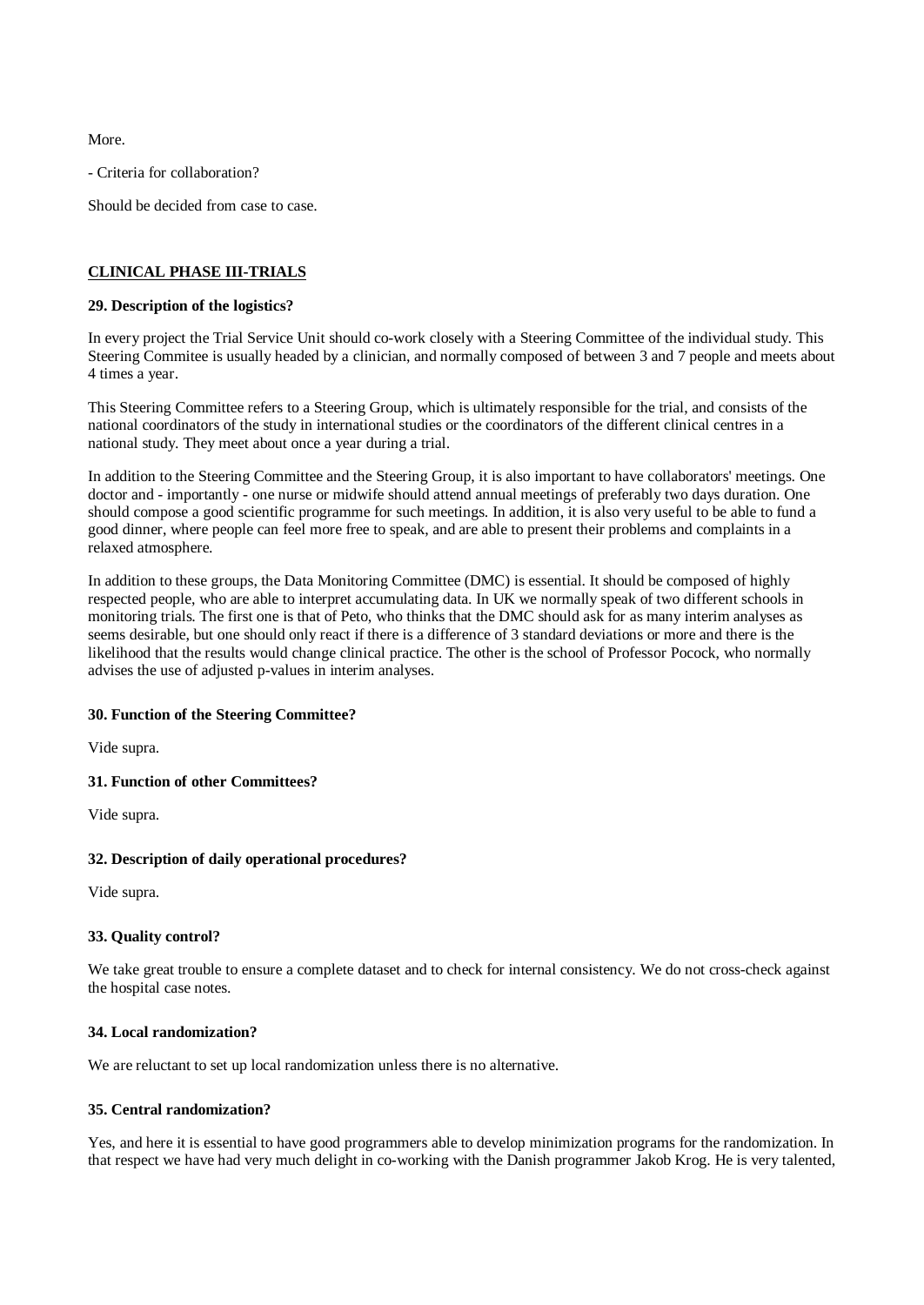and he will soon be returning to Denmark. I would advise the Copenhagen Health Services very much to co-work with him.

#### **36. Phone-randomization?**

Yes, we do that, and it is working very well.

#### **37. Fax-randomization?**

We also offer that, where feasible, and this is also working well.

#### **38. Data-communication systems?**

In a trial in Barbados we are using de-centralized computers, but I think the data communications systems will be used much more in the future. In France they have developed MINITEL, and as far as I am informed, it is working very well.

#### **39. Type of projects completed - including reference list?**

Please see Appendix B.

#### **40. Type of current projects?**

Please see Appendix B.

#### **41. Planned projects?**

Please see Appendix B.

#### **42. Market development during the past?**

The market has definitely been growing, and will definitely grow in the future.

#### **43. Major mistakes?**

Insufficient funds for some early trials, too small trials, and not chosing questions that were of sufficient importance.

#### **44. Major selling-points?**

That we now have demonstrated over a number of years that we are able to coordinate large trials in an international setting.

#### **45. Present market situation - competitors?**

Other groups are trying to coordinate similar trials, but are relatively inexperienced.

#### **46. Main competitors inside the country?**

Vide supra.

#### **47. Main international competitors?**

Vide supra.

#### **48. Future market situation?**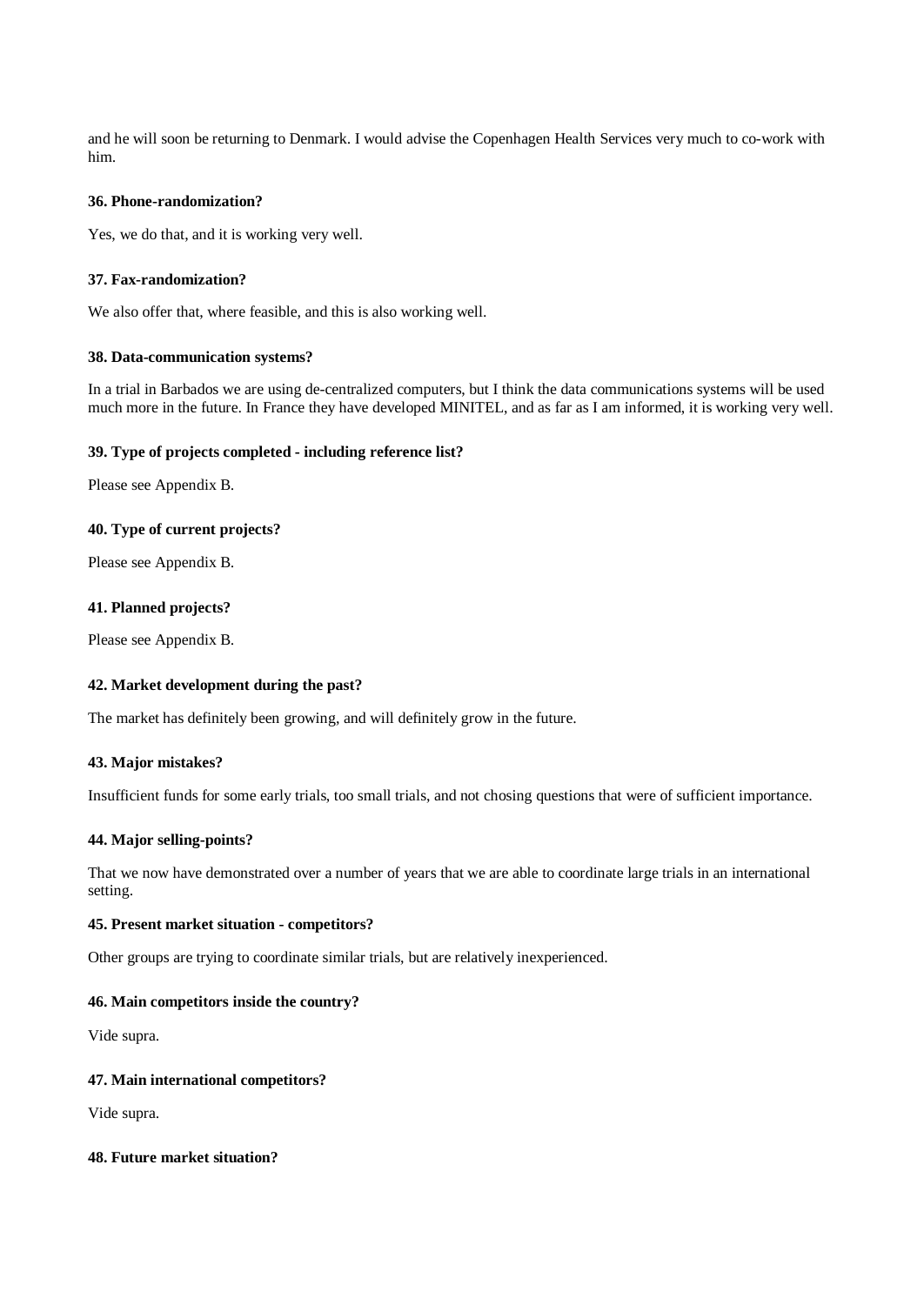I think the future market is looking very good. We intend to:

- break new ground in perinatal follow up;
- break new ground in relation to consumer groups;
- break new ground on cost effectiveness, we find that the economic analysis should be a natural part of a trial;
- break new ground in ascertaining the views of participants in trials.

#### **49. Strategy of coping with problems?**

We always try to use at least  $2 \times 2$  multifactorial design. This certainly increases the likely value of the trials results.

#### **50. Economical background?**

Partly, or mainly public money.

#### **51. Public funding?**

60% of our budget is covered by the Dept. of Health, of which 50% cover core expenses and 50% cover project expenses.

#### **52. Private funding?**

Private funds provide roughly 20% of our budget.

#### **53. Funding from pharmaceutical industry?**

20%, mainly from one big grant.

#### **54. Funding from EU/NIH?**

Yes, we have got money in connection with a concerted action.

#### **55. Average cost (per patient/per project/duration of project)?**

**Phase II-trials:** Not answered

**Phase III-trials:** Substantially less than North American trials

#### **56. Range of costs (per patient/per project/duration of project)?**

**Phase II-trials:** Not answered

**Phase III-trials:** Not answered

#### **57. Average time (person months) invested per project?**

Not answered.

58. Cost of a new placebo-controlled study on easily accessable patients receiving treatment for 12 months with a **total of six clinical evaluations encompassing clinical examination and 12 routine blood samples (e.g. hemoglobulin, creatinine etc.)?**

Not answered.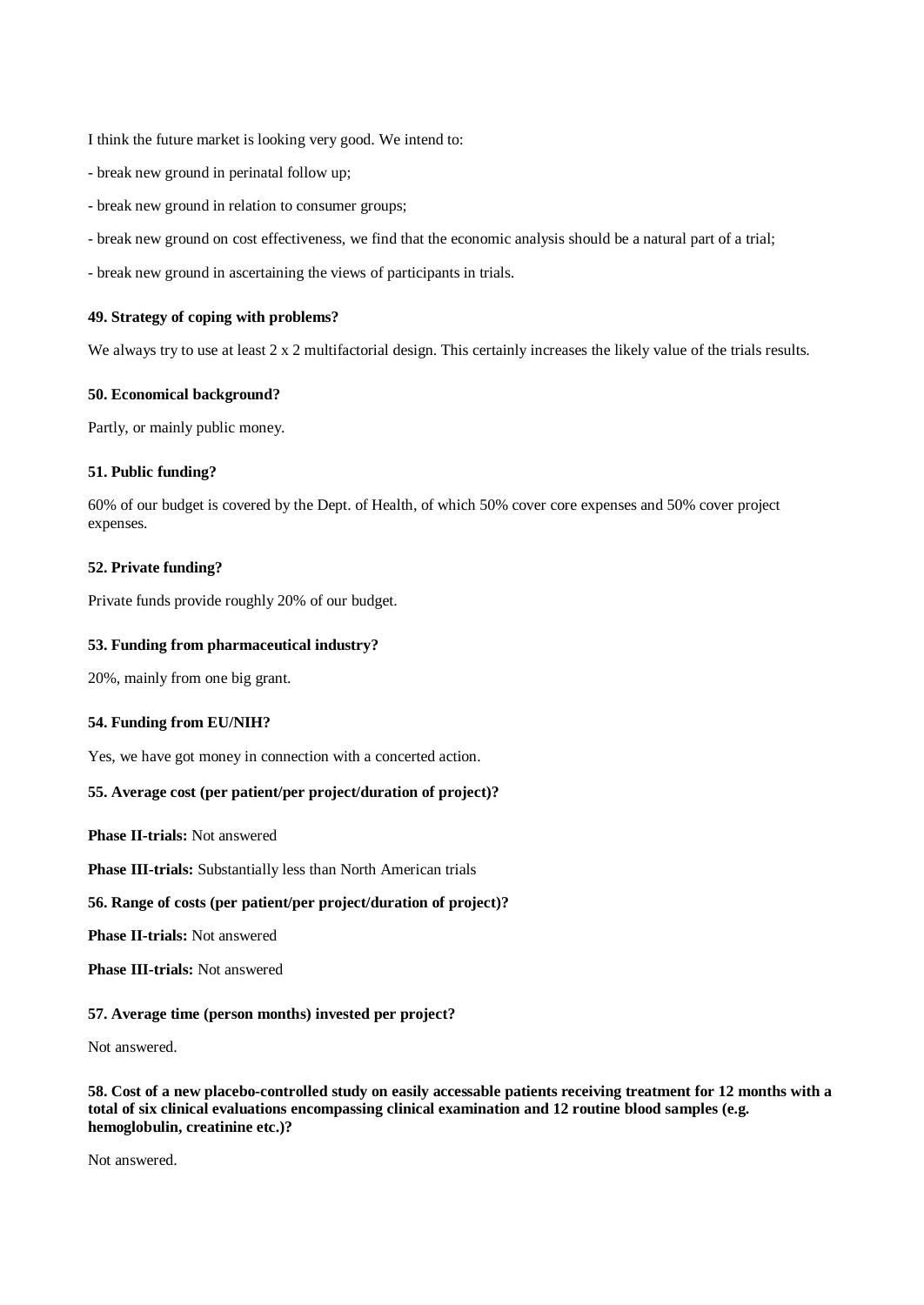#### **59. Should a CTU do meta-analyses?**

Yes, definitely.

#### **60. Other tasks?**

See question 5.

#### **61. Do you have guidelines for sorting out new projects and in this case which?**

The Perinatal Trial Service's criteria for deciding whether or not to mount a particular trial encompass:

1) **Importance of the underlying problem** - the number of pregnancies or babies affected, the number developing major problems, and the health service implications.

2) **Plausibility** - the existing evidence that the proposed intervention would be likely to be beneficial, medically, economically, and socially, particularly as judged from the results of any previously conducted randomized trials, where appropriate, considered in the context of formal overviews.

3) **Hazards** - the potential for harmful effects.

4) **Clinical interest** - sufficient clinical interest to secure recruitment of large numbers of participants.

5) **Timing** - sufficient current clinical uncertainty for randomization.

6) **Funding** - the likelihood of attracting top-up project funding.

7) **Feasibility** - the possibility of answering the questions within a reasonable period of time.

8) **Necessity of Perinatal Trial Services coordination** - the possibility that the trial could be effectively and efficiently coordinated by another research group.

We have a **Scientific Advisory Committee.** In particular we seek their advice when trying to agree on which trials to mount and which not to. This Committee includes a consumer representative. We have found that representatives of the users of the health services are very helpful when developing patient information.

### **62. Are you connected to data-base of on-going or planned clinical trials?**

Yes, the International Registry of On-going and Planned Perinatal Trials (IROPT)

### **63. How do you consider the future of randomized clinical trials?**

It is certainly a rising market.

### **64. How do you consider the future of Clinical Trial Units?**

Certainly rising as well.

#### 65. The advantages of mega-trials are evident. Could you isolate the major draw-backs apart from money and **time, and organisational mega-energy?**

Must be kept very simple and well-organized or will collapse.

#### **66. Do you have suggestions for further Institutions/Clinical Trial Units around the world that the Copenhagen Health Services should consult regarding this matter.**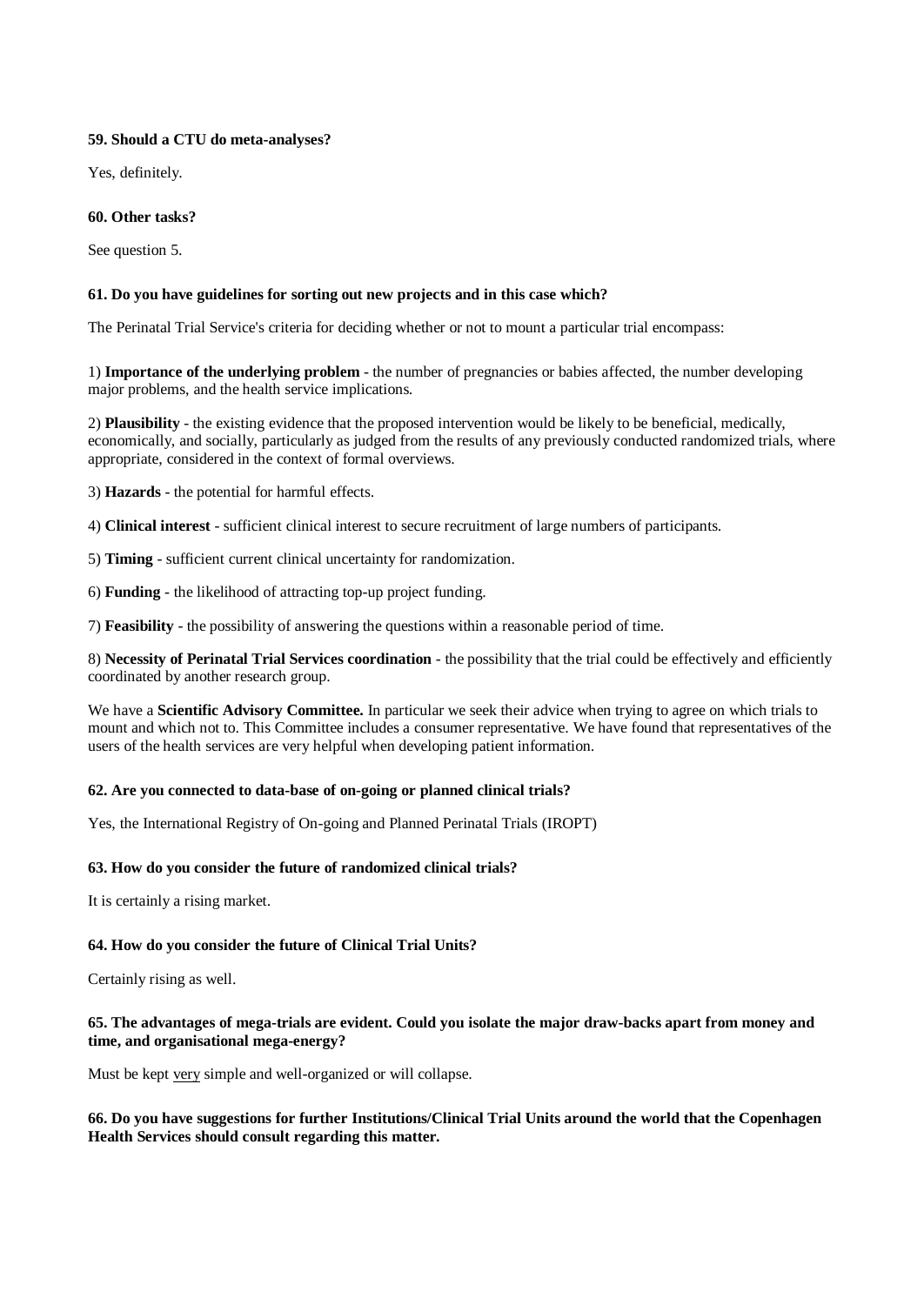You should definitely talk to Finn Brrlum Christensen in Denmark, who has an interest in running trials in general practice.

In addition to that, I can advise you to see the Cancer Research Campaigns Clinical Trials Centre, Kings College School of Medicine and Dentistry, Royal Institute, 123 Coal Harbour Lane, London SE5 9NU. Phone +44 71 737 3642 or 3048 (Hon. Director, Professor Michael Baum and Assistant Director Joan Houghton).

Professor Stuart Pocock, Clinical Trial Research Unit at the London School of Hygeine and Tropical Medicine.

And, naturally, Richard Peto, Rory Collins, and Iain Chalmers of Oxford.

#### **67. Do you know any CTUs that have failed, - and if so, why?**

Not answered.

#### **68. Do you have suggestions for further relevant questions?**

Not answered.

#### **69. Which of the questions did you find irrelevant?**

Not answered.

#### **Appendices:**

Appendix A: Adrian Grant. Rationale for and work of the Perinatal Trials Service, Early Human Development, 1992; 29:305-308

Appendix B: National Perinatal Epidemiology Unit - Annual Report 1991.

Christian Gluud for The Copenhagen Health Services

April 2, 1993 (revised June 16, 1993)

### **Appendix 6**

### **METHODOLOGIC ADVANCEMENTS IN RANDOMIZED CLINICAL TRIALS**

### **PRESS BUTTON PHONE RANDOMIZATION**

In Europe (I: 11, 44) and in North America (I: 17, 24), Press Button Phone Randomization has been developed during recent years. The clinical investigator calls a (toll free) number, and through a personal code the investigator is welcomed to a particular trial by a recorded voice and asked to enter the randomization variables of the patient. When these data have been entered, and after the investigator approves the data, the system randomizes the patient and informs the investigator about which treatment the patient is going to receive. All these systems seem to function at the same high level of efficacy, facilitating randomization within few minutes. In Maryland (I: 17), the system was further refined as a fax was automatically sent to the clinical investigator, the coordinating centre and the industry involved in the trial. Some of the systems are commercially available (I: 24, 44).

### **DATA MANAGEMENT SYSTEMS**

A number of data management systems have been developed during the last 10-15 years, constantly gaining in capacity and flexibility. A number of these systems are available commercially and are marketed, e.g through the Drug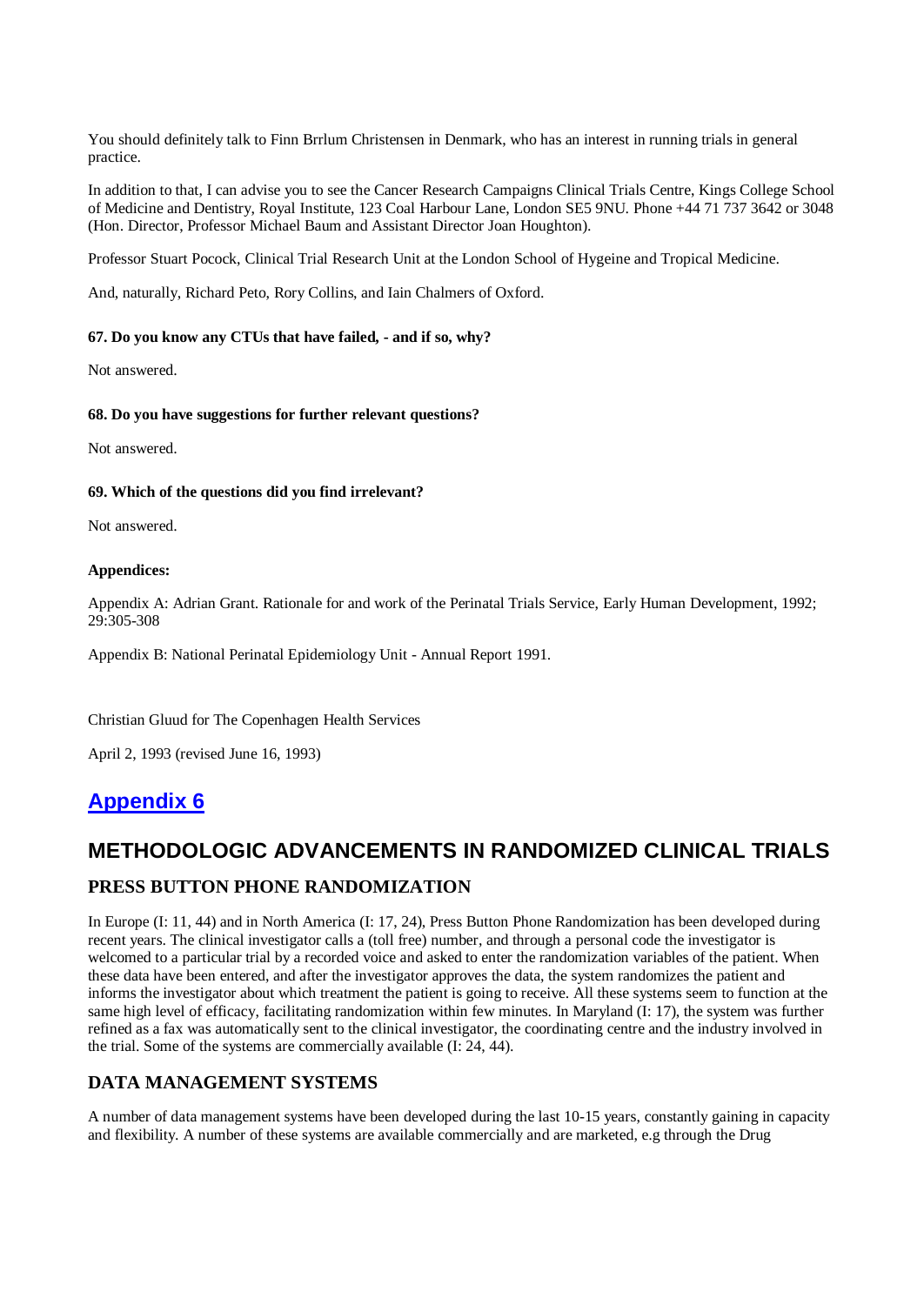Information Association's publications. A number of systems have also been developed at some of the CTUs visited, and they will be briefly described below.

#### **\* COMPACT**

COMPACT (**COM**puter **PA**ckage for **C**linical **T**rials) was developed with the support of the UK Medical Research Council in Cambridge (I: 5). COMPACT

- facilitates interactive data entry and correction for clinical trials;

- allows detailed checking of consistency and accuracy of data;

- maintains a list of any inconsistencies in the patient data, together with the status of any queries and the action taken;

- assists the daily administrative work involved in running trials;

- produces displays and printed listings required for interim data review;

- generates files in a form readily accepted by most statistical packages (SPSS, SAS, BMDP, or Minitab);

- runs on any micro- or mini-computer capable of reading Fortran (e.g. Digital VAX or IBM PC).

The COMPACT seems to be an advanced software package with good flexibility allowing text entry. It can be obtained at a very low price by contacting the Cancer Clinical Trials Office in Cambridge, UK (I: 5).

#### **\* SMART**

The European Organization for the Treatment of Cancer (EORTC) has developed a data management system called SMART (**S**oftware for the **M**anagement and **A**nalyses of **R**andomized **T**rial). A whole set of data forms for a RCT can be set up on SMART in a few days or less with direct checking of illogical data, warning about missing data, and the system can automatically send out warning variables (e.g. if leukocytes become too low). When the data manager is sure that all entered data are correct, the data can be transferred into files for subsequent statistical analyses.

The system seems to be an advanced software package with good flexibility, but does not allow entry of text. The price is unknown.

#### **\* MINITEL**

In France, the introduction of a national electronic communication system (MINITEL) has proved to be a revolution in the fast transfer of small data samples (I: 39). Most French doctors are now able to successfully use the system, which has proved valuable in performing RCTs both within the Primary and Secondary Health Care Sectors. Although MINITEL works well in France and other centres (e.g. the AIDS centre in Rome (I: 3) had good experience in using Electronic Mail in the running of RCTs), other CTUs report substantial difficulties. In Canada a number (20-40%) of physicians had difficulties entering data into Electronic Mail, and the system has now been abandoned in certain centres.

In Denmark the Electronic Mail systems have just been introduced and it will take 5-10 years before the system is fully integrated in the Danish society. However, in the future, Electronic Mail systems represent an attractive solution for many purposes, including trial management.

### **\* DataFAX**

DataFAX was developed in Canada, among other factors due to the bad experience in using Electronic Mail for RCTs. The system only requires that the clinical investigator fills in the trial data form and faxes it. The trial data form has a bar code and the moment it enters the fax at the CTU, the bar code is read by a computer which brings the fax to its file. The next day the data manager can check the data of the fax in its file, transfer the data to an intermediary file (looking exactly like the fax), and missing data and illogical data are identified. The moment these problems are identified a fax is prepared and sent back to the clinical site requesting action. When the response has been received at the CTU, the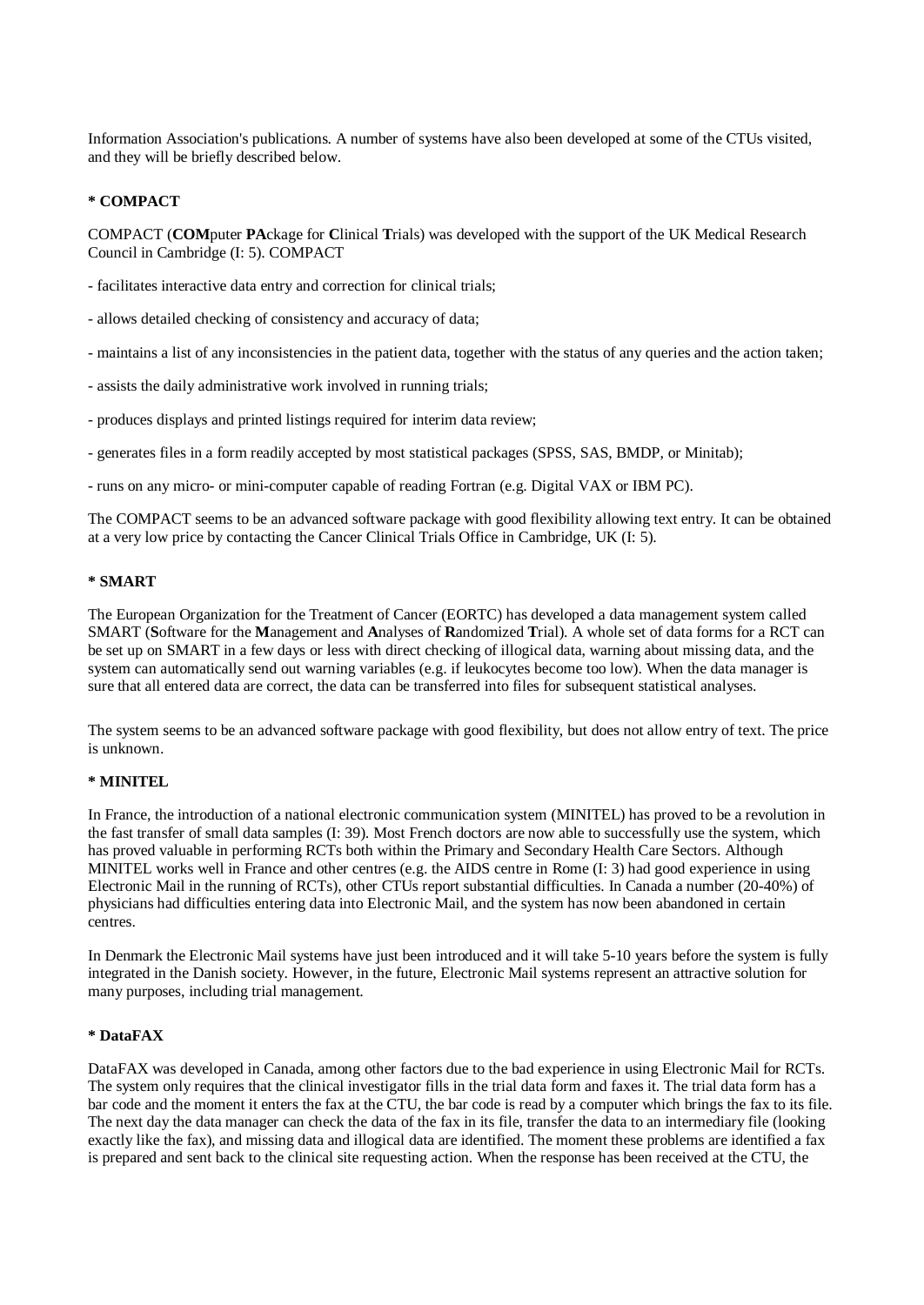intermediary file can be corrected and up-dated, and a final file is formed. The data in the final file are prepared for statistical analyses. The DataFAX system runs well, a data manager may go through 500-600 trial forms per day, and there is no paper at the CTU, which reduces the filing space substantially. The DataFAX system is further described in interview 25.

For Universities the price (with a 50% reduction) is USD 75,000 the first year (including 30,000 for consulting in setting up the first data-base), and thereafter the license is 22,000 a year (without consulting fee). The system seems very attractive as it is easy to use for both the clinical investigators and the CTU, and experienced trialists have adopted it for several RCTs (I: 25, 28).

#### **\* Padcom Clinical Data Management System**

The German firm Padcom has developed a series of trial software packages for the new generation of pen-based computers. On a portable computer, one writes with a special pen and the handwriting is transformed into characters and numbers. In PadTrial the computer will check the data for correctness and completeness, and will when validated enter the information into a database. According to the firm this should increase data quality and reduce the complicated cleaning of data (Beinlich et al., Drug Research 1993; 43:399-404). Using fax or telecommunication, the validated data can be transferred from the investigator to the CTU. The firm offers to develop the design of databases etc. Padcom has also developed PadMonitor and PadTrial Manager software in an integrated Clinical Data Management System.

As the system allows for capturing the handwritten data, the system lives up to the rules of GCP which require that there is a validated print-out and back-up record (dated and signed) if trial data are entered directly into a computer. The price is not known.

# **Appendix 7**

## **HEALTH ECONOMICS**

#### **Introduction**

There will never be sufficient resources to satisfy all the demands for which some kind of medical, surgical or rehabilitative intervention is feasible. In many industrialized nations, health care expenditures increase by 6-9% annually, while the Gross National Product only increases by 2-4% annually.

In order to maximize productivity of available resources by investing in the most cost effective treatment and intervention options, health economic evaluation is a technique developed during the last 30 years (Robinson, BMJ, 1993; 307:670-673). As pharmaceuticals belong to the high profile items of health costs (10-20%), a similar technique called Pharmacoeconomics has been developed for drawing up a balance sheet of the advantages and disadvantages of pharmaceutical interventions.

There are a number of ethical problems related to health economics. However, one should realize that health economic evaluations are an everyday phenomenon in our life. For a number of years, traffic safety has been considered when money is allocated for road building. Moreover, physicians consider the costs of a treatment every day when treatment is given to specific patients. However, this evaluation is often performed in an unsystematic way, subjected to personal bias, and without sufficient clarity in the fundament for decision making.

### **DEFINITION OF HEALTH ECONOMIC TECHNIQUES**

The four main approaches currently in use for health economic evaluation are:

#### **\* Cost-minimization analysis**

It simply compares the cost of treatment (cost of products and cost in connection with administration), and should only be used in connection with interventions where there is good reason to believe that the outcomes of the interventions under consideration are the same (Robinson, BMJ 1993; 307:726-728).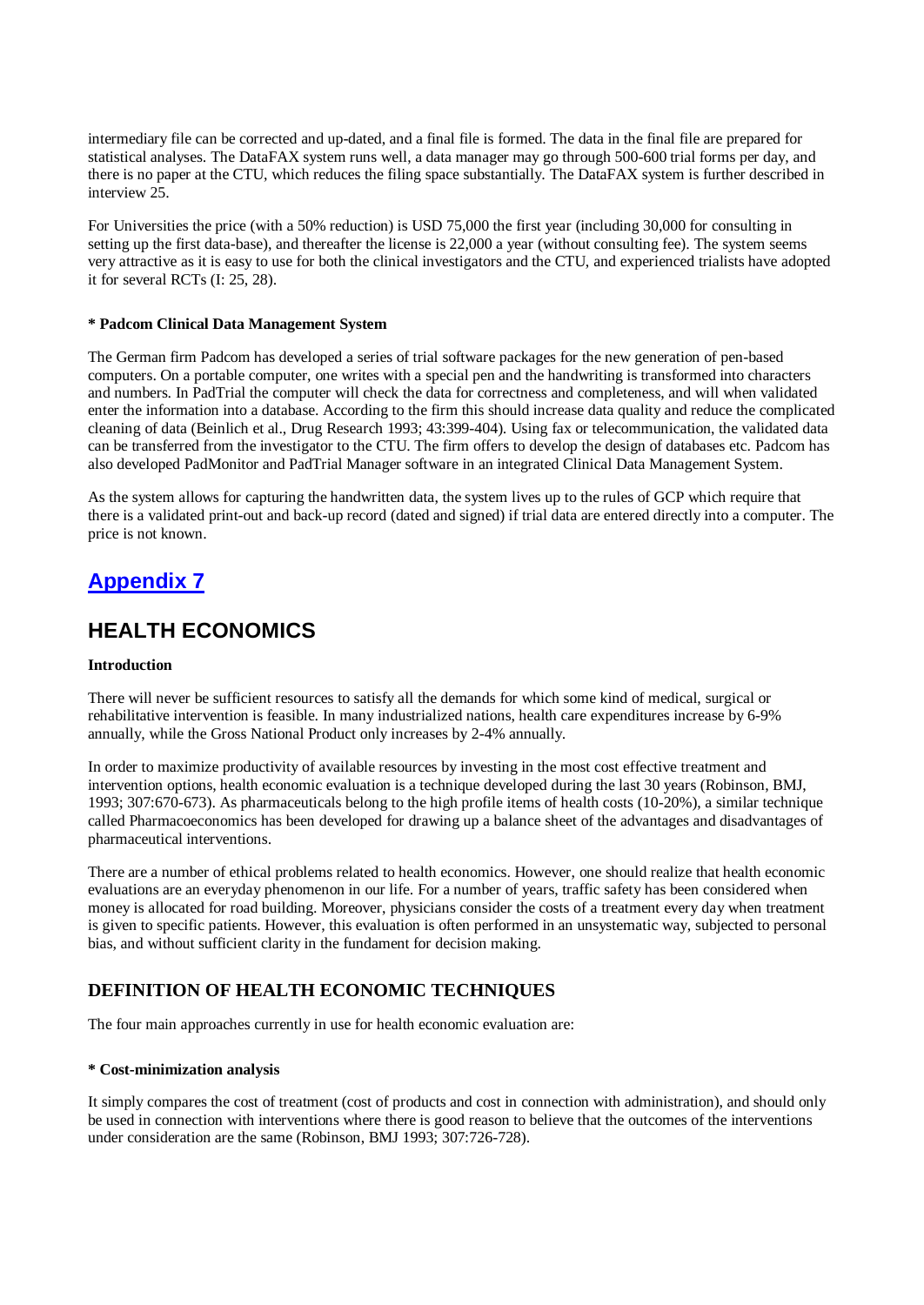#### **\* Cost-effectiveness analysis**

This is an appropriate method to use if the outcomes of different interventions for a specific disease are expected to vary, but these outcomes can be expressed in common natural units ('positive cases' detected by screening procedures, 'mmHg reductions in blood pressure obtained', 'healthy days', or 'life years gained' achieved through treatments). With a common unit of outcome, different interventions can be expressed in terms of cost per unit of outcome (Robinson, BMJ 1993; 307:793-795).

Cost-effectiveness analysis is limited, however, when one wants to compare cost-effectiveness of different diseases having different outcome measures.

#### **\* Cost-utility analysis**

Since a cost-effectiveness analysis is not able to combine reductions in morbidity or mortality into a single index, considerable efforts have been invested in the development of 'utility' based measures of outcome during recent years. In the health care context, 'utility' refers to the subjective level of well-being that people experience in different states of health (Robinson, BMJ, 1993; 307:670-673).

To measure utility, various quality-of-life scales have been developed. Quality Adjusted Life Years (QALYs) combine quality-of-life with a quantitative measure of life years in order to obtain a single measure of lifetime utility. Hence, cost per QALY gained can be calculated and compared.

Such comparisons demonstrate that the cost per QALY for cholesterol testing and treatment by diet (adults aged 40-69) is , 220 compared to the cost per QALY of erythropoeitin for anaemia in dialysis patients of , 126,290 (Mason et al., BMJ, 1993; 306:570-572). It should, however, be realized that cost-utility analyses are still at a fairly early developmental stage and conclusions should be treated with care (Robinson, BMJ, 1993; 307:859-862).

#### **\* Cost-benefit analysis**

Cost-benefit analysis is often used as a general term to cover all types of economic evaluations, but with regard to health economics it compares the costs of an intervention with a monetary output. Cost-benefit analysis forces an explicit decision about whether the cost is worth the benefit by measuring both in the same units.

The costs can be hard to evaluate, and one may often rely on 'shadow' prices. It is necessary to include direct costs, indirect costs, and intangible costs, and due to the uncertainties sensitivity analyses must be performed. However, costbenefit analysis may give valuable information. Suppose intervention A costs , 200 and has a benefit of , 300 and can help 1000 people, then the net benefit is , 100,000. Intervention B costs only

, 100 and has a benefit of , 300, but will only help 100 people, then the net benefit is , 20,000 (Eisenberg, JAMA, 1989; 262:2879-2886).

### **HEALTH ECONOMICS AND CLINICAL TRIALS**

Due to the fact that the precise estimation of costs becomes increasingly difficult when performed retrospectively, it is generally accepted that health economic evaluations increase their validity and reliability when performed in a prospective manner. As health economic evaluations may have importance, irrespective of the efficacy and rate of adverse effects of interventions, it is generally considered that health economic evaluations should be included in many more clinical trials, especially from phase III and onwards. However, only 121 of over 50,000 published randomized trials during the 1966-1988 period (0.2%) included economic analyses and these varied considerably regarding quality (Adams et al., Medical Care 1992; 30:231-243).

In a number of countries (Australia, Spain, Portugal) economic analysis is already required for government approval and pricing of new pharmaceuticals, and a number of countries (Canada, UK) are developing guidelines for pharmacoeconomic data. Due to the competitive market, the drug and device industry is increasingly trying to demonstrate the cost-effectiveness of their products.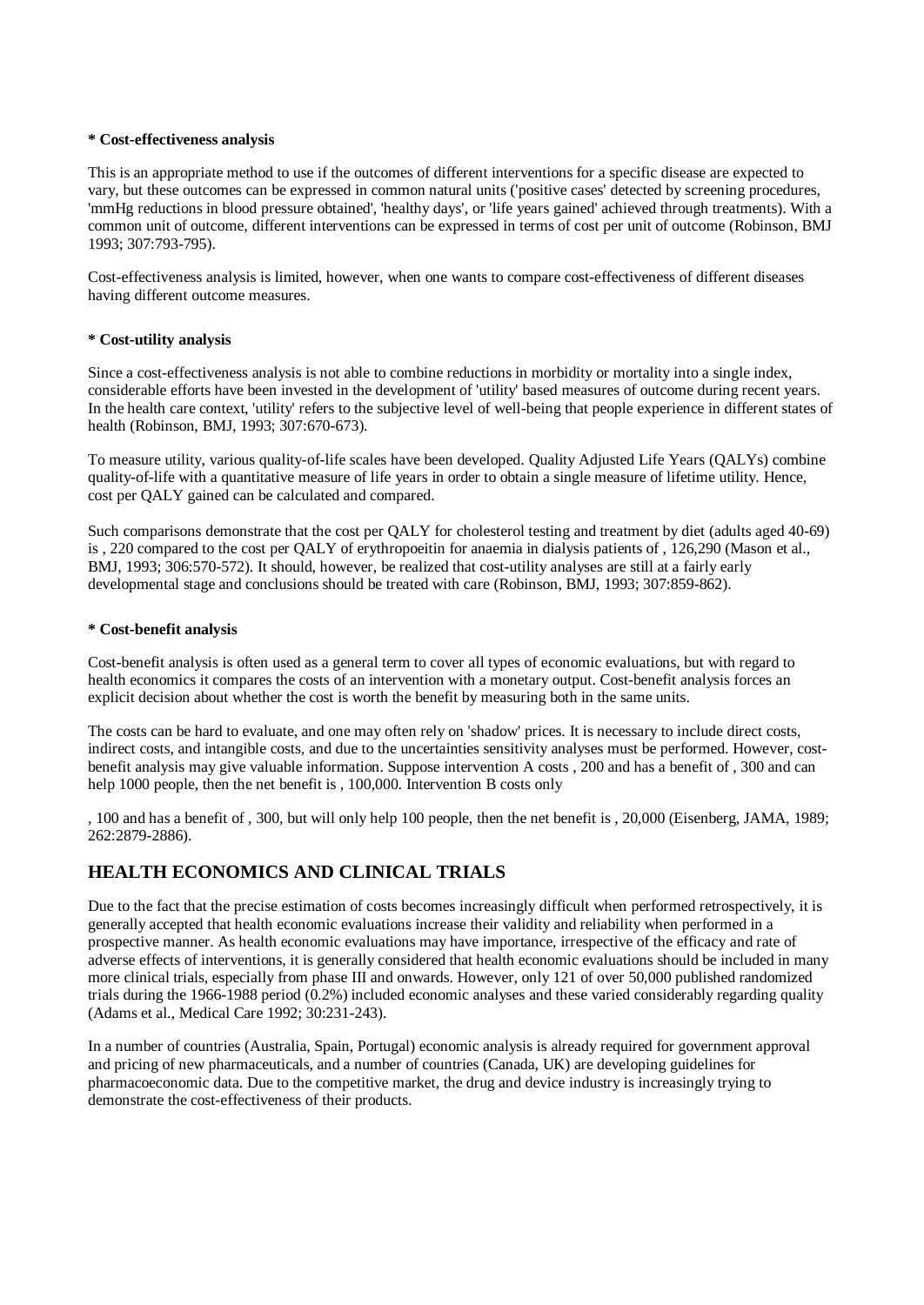Therefore, in the future one will see the development of international guidelines which will increase the validity and comparability of health economical analysis (Hillman et al., N Engl J Med 1991; 324:1362-1365), and these analyses will become an integrated part of more randomized clinical trials.

# **Appendix 8**

### **QUALITY-OF-LIFE**

#### **Introduction**

Health related Quality-of-life (QOL) is increasingly becoming an accepted measure of the efficacy of a drug or device, or other interventions in clinical trials. Although the methods of measuring QOL have been employed for more than 30 years, the methodology still needs refinement and so does the way of analyzing the results of QOL measurement.

As the limitations of traditional indicators of health have been increasingly recognized (a physician's evaluation of the function of a given patient has repeatedly been shown to differ from the patient's evaluation, and physicians may also vary substantially in the evaluation of a single patient), QOL has become an important outcome of medical care (Wiklund et al., Controlled Clinical Trials 1990; 11:169-179). QOL is not a surrogate endpoint, but represents in itself the ultimate goal of any intervention, i.e. to see how patients feel, act and behave. However, QOL is not the physicians' evaluation of the patients QOL. By measuring QOL one obtains the patient's values, judgements and beliefs. It should be realized that measuring QOL is a difficult task still needing refinement.

### **HEALTH RELATED QUALITY-OF-LIFE MEASURES**

About 600 QOL measures have been developed over the years (Spilker et al., J Clin Res Pharmacoecon 1992; 6:205- 266). However, only a minority has been properly validated (Guyatt. Personal communication). The QOL measures may be divided into non-disease specific (global, general or generic) and disease specific QOL measures (Brooks, 1991; Guyatt GH et al, Ann Intern Med 1993; 18:622-629).

### **Global Quality-of-Life Measures**

Global QOL measures purport to be applicable across types and severities of disease, across different interventions, and across different demographic and cultural subgroups (Brooks, 1991).

Global QOL measures cover the following aspects of life:

- \* Physical capabilities
- \* Psychological capabilities
- \* Social status
- \* Economic/Employment status

These aspects can be presented as a profile of the dimensions or be condensed into an aggregate measure, e.g. Quality Adjusted Life Years (QALYs).

Typical examples of a global QOL profile is the Nottingham Health Profile (NHP) (Brooks, 1991), consisting of 45 yes/no answers. Another example is the short form 36 health survey questionnaire (SF-36) developed in the USA. The SF-36 has recently been validated against the NHP in UK (Brazier et al, BMJ 1992; 305:160-164), and it was demonstrated that SF-36 fulfills criteria of reliability, validity and sensitivity. A recently developed EuroQol demonstrates a striking similarity in relative valuations attached to 14 different health states in three European countries (Sweden, UK, and the Netherlands) (The EuroQol Group, Health Policy 1990; 16:199-208).

The aggregate measure of QOL, e.g. QALYs, weights years of life by the quality of those years, which is determined by the presence of intangible outcomes such as disability and pain. For example, a year of life with hemiparesis might be equivalent to 0.5 years of life in perfect health, thus equaling 0.5 QALYs (Ei-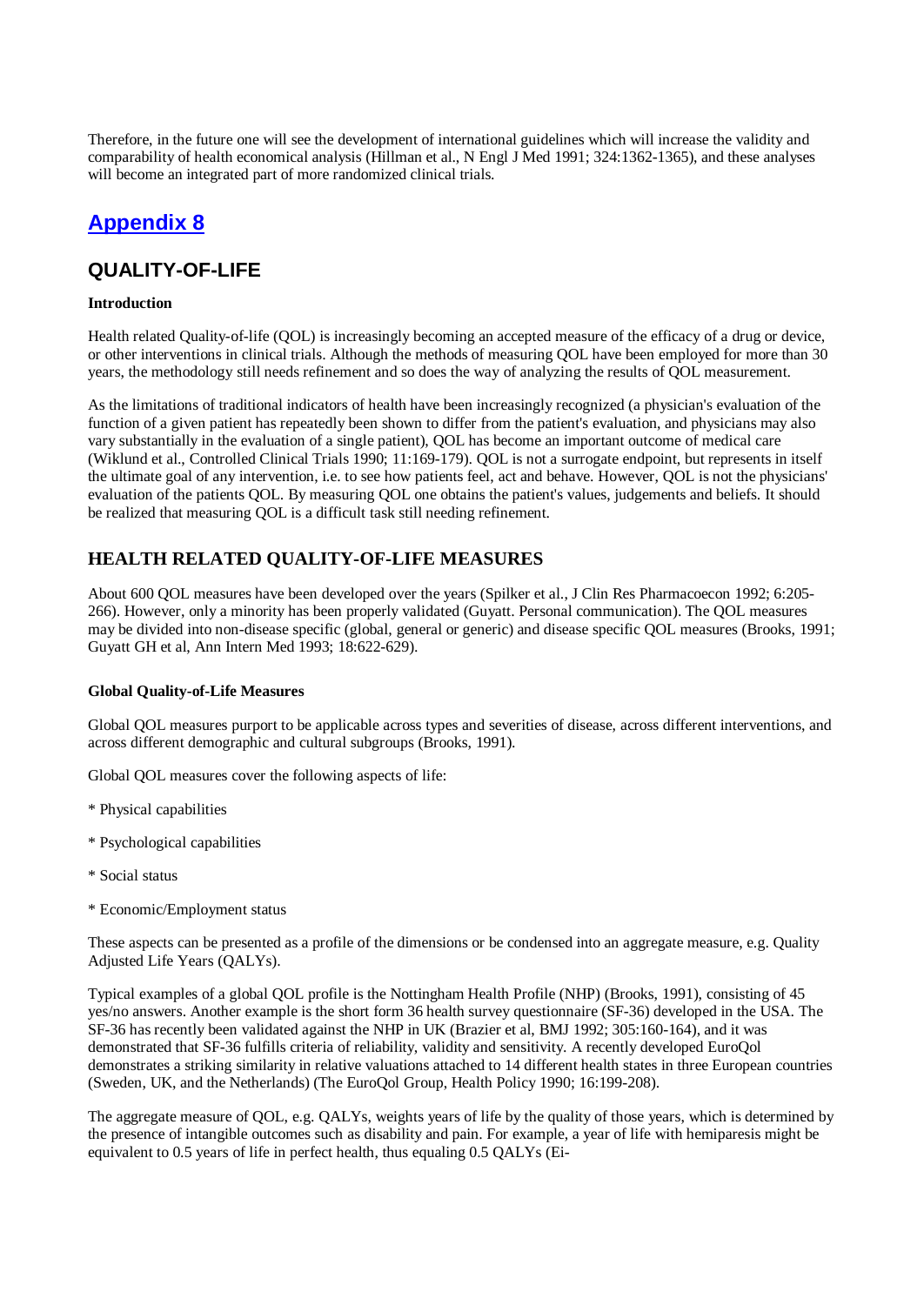senberg, JAMA 1989; 262:2879-2886). Rosser et al. have developed a numeric scale extending from 0=dead to 1=perfect health, by interviewing people about their attitude to two dimensions: disability and distress (Robinson, BMJ 1993; 307:859-862). By using such tabulations, QALYs may be calculated. It should be realized that the method has been severely criticized and must still be considered not fully developed (Brooks, 1991).

#### **Disease Specific Quality-of-Life Measures**

These measures are designed to assess specific diagnostic groups, measuring responsiveness to interventions. Disease specific measures are available for arthritis, back pain, cancer, diabetes, cardiovascular diseases, lung diseases, digestive diseases, mental health, etc. (Brooks, 1991). The rationale for this approach is the increased responsiveness that may result from including only important aspects relevant to the patient. Moreover, specific measures relate closely to areas routinely analyzed by clinicians.

#### **Quality-of-Life and Clinical Trials**

Government regulatory agencies, such as the USA FDA and the Canadian agency, are beginning to consider QOL assessments of new drugs as part of the drug approval process (Reviki et al., PharmacoEconomics 1992; 1:394-408). Only a small part of clinical trials at present include QOL assessments. For example, among 75 RCTs from major medical journals in 1986, 32 used at least one QOL measure (often of untested validity). However, QOL should have been assessed in 25 out of the remaining 43 RCTs (Jaeschke et al., PharmacoEconomics 1992; 1:84-93).

The assessment of QOL may be especially important in case certain drugs are equivalent regarding efficacy and adverse effects. As this is not known before trials are launched, it may be wise to consider the inclusion of QOL measures in some late phase II trials and in more phase III trials. In the future, one will see QOL measures in many more RCTs, especially in highly competitive therapeutic areas, therapeutic areas where data may help speed regulatory approval (e.g. cancer), and in 'me-too-drug' areas.

The evaluation of QOL assessments should be undertaken paying special attention to the following:

- \* Have validated QOL measures been used?
- \* Have the measures been validated in the country in which they have been used?
- \* How many QOL measures have been included?
- \* What was used as the control regimen?
- \* Has a proper design been used allowing for the often larger number of patients required in RCTs evaluating QOL?
- \* Has proper statistical analysis been employed?
- \* Were the conclusions drawn from the results valid?

Although QOL is soft data, the precision in the estimation of QOL is expected to grow considerably during the next couple of years.

### **Appendix 9**

### **Drug Information Association-Forum on EUROPEAN BIOSTATISTICS GUIDELINES**

**London, UK, October 6-7, 1993**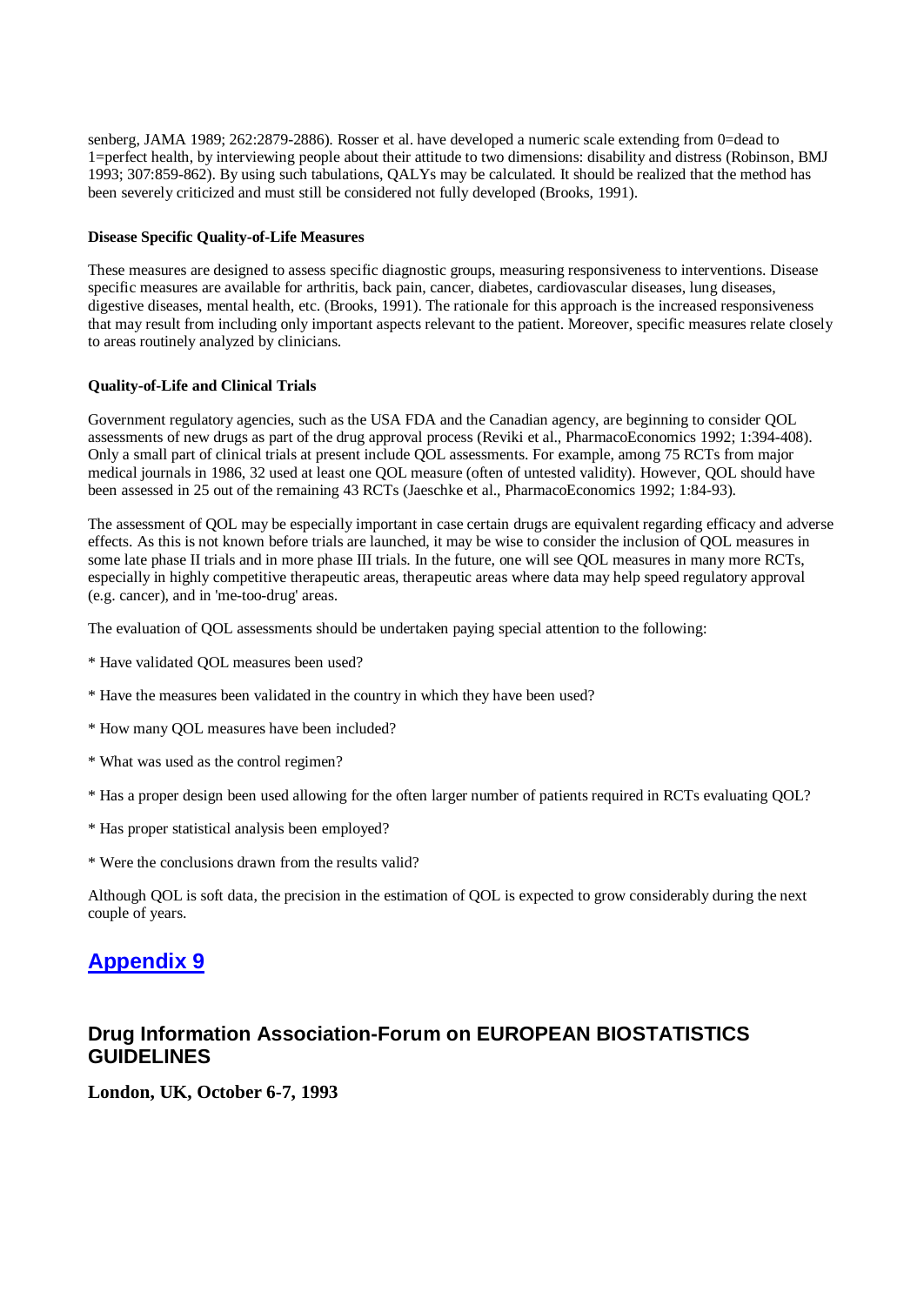The Drug Information Association (Committee of Proprietary Medicinal Products Working Party: Biostatistical methodology in clinical trials in applications for marketing authorizations for medical products) held a meeting on the draft for the new European Biostatistics Guidelines chaired by Dr Jrrgen Seldrup, ITEM, France, and Professor John Lewis, University of Kent, UK. The guidelines had been produced by Professor David Jones, University of Leicester, UK, and Professor Joachim R`hmel, Bundesgesundheitsamt, Germany, under the auspices of the CPMP (The EU Committee on Proprietary Medicinal Products).

There was a free discussion about the guidelines divided into six sessions:

Session 1 concentrated on the intended purpose, format, and general approach of the guidelines.

Session 2-5 examined in sequence approximately one quarter of the guidelines.

Session 6 attempted to evaluate the relative importance and degree of agreement attached to the points raised.

The guidelines - in slang 'Good Statistical Practice' - were generally seen by the 50 participants as a set of guidelines that could be recommended if certain improvements were included. However, the next set of guidelines should be changed in a way so it was clearer to whom the guidelines were written and the intentions of the guidelines. Further, the evaluation of cross-over-trials should be less critical, it should be defined more clearly what was meant with 'intentionto-treat' analysis, the estimation of sample size should be better described, and it should be stressed that confidence intervals were better than simply reporting P-values.

Moreover, it was stressed that it was necessary to harmonize the present guidelines with the guidelines of Japan and the US FDA-guidelines.

Although the present guidelines will have to be amended before general acceptance, it seems to be clear that the introduction of the present set of guidelines in an amended version will increase the complexity of performing randomized clinical trials and will substantially increase the necessity for collaboration with statistical experts in the future.

# **Appendix 10**

### **CURRENT RANDOMIZED CLINICAL TRIALS ACTIVITY WITHIN THE COPENHAGEN HEALTH SERVICES**

### **THE CITY OF COPENHAGEN**

The City of Copenhagen represents the central area of Copenhagen, encompassing about 465,000 people. The Copenhagen Health Services are a public organization providing health services to more than 97% of these people. In addition, the Copenhagen Health Services have the responsibility of a number of other closely related functions, e.g the care of the elderly. There are about 30,000 people engaged in the Copenhagen Health Services and the annual turnover is about DKK 8-9 thousand millions. Almost 1.5 million people live within a 45 minutes drive from the centre of Copenhagen. However, the health services to this extra million is taken care of by other public health services, with which the Copenhagen Health Services have a close cooperation.

The Copenhagen Health Services are organized into a Primary Health Care Sector and a Secondary Health Care Sector, organized under the Central Office of the Copenhagen Health Services.

### **THE PRIMARY HEALTH CARE SECTOR**

The Primary Health Care Sector consists of nurses, home assistants, dentists, and general practitioners (GPs). As of April 1991, 274 GPs were working in the Primary Health Care Sector, of which 159 are working solo. In non-acute situations the GPs represent the first contact between the inhabitants of Copenhagen and the Health Service.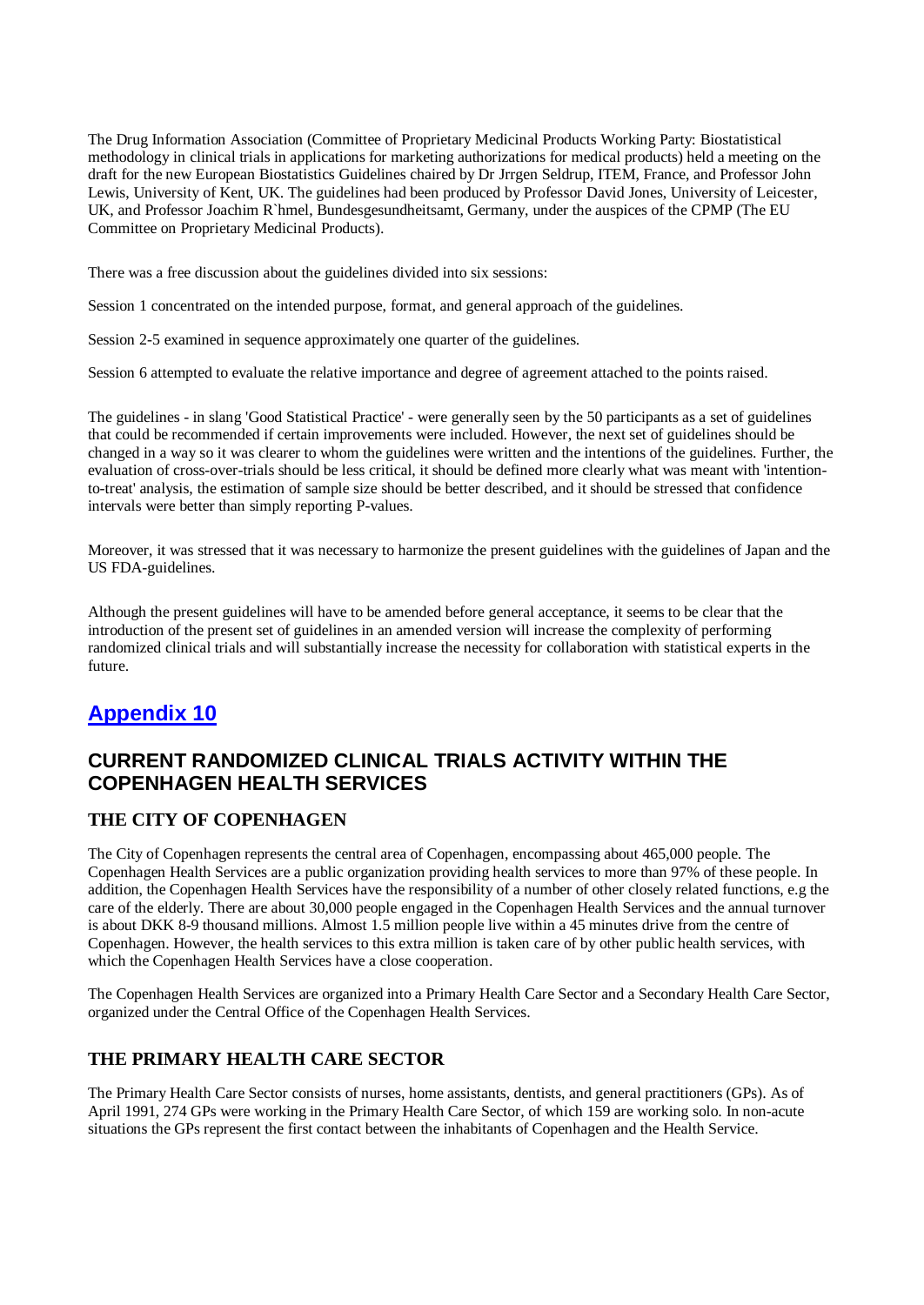The research activity within the Primary Health Care Sector in Denmark has been steadily increasing during recent years. However, more research in the Primary Health Care Sector is needed, by allocation of more economic support and securing increased activity centrally as well as locally, and there is a need for better organization of the research within the Primary Health Care Sector (Pedersen, Ugeskr LFger; 1993; 155:502-505).

There are at present two large controlled clinical trials going on in the Primary Health Care Sector involving GPs in the Primary Health Care Sector of the Copenhagen Health Services (Stauning, personal communication 1993). One national study (Diabetic Care in the Primary Health Care System) deals with the control of diabetics (> 40 years). In that study the GPs are randomized to intensive postgraduate education or to a control group, and the effect variables encompass the clinical progress of the patients. The other study also randomizes the GPs to educational intervention and a control group, but here the patient group encompasses children with asthma.

### **THE SECONDARY HEALTH CARE SECTOR**

The Secondary Health Care Sector consists of five hospitals, Hvidovre University Hospital (1,028 beds), Bispebjerg Hospital (980 beds), Kommunehospitalet (432 beds), Sundby Hospital (436 beds), and St. Hans Hospital (psychiatric, 525 beds).

The Copenhagen Health Services are affiliated with the University of Copenhagen.

**Table 1** shows the numbers of RCTs (total number and the number of multi-centre studies (M)) performed at the hospitals and presently running at the hospitals of the Copenhagen Health Services.

In total, 123 RCTs were completed during 1991 and 1992, and at present about 147 RCTs are actively recruiting patients or are in a mature planning phase. Only about a third of the RCTs are run as multicienter trials. Among the multi-centre trials , the majority is run from other centres, either in Denmark or abroad.

As demonstrated in **Table 1**, more than half of the RCTs are run at Hvidovre Hospital, encompassing both single centre activity and multi-centre activity.

At all hospitals, the activity varies considerably among the clinical departments. Generally at all hospitals, the highest RCT activity is found at the departments of abdominal and general surgery.

Table 1 Estimated activity of randomized clinical trials in the Secondary Health Care Sector of the Copenhagen **Health Services.**

The figures represent the total number of randomized clinical trials (single and multi-centre) and the number of **multi-centre randomized clinical trials (M).**

**COMPLETED ACTIVE**

**(1991 and 1992) (1993)**

**S)))))))))))))))))))))))))))))))))))))))))))))Q** 

**HVIDOVRE HOSPITAL 68 / 26 M 82 / 27 M**

**BISPEBJERG HOSPITAL 38 / 8 M 36 / 19 M**

**KOMMUNEHOSPITALET 2 / 2 M 11 / 9 M**

**SUNDBY HOSPITAL 4 / 2 M 10 / 4 M**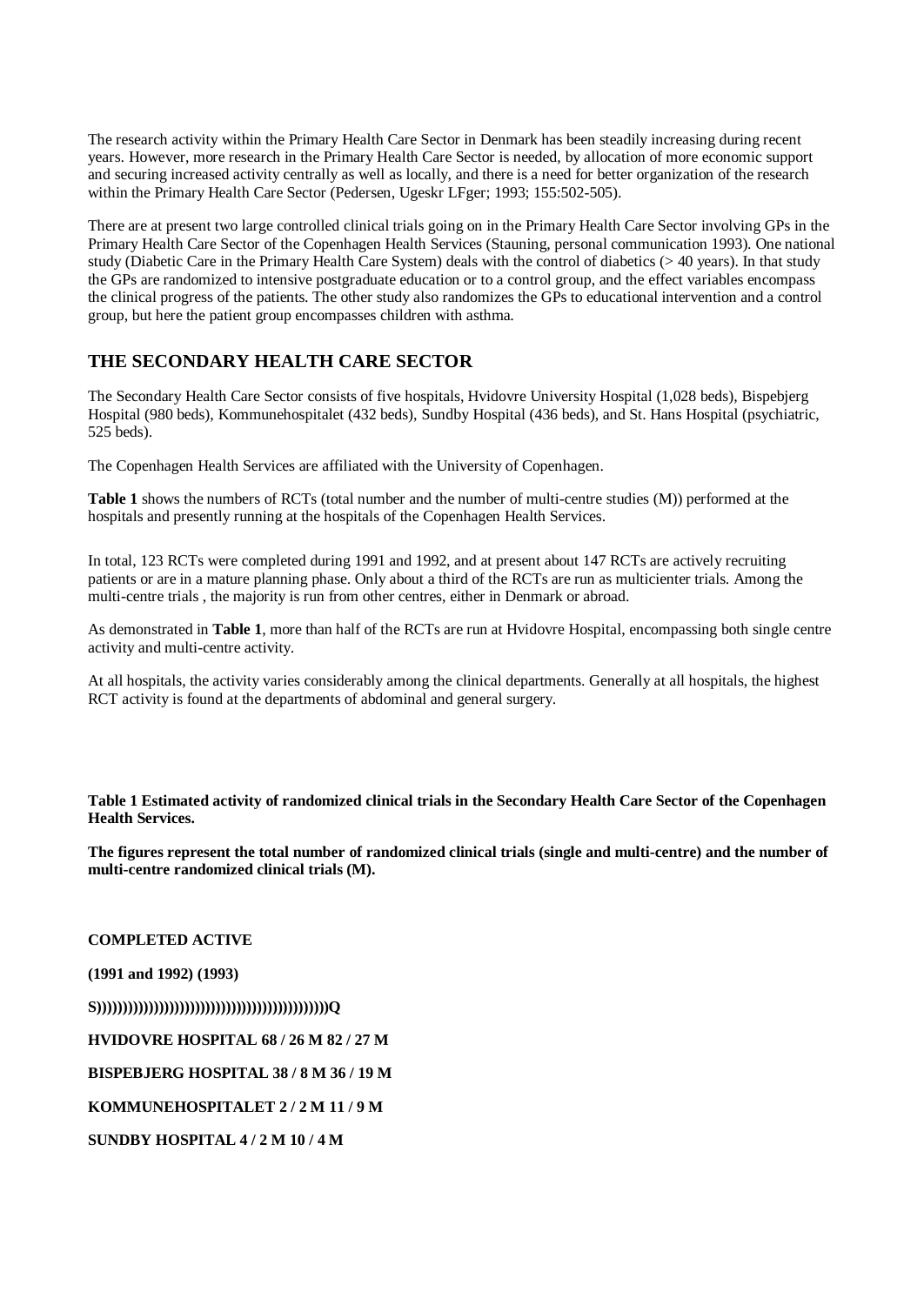#### **ST. HANS HOSPITAL 11 / 2 M 8 / 6 M**

**S)))))))))))))))))))))))))))))))))))))))))))))Q** 

#### **TOTAL 123 / 40 M 147 / 65 M**

# **Appendix 11**

### **REFERENCES**

Adams ME, McCall NT, Gray DT, Orza MJ, Chalmers TC. Economic analysis in randomized control trials. Medical Care 1992; 30:231-243.

Antman EM, Lau J, Kupelnick B, Mosteller F, Chalmers TC. A comparison of results of randomized control trials and recommendations of clinical experts. JAMA 1992; 268:240-248.

Baunes T, Hrgevold HE, RFder MG. Quality assurance in laparascopic surgery. New methods should be evaluated in prospective comparative studies. Tidsskr Nor LFgeforen 1993; 113:1978-1981.

Beinlich I, Bokemeyer C, R@th U, Walter-Kirst R, Hartlapp J, Muschiol J, Fraass U, Schneider HT. Pen-based remote data entry system. A pilot clinical trial. Drug Res 1993; 43:399-404.

Boissel J-P. Impact of randomized clinical trials on medical practices. Controlled Clinical Trials 1989; 10:120-134S.

Brazier JE, Harper R, Jones NM, O'Cathain A, Thomas KJ, Usherwood T, Westlake L. Validating the SF-36 health survey questionnaire: new outcome measure for primary care. BMJ 1992; 305:160-164.

Brooks RG. Health status and quality-of-life measurement. Issues and developments. The Swedish Institute for Health Economics. IHE, Lund, 1991.

Conduct of Research within the US Public Health Service, 1992.

Cochrane Collaboration described in Chalmers I, Dickersin K, Chalmers TC: Getting to grips with Archie Cochrane's agenda. BMJ 1992; 305:786-788.

Conference on Pharmacoeconomics and Competition, Summary. MEFA, Krbenhavn 1993.

Continuous Quality Development: a Proposed National Policy. World Health Organization, Regional Office for Europe, Copenhagen, 1993.

Danish Standards Association, 1993.

Davis S, Wright PW, Schulman SF et al. Participants in prospective, randomized clinical trials for resected non-small cell lung cancer have improved survival compared with nonparticipants in such trials. Cancer 1985; 56:1710-1718.

Dickersin K, Garcia-Lopez F. Keeping Posted. Regulatory process affects clinical trial registration in Spain. Controlled Clinical Trials 1992; 13:507-512.

Eisenberg JM. Clinical economics. A guide to the economic analysis of clinical practices. JAMA 1989; 262:2879-2886.

The EuroQol Group. EuroQol - a new facility for the measurement of health-related quality-of-life. Health Policy 1990; 16:199-208.

Gesundheitsforschung 2000, Programm der Bundesregierung 28. April, 1993. Bundesministerium fhr Forshung und Technologie, Dokumentation 1993; 6:1-73.

Good Clinical Practice (GCP). Kvalitetskrav til Kliniske Undersrgelser. Academic Publishing. Frederiksberg 1991.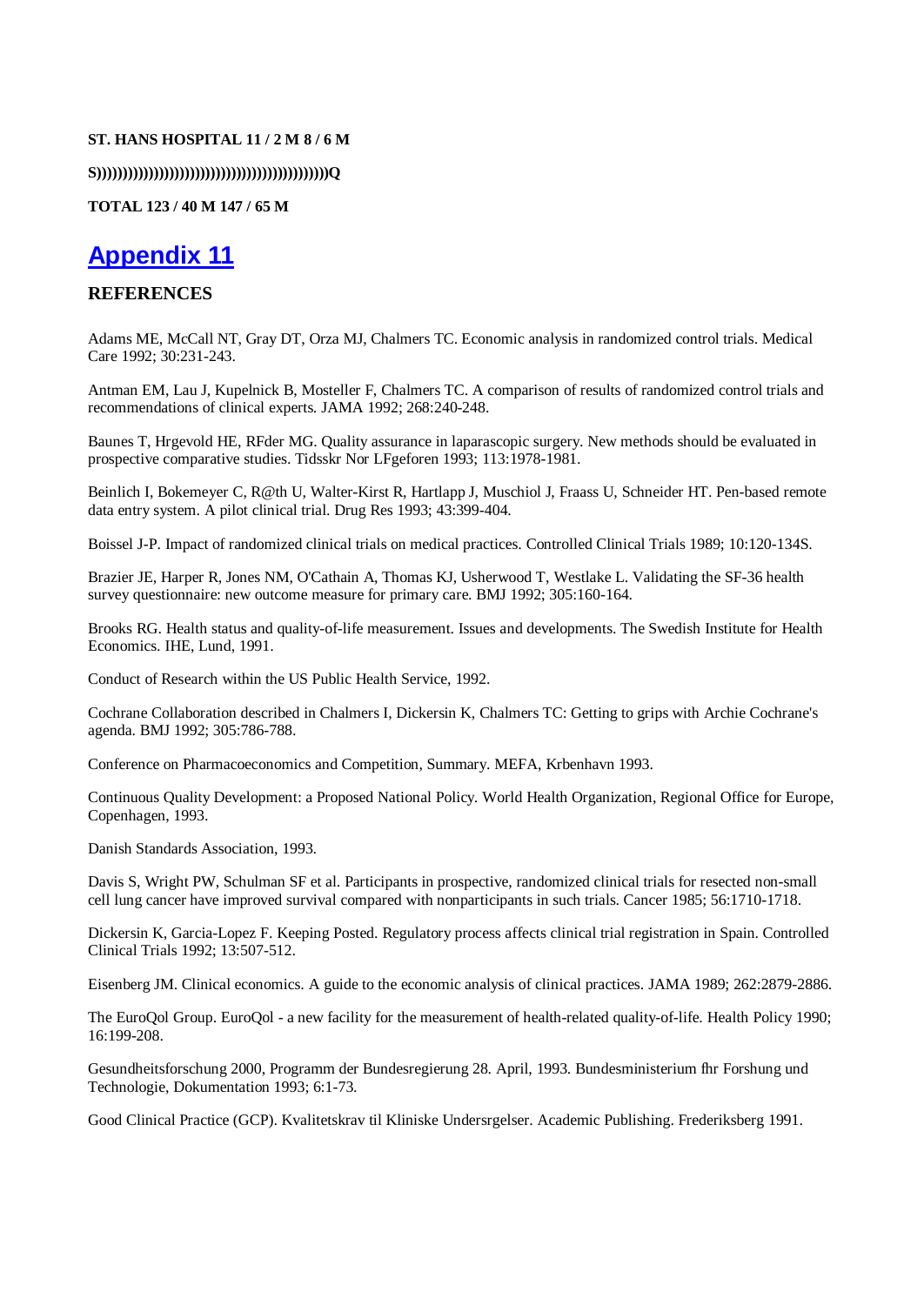Gjrrup T, Walter S. LFgevidenskabelig forskning under pres. Ugeskr LFger 1993; 155:912.

Guyatt GH, Feeny DH, Patrick DL. Measuring health-related quality-of-life. Ann Intern Med 1993; 118:622-629.

Grtzsche PC. Metaanalyser: metodologiske og forskningsetiske overvejelser. Bibliotek for LFger 1993; 185:17-29.

Healthy City Plan 1994-1997, Proposal. The Copenhagen Health Services, Central Office 1993.

Hillman AL, Eisenberg JM, Pauly MV, Bloom BS, Glick H, Kinosian B, Schwartz JS. Avoiding bias in the conduct and reporting of cost-effectiveness research sponsored by pharmaceutical companies. N Engl J Med 1991; 324:1362-1365.

Jaeschke R, Guyatt GH, Cook D. Quality-of-life instruments in the evaluation of new drugs. PharmacoEconomics 1992; 1:84-94.

Juhl E, Christensen E, Tygstrup N. The epidemiology of the gastrointestinal randomized clinical trial. N Engl J Med 1977; 296:20-22.

Lock S, Wells F (eds). Fraud and Misconduct in Medical Research. London: BMJ Publishing Group 1993.

Mason J, Drummond M, Torrance G. Some guidelines on the use of cost-effectiveness league tables. BMJ 1993; 306:570-572.

Medicine and Health Care. Facts 1992. MEFA, Copenhagen 1992.

Medico/Sundhed - en erhvervsrkonomisk analyse. Ressource omrDdeanalyse. Erhvervsfremme Styrelsen 1993.

MEFA. Economical Evaluation of Drugs (Ziegler F), 1993.

National Academy of Sciences. Responsible Science. Ensuring the integrity of the Research Process. Vol.1. National Academy Press, Washington, 1992.

Organisationsudvikling i Krbenhavns Sundhedsdirektorat, The Copenhagen Health Services, Central Office, 1993.

Pedersen PA. Evaluering af dansk sundhedsforskning set fra almen praksis. Ugeskr LFger 1993; 155:502-505.

Pocock SJ. Clinical Trials. A Practical Approach. John Wiley & Sons, Chichester 1990.

Pritchard J, Stiller CA, Lennox EL. Overtreatment of children with Wilms' tumor outside paediatric oncology centres. BMJ 1989; 299:835-836.

Research Policy of the Copenhagen Health Services, 1992.

Revicki DA, Rothman M, Luce B. Health-related quality-of-life assessment and the pharmaceutical industry. PharmacoEconomics 1992; 1:394-408.

Robinson R. What does it mean? BMJ 1993; 307:670-673.

Robinson R. Costs and cost-minimisation analysis. BMJ 1993; 307:726-728.

Robinson R. Cost-utility analysis. BMJ 1993; 307:859-862.

Robinson R. Cost-effectiveness analysis. BMJ 1993; 307:793-795.

Sacks H, Chalmers TC, Smith H. Randomized versus historical controls for clinical trials. Am J Med 1982; 72:233-240.

SOFIE Report, International Evaluation of Danish Health Research. Danish Council for Research Policy, 1992.

Spilker B. Guide to Clinical Trials. Raven Press, New York 1991.